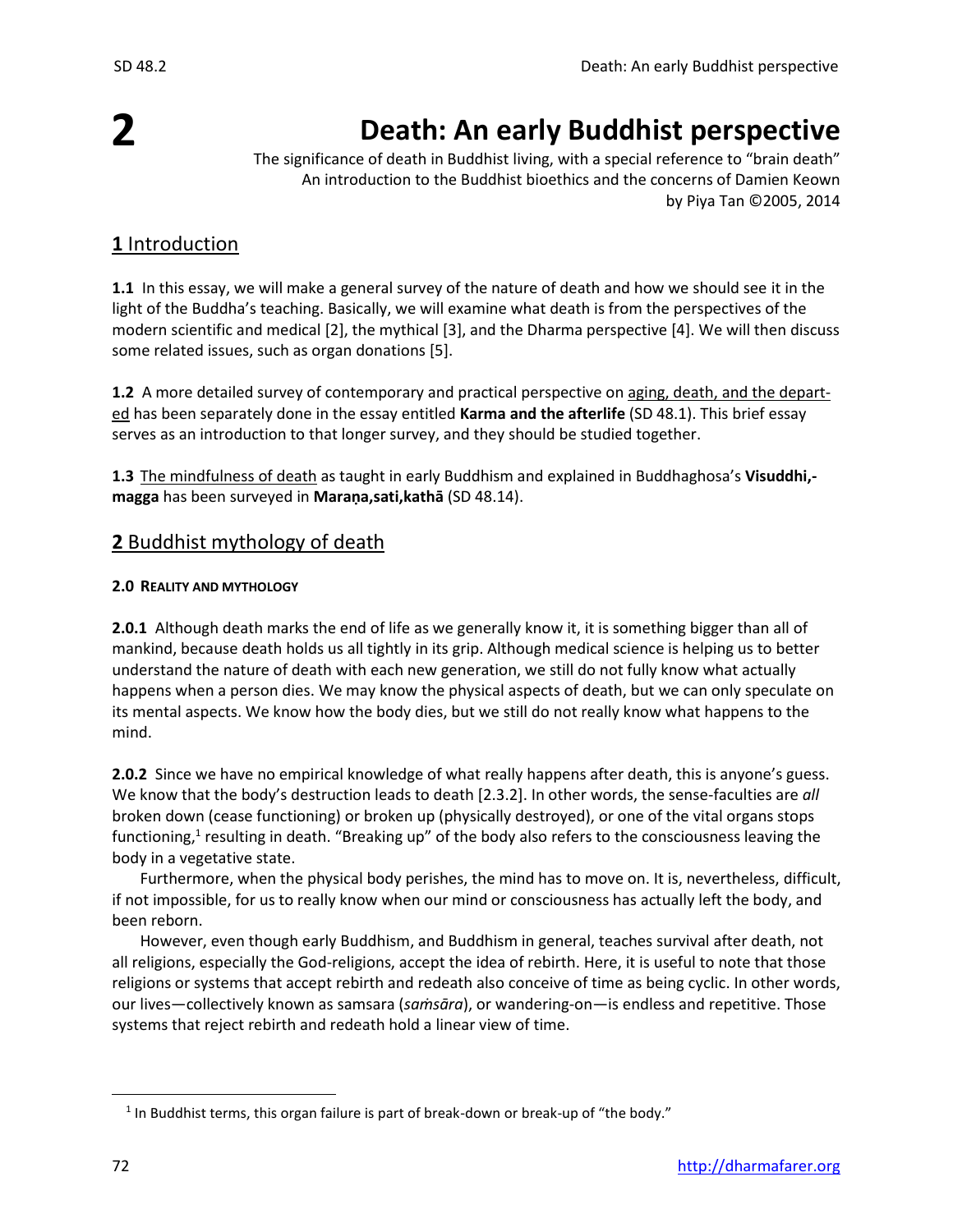**2.0.3** Early Buddhism advocates an empirical vision of human life and quest for liberation. "**Empirical**" means "denoting a result that is obtained by experiment or observations rather than from theory."<sup>2</sup> This means that our understanding of life is based on our 5 physical senses and the mind, together known as the 6 senses (*saḷ-āyatana*).<sup>3</sup> Our spiritual practice is based on the understanding that these 6 senses, their respective sense-objects, sense-consciousnesses, and feelings are all impermanent.<sup>4</sup>

By **impermanent** here is meant that just as our bodies breathe in and have to breathe out—we take in air and we have to give it back, as it were—our minds, too, is but an endless series of mind-moments, a flow or stream of consciousness.<sup>5</sup> What we understand as person and personality<sup>6</sup> are bound with its continuity and memory.<sup>7</sup>

A **person** (*puggala*)—our conscious body—lives for only one life, creating karma and created by karma (*kamma*), but <u>the mind</u>, especially that part of it known as the subconscious,<sup>8</sup> is reborn. Both our consciousness or mind, and our body (the 5 senses), are shaped by our karma, our deliberate habits, both conscious and unconscious.<sup>9</sup> In other words, it is the mind that creates karma—karma is intention<sup>10</sup>  $-$ and we are, in turn, shaped by our karma. $^{11}$ 

**2.0.4 The Neyy'attha Nīt'attha Sutta** (A 2.3.5+6) reminds us, when looking at the suttas, to discern between teachings that are explicit, whose meanings have been drawn out (*nīt'attha*), and those that are implicit, whose meanings need to be teased out (*neyy'attha*). In the explicit teachings, we use terms such as mind, consciousness, stillness, impermanence, awakening and nirvana. These are pointers to true reality. Of course, we still need to look in the direction they point, so that we have a vision of true reality, which, with practice, becomes clearer, and, we also enjoy greater inner calm and joy.<sup>12</sup>

More commonly, we see that the implicit teachings are usually used to teach the unawakened and the masses. They employ the language of figures, imagery, symbolism, story, even irony, and mythology. **Mythology** works its benefits when we see ourselves—or aspects of ourselves—playing different parts in the myth, or identifying with the actors in the myth. They work as reflections (what we were), projections (what we are) and trajectories (what we can be). Appreciating such myths, we have a better understanding of ourselves, how we have been led to our current position in life, and how we can shape our lives more wholesomely, or at least avoid the impending pitfalls and darkness that might otherwise await us.

A myth, then, is a real-life scenario presented before us as a sometimes gripping, sometimes liberating, narrative about what we were, what we are right now, and what we can be depending on the course we choose. We are shown the possible scenarios—the more myths we see, the more scenarios open up before us—so that we can wisely choose the best course for ourselves.<sup>13</sup>

<sup>2</sup> *A Dictionary of Science,* Oxford: Oxford Univ Press, 2010.

<sup>3</sup> See esp **Sabba S** (S 35.23), SD 7.1.

<sup>4</sup> For a fuller understanding of this, read up on the 5 aggregates (*pañca-k,khandha*), SD 17.

<sup>5</sup> On the stream of consciousness, see SD 17.8a (1.1.5, 4.3.1). On the continuity (*santati*) of the mind, see SD 17.1b (2); SD 17.8a (9).

<sup>6</sup> See **The person in Buddhism,** SD 29.6b.

<sup>7</sup> See **Karma and the afterlife,** SD 48.1, esp (9.1.2) Karmic accountability.

<sup>&</sup>lt;sup>8</sup> On the subconscious, see SD 48.1 (9.2.1).

<sup>9</sup> See **The unconscious,** SD 17.8b.

<sup>&</sup>lt;sup>10</sup> More fully, "Karma, bhikshus, is volition [intention], I say. Having intended, one acts through body, speech and mind." (*Cetanā'haṁ bhikkhave kammaṁ vadāmi. Cetayitvā kammaṁ karoti, kāyena vācāya manasā*)*,* in **Nibbedhika (Pariyāya) S** (A 6.63/3:415), SD 6.11.

<sup>11</sup> See **Karma,** SD 18.1.

<sup>12</sup> A 2.3.5+6/1:60 @ SD 2.6b.

<sup>13</sup> On mythology, see **Myth in Buddhism,** SD 36.1 esp (1).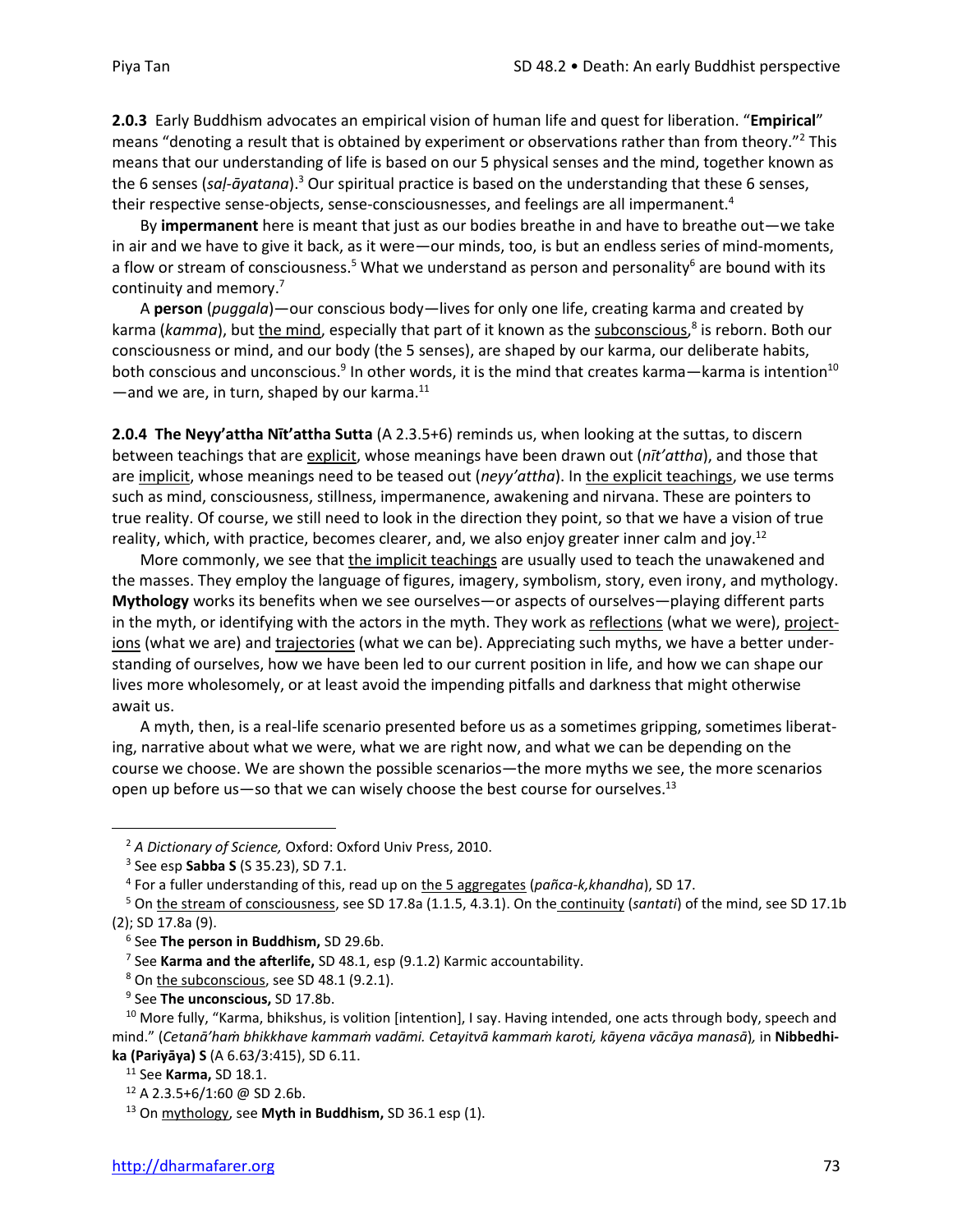**2.0.5** In early Buddhism, there are two well known **mythologies of death.** The first centres around the figure of king Yama [2.1] and of Māra [2.2]. Both of them are closely related in the Vedas, where Death (*mṛtyu*) was originally only one of Yama's titles, but in early Buddhism, Mṛtyu came to be called Māra and assumed a mythical figure in his own right. Both the words come from the same root VMR, "to die." In **the (Pañca) Deva,dūta Sutta** (M 130), death is the last of the 5 divine messengers.<sup>14</sup>

It is also interesting to note that the name **Yama** was adopted unchanged by the Buddha in the suttas. This is what is technically called a tatsama, that is, a word that is spelt the same way both in Sanskrit and in Pali.<sup>15</sup> The name **Māra**, on the other hand, is a Pali name, closely related to the Sanskrit name Mṛtyu,<sup>16</sup> both of which come from the same root, √MṚ, "to die." Māra, then, is Death personified.

## **2.1 YAMA**

## **2.1.1 Origins of Yama**

**2.1.1.1** According to the Vedas, **Yama** ("twin" or "binder") is the son of Vivasvat ("shining forth," ṚgV 10.14.5; Iranian Avestan *Vīvaṅhvant*), the sun. He is the first mortal to die (ṚgV 10.13.4), and so is the first of the dead, the king of the underworld. In both mythologies, Yima (as he is called in the Avesta) and Yama are the guardians of hell.

Yama's realm is called **Pātāla**, the realm of the "fathers" (*pitṛ*) or ancestors, <sup>17</sup> that is, the departed who receive offerings of food (*piṇḍa*) from humans. <sup>18</sup> Like the *Var* ("Enclosure") of king Yima in the Avesta, Pātāla is a paradise, albeit in a far remote corner of heaven. In the Rg Veda, it is a place of pleasure and satisfaction, attained when living relatives perform the right kind of sacrifices through the brahmins.<sup>19</sup> By the Buddha's times, however, it had evolved into a submarine abyss, a bottomless pit under the ocean. [1.1.1.4]

In the Vedas, Yama is not only king (*yama,rājñaḥ,* ṚgV 10.16.9), but also the First Ancestor, the king of the fathers (*pitṛ,rāja*) and of the departed (*preta,rāja*).<sup>20</sup> While the Avesta depicts Yima as ruling in a earthly paradise, the Ŗg Veda depicts Yama as ruling a heavenly paradise, Pātāla.<sup>21</sup> In the Avesta, Yima is recorded to be the first man and first king. Yama has a similar role in the Rg Veda. $^{22}$ 

**2.1.1.2** Yama's name means "twin." The Ṛg Veda mentions Yama's twin sister, **Yamī**, who asks him to mate with her to create the human race. <sup>23</sup> Yama, however, refuses. The Yama myth clearly had its

<sup>14</sup> The 5 divine messengers (*deva.dūta*) are a young tender infant (birth), an aged person (decay). a diseased person (disease), a criminal being tortured (suffering), and a festering corpse (death): **M 130** (SD 2.23). In the post-Buddha Atharva,veda, Death, too, is a messenger of Yama (Macdonell 1963:172).

<sup>15</sup> More generally, **tatsama** ("same as that") refers to words used in modern languages in the same form as Sanskrit, except for its pronunciation. **Tadbhava** ("becoming that"), on the other hand, refers to words derived from Skt but undergoes a change in spelling.

<sup>&</sup>lt;sup>16</sup> Mrtyu (cognate of Latin, *mortis*, "death," appears early in the brahminical creation myth, recorded in Brhadaraṇyaka Upaniṣad (c500 BCE) as Chaos or cosmic "hunger" (*aśanāya*) covering the earth (BAU 1.2).

<sup>17</sup> On the fathers (*pitṛ*), see SD 48.1 (1.1.1.2).

<sup>&</sup>lt;sup>18</sup> This important brahminical ritual is called *sa,piṇḍa,kārana:* see SD 48.1 (1.1.1.3).

<sup>&</sup>lt;sup>19</sup> See SD 48.1 (1.1.1.2).

<sup>20</sup> On the departed (*preta,* P *peta*), see SD 48.1 (6.4).

<sup>21</sup> Macdonnel 1897:171 (§77).

<sup>22</sup> Danielou 1964:32; Kosambi 1956:78.

<sup>&</sup>lt;sup>23</sup> Yama and Yamī appear at Ŗv 10.10, about 50 other times in bk 1, but mostly in bk 10.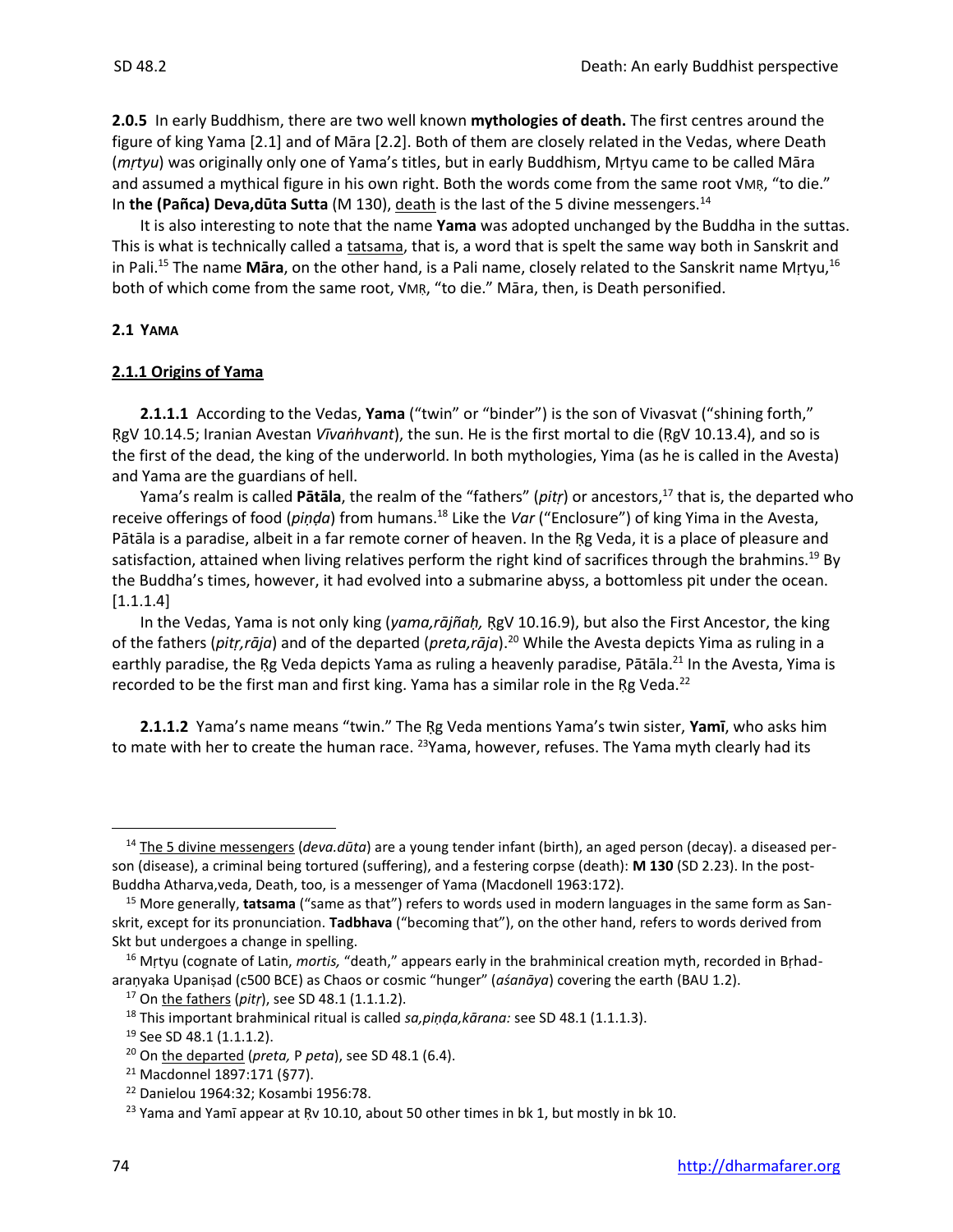roots in the ancient Iranian Avesta (scripture of the Zoroastrians), we have Yima (or Jamshid)<sup>24</sup> (the cognate of Yama) and his female twin, Yimeh (cognate of Yamī).

**2.1.1.3** In later Puraṇas (brahminical hagiographical texts), Yama's realm is depicted very much like the Buddhist hells, where wrong-doers suffer from their own karmic retributions. During the Epic period of India, the Puraṇas depict Yama as ruling the underworld. This is Yama's best known role—as the guardian of the underworld—in which he is found in many contexts in Indian religions.

**2.1.1.4** By the Buddha's time, apparently, *pātāla* [2.1.1.1] has come to mean some kind of "bottomless abyss" at the bottom of the ocean. In **the Pātāla Sutta** (S 36,4), the Buddha declares that this "bottomless abyss" (*pātāla*) is "only a designation for painful bodily sufferings." <sup>25</sup> We see here what is today called the process of demythologization, that is, the removing or reinterpreting of mythical elements from an idea, narrative, cult, etc. The Buddha pragmatically gives new meanings to these elements, so that they point to Dharma-related approaches and realities.<sup>26</sup>

## **2.1.2 Yama in early Buddhism**

**2.1.2.1** Yama is the lord of death and the underworld. In the suttas, he is always referred to as "**king Yama**" (*yama,rāja*), and never as a god, but his messengers are known as "the divine messengers" (*deva, dūta*), or even "messengers of *the* god," that is, Yama. The suttas consistently depict him as an almost sympathetic teacher, whose only task seems to be that of questioning those who fall into his realm (the hells).

The hell wardens bring the hell-beings before Yama, who then asks them why they have not heeded the divine messengers of birth, disease, decay, suffering and death. These 5 divine messengers are depicted as a new-born infant, a diseased person, an old man, a criminal being punished, and a corpse in **the (Pañca) Deva,dūta S** (M 130) and 3 divine messengers (decay, disease and death) in **the (Yama) Deva,dūta S** (A 3.35).<sup>27</sup>

**2.1.2.2** Thus, his role seems to be very limited, one of an instructor. He is not even the "lord of death," a role that is given to **Māra** as *maccu,māra* [2.2]. The suttas depict Yama as being himself subject to karma, like Māra (as they are both regarded as "living beings"). As such, Yama aspires to meet the Buddha and renounce the world, so that he will be liberated from the world.<sup>28</sup>

In short, in early Buddhism, Yama plays the role of reminding us of the impermanent nature of life, and of the consequences of bad karma. As such, it is wiser for us not to create bad karma, and end up meeting king Yama in the hells.

**2.1.2.3** In Chinese Buddhism, Yama appears in his most fearsome role as a judge of the dead, similar to his depiction in the post-Buddha Atharva Veda of the brahmins. Not only is Yama's role in Chinese

<sup>&</sup>lt;sup>24</sup> Jamshid is a common Iranian and Zoroastrian male name. In the eastern region of Greater Iran, Central Asia, and amongst the Zoroastrians of India, it is spelt Jamshed. As a king, Jamshid divided society into **4 classes**: the priests (who worshipped their god, Hormozd), the warriors (who protected the people), the farmers (who grew grain for the people), and the artisans (who produced goods for the comfort and pleasure of the people). Apparently, this is more of a specialization of labour (with free mobility amongst them) than the rigid exploitative brahminical caste system of India.

 $25$  S 36.4,4 @ SD 2.25.

 $26$  On demythologization, see SD 4.1 (3).

<sup>27</sup> Respectively, **M 130**, SD 2.23, & **A 3.35**, SD 48.10.

<sup>28</sup> M 130,28+29 (SD 2.23 (4)); A 3.35,28-29 (SD 48.10).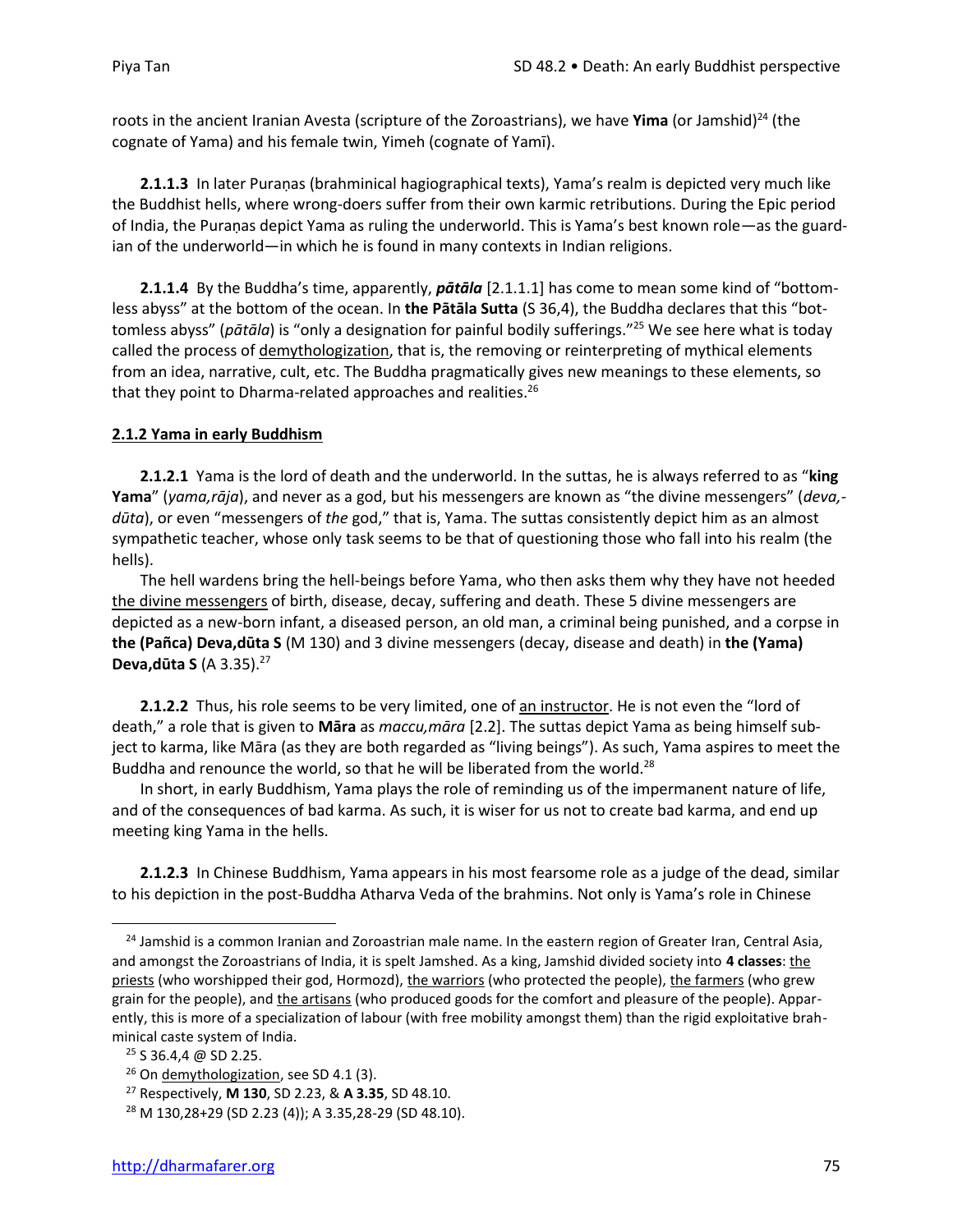Buddhism expanded, but it assumes the role of an infernal bureaucracy reflecting the Chinese imperial and feudal realities. Yama is represented as streamlining the hells into 10 courts, each presided by a lesser Yama, but also called "kings."

Unlike the early Buddhist Yama, the Chinese (and east Asian) Yama is a fearsome head judge with 10 deputies to mete out karmic retribution to the hell-beings. In fact, here, he reflects the feudal realities of the imperial legal system and administration. This Yama myth remains one of the salient features of popular Chinese Buddhism.<sup>29</sup>

**2.1.2.4** This quartet of Dhammapada verses gives us a good idea of the early Buddhist notion of **Yama and his role in our spiritual life**:

| Paņdu, palāso' va' dāni' si<br>yama, purisā' pi ca tam upațțhitā<br>uyyoga, mukhe ca tițțhasi<br>pātheyyam pi ca te na vijjati | You are now (withered) like a yellow leaf,<br>and Yama's men, too, have arrived for you,<br>and you stand at the point of departure,<br>but provision, too, you have none. | Dh 235 |
|--------------------------------------------------------------------------------------------------------------------------------|----------------------------------------------------------------------------------------------------------------------------------------------------------------------------|--------|
| So karohi dīpam attano                                                                                                         | Make an island of the self.                                                                                                                                                |        |
| khippam vāyama paņdito bhava                                                                                                   | Quickly strive, be wise!                                                                                                                                                   |        |
| niddhanta, malo anangano                                                                                                       | Cleansed of stain, blemish-free,                                                                                                                                           |        |
| dibbam ariya, bhūmim ehisi                                                                                                     | you will go to the divine land of the noble ones.                                                                                                                          | Dh 236 |
| Upanīta, vayo' va' dāni' si                                                                                                    | You are now well advanced in age,                                                                                                                                          |        |
| sampayāto'si yamassa santike                                                                                                   | you are heading into Yama's presence.                                                                                                                                      |        |
| vāso'pi ca te n'atthi antarā                                                                                                   | There is no rest for you meantime [in between],                                                                                                                            |        |
| pātheyyam pi ca te na vijjati                                                                                                  | but provision, too, you have none.                                                                                                                                         | Dh 237 |
| So karohi dīpaṁ attano                                                                                                         | Make an island of the self.                                                                                                                                                |        |
| khippam vāyama paņdito bhava                                                                                                   | Quickly strive, be wise!                                                                                                                                                   |        |
| niddhanta, malo anangano                                                                                                       | Cleansed of stain, blemish-free,                                                                                                                                           |        |
| na puna jāti, jaram upehisi                                                                                                    | never again will you meet decay and death.                                                                                                                                 | Dh 238 |

#### **2.2 MĀRA**

## **2.2.1 Origins**

Māra, as we have noted, comes from the Vedic name Mṛtyu (P *maccu*), that is Death personified [2.0.5]. The word *māra* is the abstract noun from this root, and has both impersonal and personal meanings. The impersonal or abstract meanings are "killing, destroying; death, pestilence; slaying, killing; an obstacle, hindrance; the passion of love," and the personal or allegorical meanings are "god of love; the Destroyer, Evil One" (SED). [2.0.5]

It is clear that when the word was first used in the suttas, it only had the sense of death (*maccu*), that is, as *mṛtyu.*<sup>30</sup> In due course, *mṛtyu,* through its abstract sense, **māra**, took on allegorical and mythical senses. Both early Buddhism and later Sanskrit Buddhist texts share an ancient set of 4 kinds of *māra,* that is, as defilements collectively (*kleśa,māra*), as the 5 aggregates (*skandha,māra*), as death personified (*mṛtyu,māra*), and as the deity Death (*deva.putra,māra*), a Buddhist Thanatos. 31

 $29$  On Chinese developments in the Yama myth, see SD 48.10 (3.3.2).

<sup>30</sup> Eg **Aruṇa,vati S** (S 6.14/1:156 = v604), SD 61.15; Sn 357, 587; Dh 21, 47.

<sup>&</sup>lt;sup>31</sup> Eg Mahāvastu 3.281.7 f; Dharmasaṅgraha 80; Šikṣā,samuccaya 195.10 f; Daśabhūmika S 65.2. See BHSD: Māra; also Har Dayal, *The Bodhisattva Doctrine in Sanskrit Buddhist Literature,* London, 1932:306-316. Thanatos is the Greek god of death or a daemon personification of Death, often referred to, but rarely appearing in person.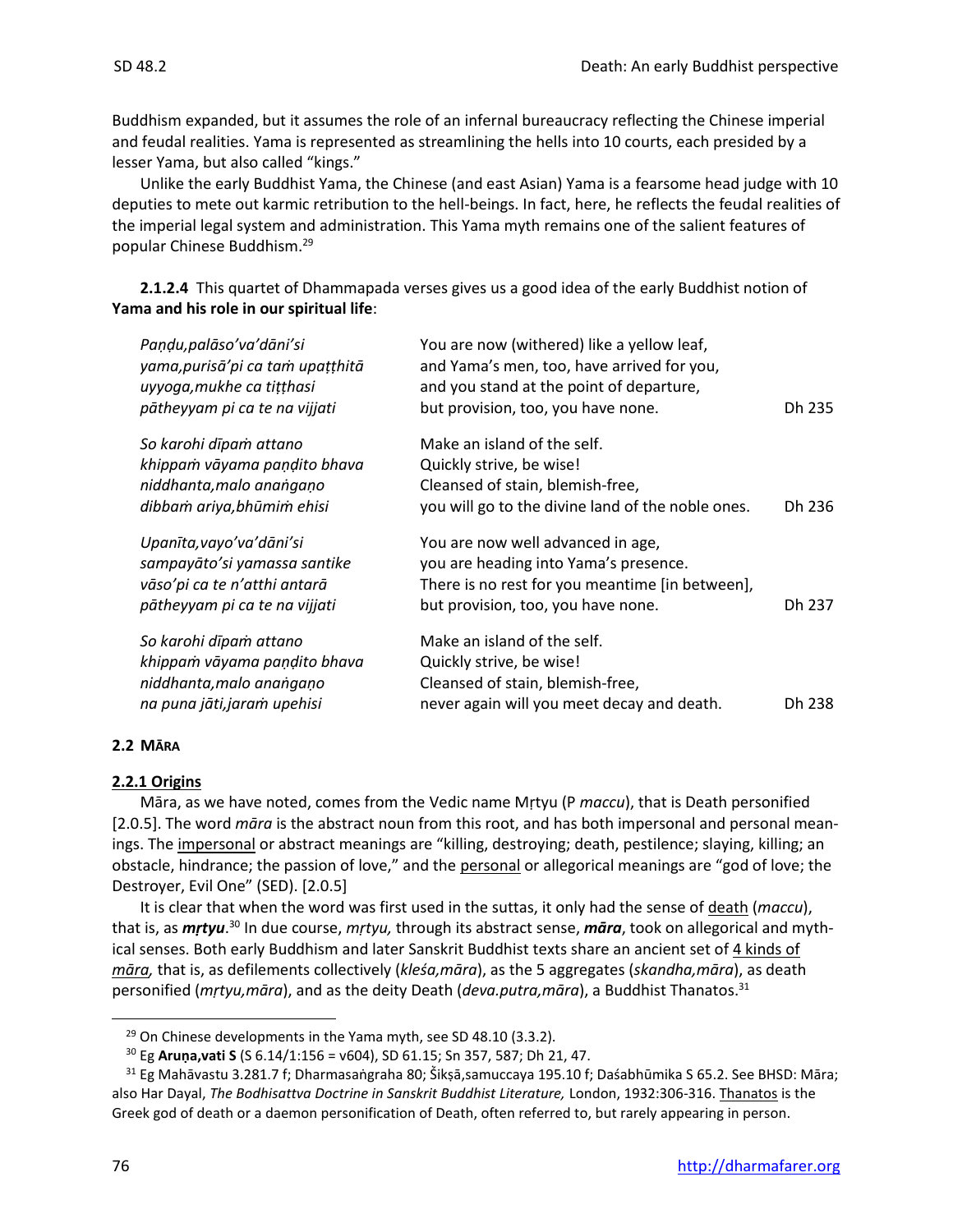## **2.2.2 Māra and Yama**

**2.2.2.1** Māra allegorized as death (*maccu*), or personified as Death (*maccu,māra*), puts him in the same class as Yama, the ruler of the departed [2.1.2]. In the earlier suttas, we sometimes see them as being identical.<sup>32</sup> Māra evolved into the great distractor to the Buddha, the arhats, and to those on the spiritual path, so that he holds all living beings in his grasp. Yama, on the other hand, evolved into a dedicated role as the ruler of the underworld and afterlife.

If Māra dominates the living world, claiming all that live to be under his power and to hold them in his sway forever, Yama dominates the afterlife or underworld of the hells, where beings are tormented by their karma (personified as the hell wardens). While Māra is a positive world-engaging figure, Yama is a dark unseen figure of those disengaged from the living world. Māra also personifies personal death in terms of the aggregates, while Yama personifies death as the universal truth of karma.

**2.2.2.2** Hence, while **Māra** deals with the living, **Yama** deals with the dead. While Māra is the manifestation of all that is bad, the "bad one" himself, Yama, on the other hand, shows no trace of badness. In fact, he is almost sympathetic, even regretful, towards those hapless, recently deceased beings who have to appear before him in hell, and will be routinely tortured by the hell wardens.<sup>33</sup> [2.1.2.2]

The point remains that both Māra and Yama are "lords of death." However, **Māra** is the end-maker (*antaka*) not in the sense of ending suffering, but rather an ender of lives, with death as a means of renewing our lives, so that we keep returning Sisyphus-like to put our shoulders back again, and again, to the samsaric rock, and push it all over again over the same highs and lows of our new lives.<sup>34</sup> Death, then is merely the end of a chapter, and the start of a new one in the book of samsara.

**2.2.2.3 Māra**, then, is an agent of bad, the totality of our bad karma. He is an agent in the sense that we are pushed, as it were, by Māra to keep on investing in karma, or gambling with Māra at his table. We keep losing, and need to pay for our losses, with interest.

**Yama,** on the other hand, is not an agent at all. He is more of our own inner voice, our conscience, that we often hear, but fail to heed. So we look back at our lives with regret and suffering. That is what happens when we face Yama. At some point, Yama falls silent, as there is nothing more he can warn us against.<sup>35</sup> We have to face the music we have written ourselves, music that pains our own being. Our own karma taunts us (*sakānu kammāni hananti*). 36

**2.2.2.4** We are our own worst **Māra**, the shadows of our mind that trail and trouble us whenever we try to turn away from it. In the light of truth and wisdom, the shadow becomes even sharper, so that, with our wisdom, we see it for what it us. **Yama**, then, is an archetype of the wise old man, the wisdom of ages, often hidden away by Māra's shadow, until we are confronted with suffering and what we fear most. Then, that Yama voice rings clearly in our hearts: *Why did I do this?* I should have known better.

Māra and Yama embody two opposing aspects of death. **Māra** works to repeatedly bring death to the living; Yama promises life for the dead.<sup>37</sup> The suttas play before our mind's eye both Māra and

<sup>32</sup> Eg S 1:156; Sn 357 (gen *maccuno*), 581 (ins *maccunā*), 587; Tha 411; Dh 21, 47, 128, 135, 150, 287; and in the later texts: SnA 397; DhA 3:49; VbhA 100; Sadhp 295, 304.

<sup>33</sup> For a special study, see **Māra,** SD 61.8. See also **Mahā Parinibbāna S** (D 16,3.4/2:103), SD 9; **Māra Tajjanīya S**  (M 50), SD 36.4 (2.3).

<sup>34</sup> On the Sisyphus myth, see see **Yodh'ājīva S** (S 42.3), SD 23.3 (1).

 $35$  On Yama's silence, see SD 44.1 (1.2.2).

<sup>36</sup> From an untraced verse quoted at Kvu 20.3/598,7. Cf **Abhiṇha Paccavekkhittabba Ṭhāna S** (A 5.57): "I'm the owner of my deeds, the heir to my deeds, the womb of my deeds, the relative of my deeds, my deeds are my refuge; whatever deed I've done, good or bad, I'll be its heir" (A 5.57,6(5)+8), SD 5.12.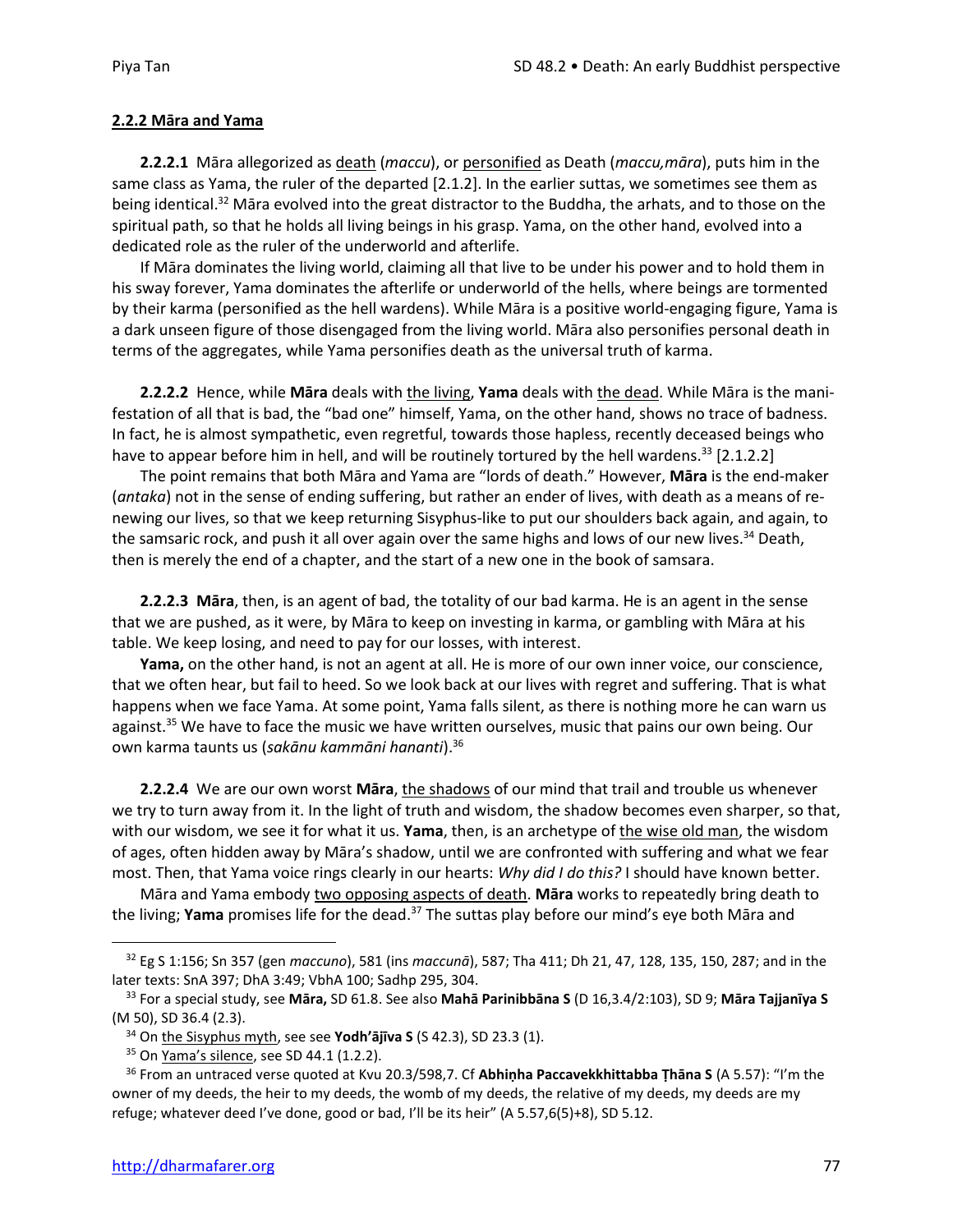Yama, so that we see them for what they are. We must avoid and reject the former, and listen and work with the latter.<sup>38</sup> Either way, death is never the end of things: it's just a new beginning.

**2.2.2.5 Māra** is a destructive figure who works surreptitiously for the end of the Dharma itself. He works to *prevent and discourage* us from doing any good, so that we resign any such effort. **Yama**, on other hand, works as an afterthought, as it were, explaining to the hell-beings that they have brought hellish suffering upon themselves by their own efforts, on account of their own heedlessness (which is, of course, the realm of Māra). Yama here, as it were, works as an antithesis to Māra!

Both Māra and Yama, in early Buddhism, serve as allegorical figures of the bad that overwhelms us on our own account. **Māra** subtly but actively labours to encourage, even entice, us into worldly pleasures, so that we remain forever in his domain. **Yama**, on the other hand, openly but almost passively, works to warn us against being heedless in life, because the fruits of such heedlessness also work on us in death, or deep within our unconscious.

**2.2.2.6** Yama's **divine messengers** (*deva,dūta*) are ever present in our world and lives, but Māra works to blind us from seeing their significance. We are blinded by self-view, which deludes us with the false notion that "it would not happen to us," or "my time has not yet come." Our selfishness goads us on to doubt that we are capable of good or that good is beneficial at all.

We cosmeticize and euphemize death through deeply ingrained superstitions and distracting rituals so that death seems to be merely a social event without any personal or spiritual significance. Only in heeding the divine messengers, we break these **3 terrible fetters**—self-delusion, doubting our capacity for good, and the rut of negative habits and rituals.<sup>39</sup> Yama, in this sense, is actually a didactic mentor in our unconscious, but which should be brought up and out into our active consciousness.

# **3** Early Buddhist definition of death

#### **3.1 CRITERIA FOR DEATH**

**3.1.1** The early Buddhist definition of death is found in **the Mahā Vedalla Sutta** (M 43), where it is said to be the "loss" (*jahanti,* "are lost") of vitality, heat and consciousness, thus:

"Avuso, when this body loses three states, that is—

| $(1)$ vitality,                                                | avu                   |                                        |
|----------------------------------------------------------------|-----------------------|----------------------------------------|
| $(2)$ heat, and                                                | usm $\bar{a}^{40}$    |                                        |
| (3) consciousness.                                             | viññāna <sup>41</sup> |                                        |
| -it is then discarded, cast aside, lying like a lifeless log." |                       | (M 43,24/1:296), SD 30.2 <sup>42</sup> |

<sup>37</sup> This positive aspect is later taken up by Kṣiti,garbha, the "earth-store" Bodhisattva, of Chinese Mahāyāna: see SD 40b (1.3.3).

<sup>&</sup>lt;sup>38</sup> Further, on Yama, see SD 2.23 (4).

 $39$  Doctrinally, these are the 3 fetters of self-identity view, doubt, and attachment to vows and rituals, to be broken before we can be spiritually liberated: see **Emotional independence,** SD 40a.8.

<sup>40</sup> Heat (*usmā,*also *usumā*; Skt *ūṣman*) is the life-faculty itself, karma-born heat (of the living body) (MA 2:350): **D** 2:335,15; M 1:295,24≠ **S** 2:97,10 = 4:215,23 = 5:212,22; **S** 2:83,9, 3:143,4\*, 4:294,21.

<sup>41</sup> Comy says "consciousness" here is "the mind" (*citta*) (MA 2:351,7). On consciousness, see *Viññāṇa*, SD 17.8a.

<sup>42</sup> The def is briefly mentioned in a verse in **Pheṇa,piṇḍa S** (S 22.95,15(4)), SD 17.12. See also SD 48.2 (6.1.2.1).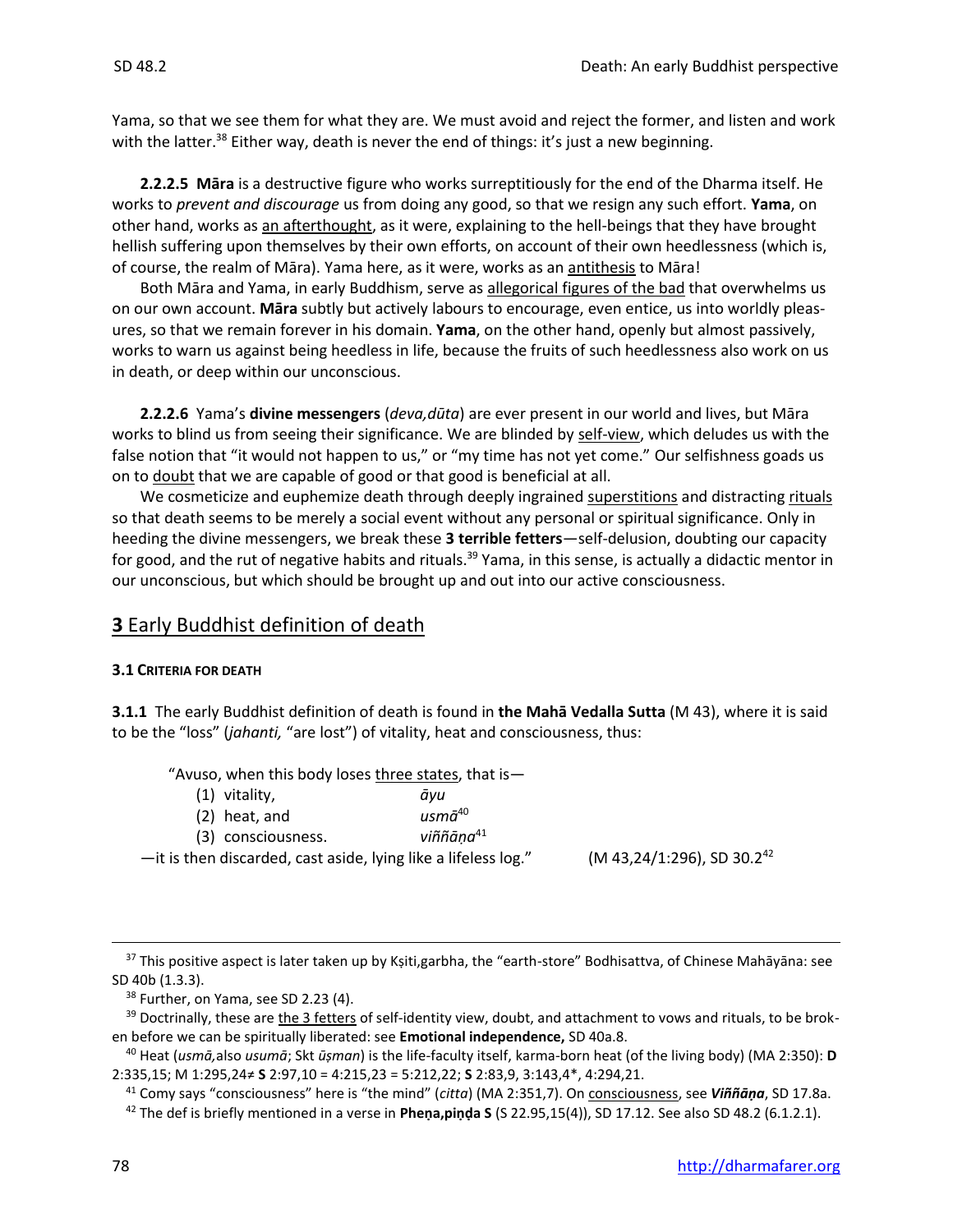**3.1.2** This **Mahā Vedalla Sutta** definition is quoted in the Paṭisambhidā,magga Commentary (PmA 1:153). The Sutta Commentary here also quotes **the Pheṇa,piṇḍa S** (S 22.95), where the conditions for death are briefly mentioned in verse:

When vitality, heat and consciousness | leave this physical body, then it lies there cast away, | without volition, food for others. (S 22.95(4)/3:143), SD 17.12 The sentiments of this verse closely parallels this **Dhammapada** verse:

| Aciram vat'ayam kāyo    | In no long time, this body, alas,   |         |
|-------------------------|-------------------------------------|---------|
| pathavim adhisessati    | will lie on the earth.              |         |
| chuddho apeta, viññāno  | cast away, bereft of consciousness, |         |
| nirattham va kalingaram | like a useless log.                 | (Dh 41) |

## **3.2 VITALITY**

**3.2.1** Although the loss of 3 conditions—vitality, heat and consciousness—constitute death, the first two are said, in **the Mahā Vedalla Sutta** (M 43), to be inseparable and interrelated, comparable to a lamp and its light.<sup>43</sup> This is understandable, as vitality, which clearly refers to our body's metabolism, a process that generates heat.

**Metabolism** (from the Greek *metabolē,* "change") is the set of life-sustaining chemical changes within the cells of living organisms. These enzyme-catalyzed reactions allow organisms to grow and reproduce, maintain their structures, and respond to their environments. Metabolism can also refer to all chemical reactions that occur in living organisms, including digestion and the transport of substances into and between cells.

There are 2 kinds of metabolism: catabolism, which breaks down organic matter (such as food) and harvests energy by way of cellular respiration, and anabolism, which uses energy to construct components of cells such as proteins and nucleic acids. We can include such processes within the early Buddhist notion of vitality, but these are only the physical or biological components.

**3.2.2** The 1 st early Buddhist criteria for death is **the loss of vitality (***āyu***)**. The word *āyu* usually means "life-span, age, longevity." Here, however, as **vitality,** *āyu*, is explained by the Commentary as "the form life-faculty" (*rūpa,jīvit'indriya*). What we have described as the production of energy and its usage [2.3.2.1] would be included in here. This also means that when vitality weakens, body heat also subsides. In this way, vitality and heat function together, and when one ceases, so does the other, thus significantly affecting our life-process.

## **3.3 BODY HEAT**

## **3.3.1 Algor mortis**

The 2 nd early Buddhist criteria for death is **the loss of body heat (***usmā***)**. As we have noted, heat functions together with vitality. Clinically, loss of body-heat is a medically accepted concomitant of death known as algor mortis, the steady decline of body temperature to the level of the surroundings [4.7.1].

<sup>43</sup> M 43,22.2/1:295 @ SD 30.2.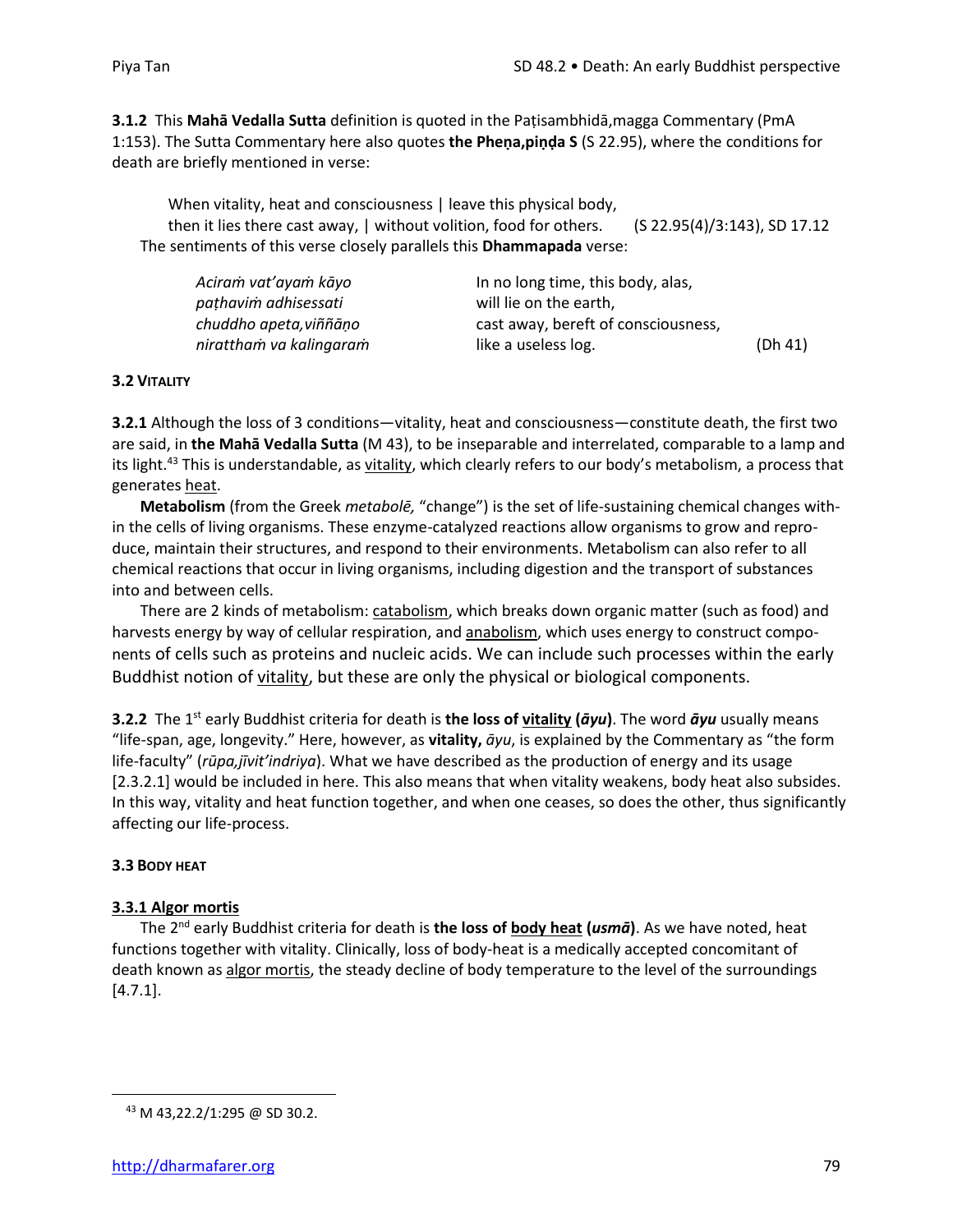## **3.3.2 Karmic heat**

The heat here, however, is "karma-generated heat element" (*kammaja,tejo,dhātu*). It is not only our body warmth and metabolism, but the very process of decay itself that our body goes through since the day we are conceived. It is an organic form of impermanence, change, and alteration. It coincides with what we familiarly know as "growth."

However, while the world tends to see growth as "growing," having *more*, being *more*, in Dharma language, growth is simply decay: the reality is that we are getting *less* of this earth (we are depleting its resources), we are becoming *less* as we age. In a money-centred society where everyone and everything are measured, we have the delusion that *more,* whether we need it or not, whether it is good or not, is "better."

In this sense, the Buddhist understanding of such "**progress'** overlaps with its medical sense when a doctor says that a medical condition or disease has "progressed," that is, worsened. This is one of the aspects of suffering (*dukkha*) as the 1<sup>st</sup> noble truth. Where "more" is "progress" at a dehumanizing rate, **less** is certainly better and "small" is beautiful in the sense that less and little can bring us great happiness, even liberation.

## **3.4 CONSCIOUSNESS**

## **3.4.1 Mind as consciousness**

**3.4.1.1** The 3<sup>rd</sup> early Buddhist criteria for death is the loss of consciousness (*viññāṇa*). The word *viññāṇa,* "consciousness," here can be simply taken as what we today call "the mind" (*citta*) (MA 2:351). However, as we shall very soon see, this is too broad a term, as it refers to the processing of physical sense-experiences (seeing, hearing, smelling, tasting and touch).

Although all these physical processes, as we know them, may appear to have ceased, our awareness of our body and its surroundings is still present in various levels of clarity. **The dying person** will naturally and emotionally react to these experiences. This is when the dying person, if he is not spiritually trained or skilled, will be driven on by to the momentum of his past habitual karma.

**3.4.1.2** It is not difficult to imagine how our **habitual karma**—such as having lived a habitually moral life, only with exceptional lapses, and we are by nature morally inclined—that our last thoughts, too, would be wholesome. Nowhere in the suttas is it stated that the last thought-moment decide the course of our future rebirth (which is an Abhidhamma view).

However, should our last thought moment be extraordinarily bad, it is possible that its karmic momentum may influence the course of our rebirth. Once again, it must be stressed, this is an extraordinarily rare situation, where all the negative conditions come together. Yet, these conditions themselves must come from our past habitual karma anyway. The point, of course, remains that it is always good to keep up <u>a mind of lovingkindness</u>,<sup>44</sup> so that it is a basis for wholesome thoughts and joy. In that way, we leave this body happily moving on to a happy rebirth, even reaching the path itself.<sup>45</sup>

## **3.4.2 The 2 kinds of consciousness**

In contemporary terms, we may broadly say that we have two kinds of consciousness: the cognitive and the existential. **Cognitive consciousness** refers to the working of the 6 sense-faculties, which proces-

<sup>44</sup> **Karaṇīya Metta S** (Sn 1.8,9bc): " … So long as one is not drowsy, one should keep to this mindfulness (of lovingkindness)" (SD 38.3).

<sup>&</sup>lt;sup>45</sup> On the priority of the fruit of habitual karma deciding one's rebirth, see SD 58.2 (1.1.2.3).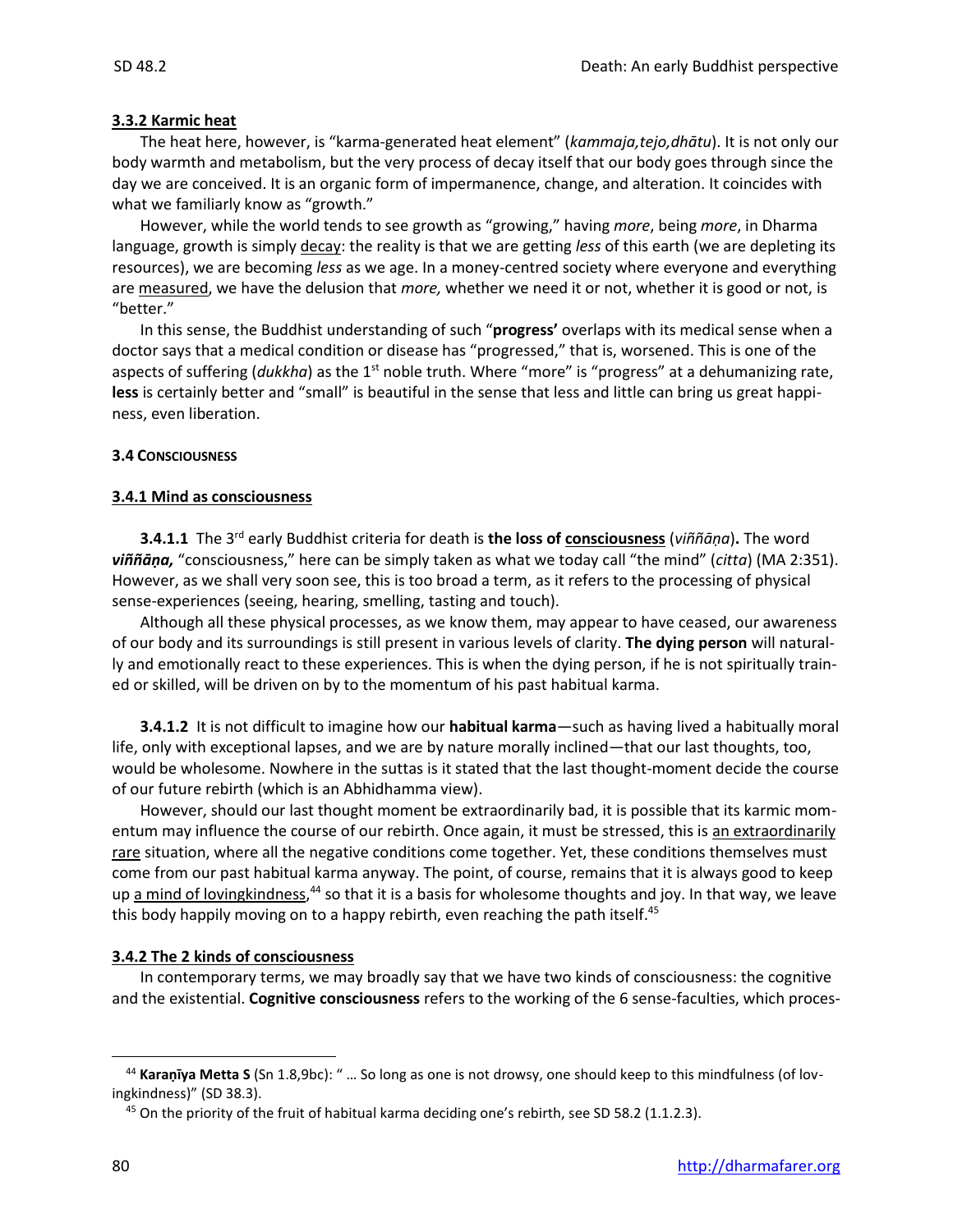ses the present state occurring in and around us. When it functions with an active conscious body—we see, hear, smell, taste, touch and think—then we are actively *alive*.

**Existential consciousness** or the subconscious [3.4.3]**,** on the other hand, is that aspect of our mind shaped by our karmic habits and the past. This is what is reborn when the conscious body dies. In the suttas, this subconscious is termed the gandharva (*gandhabba*).<sup>46</sup> However, it is better known by its Abhidhamma terms of "death-consciousness" (*cuti,citta*), "rebirth consciousness" (*paṭisandhi,citta*), or the "life-continuum" (*bhav'aṅga*).<sup>47</sup>

**3.4.3 The subconscious**<sup>48</sup> or existential consciousness [3.4.2] is that part of our being, or more specifically, mind, that is reborn. This is like the karmic genes, with all our habits, good and bad, coded and recorded, as it were. When this subconscious is established in a new body, it springs into action again through the 3 karmic doors of body, speech and mind.

This subconscious is neither some kind of essence nor an abiding entity of any kind. It is neither an unchanging self nor an immortal soul. Above all, it is not the "same" consciousness that moves on to a new life, a wrong view held by the monk Sāti, whom the Buddha sternly corrects, as recorded in **the Mahā Taṇhā,saṅkhaya Sutta** (M 38).<sup>49</sup> The Buddha stresses that "consciousness is dependently arisen;<sup>50</sup> that without a condition there is no arising of consciousness."<sup>51</sup>

For a proper understanding of the conditionality of consciousness, we should study the teaching on dependent arising (*paticca,samuppāda*).<sup>52</sup> In the case of the subconscious, it can be simply understood as being propelled by craving. At the close of **the Kutūhala Sutta** (S 44.9), the Buddha declares, "Vaccha, when a being has laid down this body, but has not yet been reborn in another body, it is fuelled by *craving*, I say. For, Vaccha, at that time, craving is the fuel."<sup>53</sup> The craving, of course, arises from the intermediate being's past karma. Karma and rebirth, in short, are intimately related.<sup>54</sup>

#### **3.4.4 Consciousness cannot be measured**

Let us return to the conditions of life according to early Buddhism. Even if modern medicine is able to measure vitality [3.2] and body heat [3.3], it still would not be able to measure consciousness, or know for sure if or when a being is really bereft of consciousness and truly dead. This existential consciousness may be energy; however, it is not physical, but karmic; in other words, it is mental. As such, there is no way it can be measured, not by any scientific instrument that we have today.

It is for this reason that traditional Buddhists, as a rule, treat the remains of the deceased with respect and care, and observe a period of religious observances or spiritual practices lasting from 3 to 7 days. Informed Buddhist scholars, such as Damien Keown (2010), too, reject the current prevalent medical definition of death as "brain death" [4.1.1] as being unsatisfactory as it omits the most vital, and immeasurable, aspect of life—consciousness.

<sup>46</sup> See SD 48.1 (3.1).

<sup>47</sup> See SD 48.1 (9.2.1.3).

<sup>48</sup> On the subconscious and related terms (conscious, preconscious and unconscious), see SD 17.8a (6.1). Also see SD 48.1 (9.2.1).

<sup>49</sup> M 38 @ SD 7.10, see esp §§2, 5.4.

<sup>50</sup> "Consciousness is dependently arisen," *paṭicca,samuppannaṁ viññāṇaṁ.* Cf **Mahā Hatthi,padôpama S** (M 28): "These 5 aggregates of clinging are dependently arisen." (M 28.28/1:191), SD 3.13.

 $51$  M 38,5.4/1:258 @ SD 7.10.

<sup>52</sup> See **Dependent arising,** SD 5.16.

<sup>53</sup> S 44.9,15/4:400 @ SD 23.15.

<sup>54</sup> See SD 48.1 (2.1).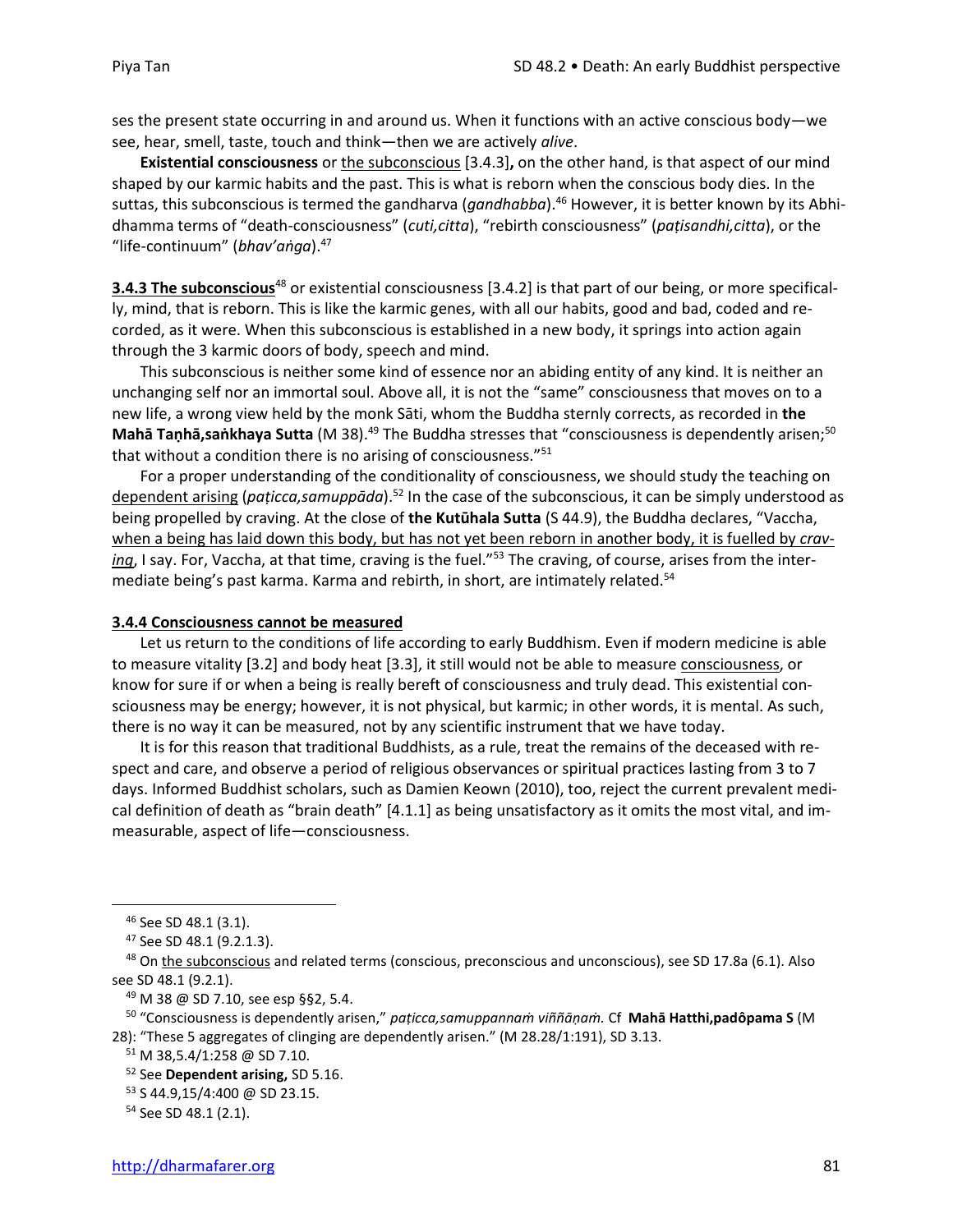#### **3.5 THE BREATH**

#### **3.5.1 Heart-beat and breath**

Traditional **cardiopulmonary definitions of death**, or asystolic cardio circulatory arrest (cessation of heart-beat and bloodflow) are no longer regarded as adequate signs of death<sup>55</sup> [4.1.1]. The reason for this is simple enough: there are many cases where people whose breath appeared to have stopped, have returned to life on their own accord. [4.2.2]

Such cessation of breath, albeit temporary, may last for hours, even days, up to a week in special cases. It is well known amongst Buddhists familiar with meditation that the breath becomes more restful, and even seems to stop in deep meditation. Such stoppages are regarded as normal and the result of the meditator's growing inner stillness.

#### **3.5.2 Dhyana**

**3.5.2.1** Deep meditation, known as dhyana (*jhāna*) is characterized by loss of all physical sensation, suspension of breath, and cessation of thought and knowing in the normal sense of the word. At this level, the meditator reaches such a deep level of inner stillness that there is no input through the physical senses. The meditator is completely immersed a profoundly blissful mental state, free from any physical discomfort.<sup>56</sup>

**3.5.2.2** In dhyana, not only the breath stops, but the heartbeat stops, too. As such, if probed with the medical or scientific instruments we have, the meditator is clinically dead.<sup>57</sup> This death-like state can last for hours, or even days, but never exceeding 7 days.<sup>58</sup> Then, the meditator would die, due to lack of nourishment. However, skilled meditators are able to rely on their body-clock to emerge from this state of suspended animation at a certain time.<sup>59</sup>

**3.5.2.3** Those who are unfamiliar with such a meditation might mistake such a person for being dead.<sup>60</sup> On an even more advanced level, attainable only by full awakened beings, that is, the Buddha and the arhats, there is the attainment of cessation, a deep meditation that can last up to a week, and where all signs of life as we know it are absent from the meditator. [3.6.2]

#### **3.6 DEATH AND CESSATION**

**3.6.1** The teaching on "**the cessation of perception and feeling**" (*saññā,vedayita,nirodha*), or "attainment of cessation" (*nirodha,samāpatti*), or "cessation" (*nirodha*) for short, seems to be unique to early Buddhism.<sup>61</sup> It is the last in a series of 9 progressive meditative states of "cessation" (*anupubba,nirodha*) of sub-

<sup>&</sup>lt;sup>55</sup> J L Bernat, eg, questions the concept of irreversibility in cardiac death: "Are organ donors after cardiac arrest really dead?" *Journal of Clinical Ethics* 17, 2006:122-132.

<sup>56</sup> See SD 33.1b (6.2; 4.4.1.2).

<sup>&</sup>lt;sup>57</sup> On death and deep meditation, see SD 33.6 (3.5).

<sup>58</sup> On the skills necessary for effective meditation, see **Vasa S** (A 7.38ab), SD 41.16.

<sup>59</sup> See **Dhyana,** SD 8.4.

 $60$  For a narrative of such a possibility, see an account of a purported dhyana experience of a lay Buddhist in Australia (Brahmavamso 2007:175-177; digital ed, 143 f). The problem with such a story is that it is related by a monk, well known for story-telling and humour, not by a team of medical or expert observers. Nevertheless, such accounts give us an idea of the possibility of good meditation.

<sup>61</sup> Eg **Satta Dhātu S** (S 14.11/2:151), SD 71.14*.*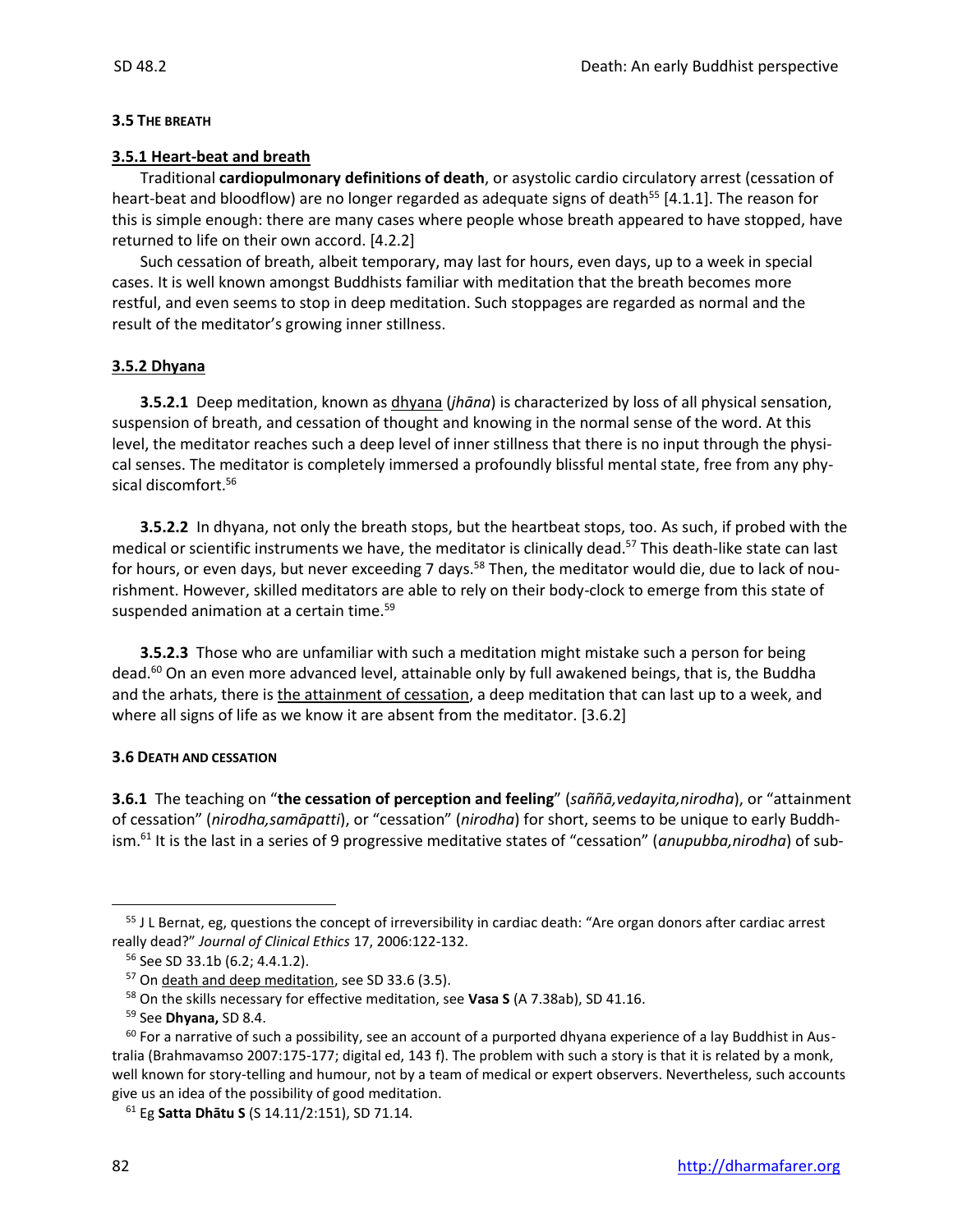tle aspects of consciousness.<sup>62</sup> The (Anupubba) Vihāra Sutta 2 calls them "the successive attainments" (*anupubba,samāpatti*) (A 9.33).<sup>63</sup>

The meditator begins with the 4 form dhyanas (*rūpa-j,jhāna*), where the physical senses and thinking are transcended.<sup>64</sup> On the basis of the 4<sup>th</sup> dhyana, he goes on to the finer states of the formless dhyanas (*arūpa-j,jhāna*) or attainments (*samāpatti*), which ultimately transcends even consciousness itself.<sup>65</sup>

**3.6.2** According to the Cūla Vedalla Sutta (M 44), the heart-beat and breathing stop,<sup>66</sup> but a residual metabolism keeps the body alive for up to 7 days (Vism 23.42/707). **The Mahā Vedalla Sutta** (M 43) explains the difference between *death and cessation*, thus:

In the case of one who is dead, his bodily, verbal and mental functions have ceased, life is exhausted, the vital heat extinguished, the faculties destroyed. In the case of one who has entered the cessation of perception and feeling his bodily, verbal and mental functions have ceased, but his life is not exhausted, the vital heat is not extinguished, the faculties are purified. (M 43,25/1:296 abridged) + SD 30.2  $(4)^{67}$ 

**3.6.3** One of the most fascinating problems in early Buddhism concerns **the final moments of the Buddha** —why he, after going through the gamut of the form and the formless dhyanas, finally passes away upon emerging from the fourth dhyana. The Abhidhamma scholastics explain this by reference to the "life-continuum" (*bhav'aṅga*) or the subconscious, that is, a flow of mind-moments or consciousness operating at an organic level (Vism 23.42).

The commentator **Dhamma,pāla** explains that the dying process needs the life-continuum: "There is no death within cessation, but on account of dying with the life-continuum after that."<sup>68</sup> In modern paraphrase, the Buddha does not die while in cessation, "since death is an organic process."<sup>69</sup> As such, the Buddha has to emerge from cessation in order to die, because there is no *bhav'aṅga* in cessation.<sup>70</sup> Such an explanation was given in connection with the Buddha's own dying process [3.7].

This raises another interesting problem. Clearly, this final meditative process is ultimately involuntary. However, the Buddha needs to mentally determine at the start of his meditation, to put into motion this automatic process of his final nirvana.<sup>71</sup> If he does not determine this process, it is possible—but

<sup>62</sup> On *anupubba,vihāra,* see **Tevijja S** (D 13) @ SD 1.8 (2.2) (3) n; **Ariya Pariyesanā S** (M 26,34.2-42/1:174 f), SD 1.11. Also D 33,3.2(6)/3:266, 290; A 9.31/ 4:409, 456; Pm 1.35.

<sup>63</sup> A 9.33/4:410-414 @ SD 95.2. On "the progressive cessation of formations" (*anupubba*,*saṅkhārānaṁ nirodho*), see Raho,gata S (S 36.11/4:217), SD 33.6. As a spiritual skill, they are known as the wisdom in attaining the 9 successive abodes (*navânupubba,vihāra,samāpatti,paññā*), and is attr to Sāriputta: see SD 44.12 (1.8) n.

<sup>64</sup> See **The Buddha discovered dhyana,** SD 33.1b (6.2.2).

<sup>65</sup> SD 48.7 (3.2). On the 4 form dhyanas, see **Dhyana,** SD 8.4 (5). On the formless dhyanas, see **Paṭhama Jhāna Pañha S** (S 40.1) @ SD 24.11 (4.2, 5).

<sup>66</sup> M 44,16-17/1:301 f.

<sup>67</sup> See also M 44,16-21 & also M 43,42 & cf SD 1.11 (4.1).

<sup>68</sup> *Anto.nirodhe maraṇaṁ n'atthi carima,bhav'aṅgena mīyanato.* Dhammapāla, in Paramattha,mañjūsā (Visuddhi,magga Ṭīkā) 1678.25. See Rewatadhamma 1969-1972. Qu in P Griffiths, *On Being Mindless,* La Salle, IL, 1986: 40 +n87.

<sup>69</sup> Vism:Ñ 831 n17. An 2003:185 n3, D Keown 2010:11.

<sup>&</sup>lt;sup>70</sup> We might imagine that if the Buddha, or any arhat, were to remain in cessation, he could exist forever. However, this is impossible, as cessation can only last for 7 days at the most. By that time, such a person would have died anyway. On the fact that death cannot occur in cessation, see: SD 9 (9.10), esp (9.10.5).

<sup>71</sup> **Mahā,parinibbāna S** (D 16) records that the Buddha, at 80, renounces his "life-formations. For this event, and related issues, see **D 16**,3.9-10 (SD 9 (9)).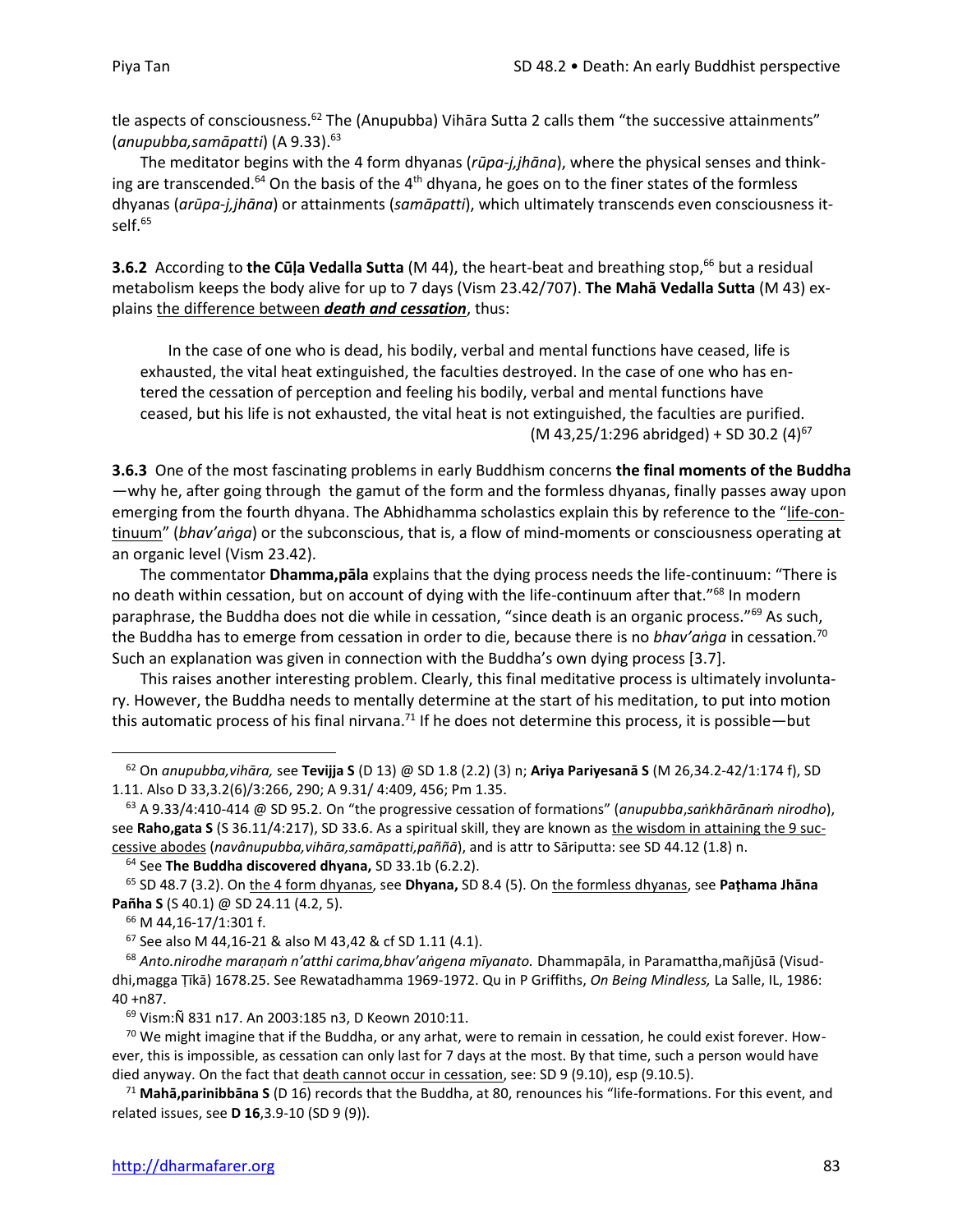simply unlikely in an awakened mind—to do otherwise and so be reborn. Let us now examine this fascinating issue of the Buddha's las moments further.

## **3.7 THE BUDDHA'S LAST MOMENTS**

## **3.7.1 The 9 abodes**

**3.7.1.1** The Buddha's dying moments, carefully recorded in **the Mahā,parinibbāna Sutta** (D 16), give us a rare insight into how a saint passes away into nirvana, never to be reborn in any form. The Sutta records how the Buddha enters the 9 "successive abodes" (*anupubba,vihāra*) in ascending and descending order, and finally passing utterly away after emerging from the 4<sup>th</sup> dhyana.<sup>72</sup> Here is the Sutta passage on how the Buddha goes through the 9 successive abodes in ascending sequence, from the 1<sup>st</sup> dhyana to cessation:

| Then the Blessed One                                                               | attained    | the 1 <sup>st</sup> dhyana.                        |  |
|------------------------------------------------------------------------------------|-------------|----------------------------------------------------|--|
| Emerging from the first dhyana,                                                    | he attained | the 2 <sup>nd</sup> dhyana.                        |  |
| Emerging from the second dhyana,                                                   | he attained | the 3 <sup>rd</sup> dhyana.                        |  |
| Emerging from the third dhyana,                                                    | he attained | the 4 <sup>th</sup> dhyana.                        |  |
| Emerging from the fourth dhyana,                                                   | he attained | the base of infinite space.                        |  |
| Emerging from the attainment of the base of infinite space,                        |             |                                                    |  |
|                                                                                    | he attained | the base of infinite consciousness.                |  |
| Emerging from the attainment of the base of infinite consciousness,                |             |                                                    |  |
|                                                                                    | he attained | the base of nothingness.                           |  |
| Emerging from the attainment of the base of nothingness,                           |             |                                                    |  |
|                                                                                    | he attained | the base of neither-perception-nor-non-perception. |  |
| Emerging from the attainment of the base of neither-perception-nor-non-perception, |             |                                                    |  |
|                                                                                    | he attained | the cessation of perception and feeling.           |  |
|                                                                                    |             | $(D 16, 6.8)$ , SD 9                               |  |

The Saṁyutta Commentary here explains that men and gods, seeing that the Buddha has stopped breathing, at once conclude that he has passed away. The elder Ānanda himself, thinking so, asks the arhat Anuruddha, foremost of those with the divine eye (clairvoyance), whether the Buddha has passed away. Anuruddha explains to Ānanda that the Buddha has merely attained the cessation of perception and feeling.  $(SA 1:223)^{73}$ 

**3.7.1.2** The Commentator Buddhaghosa asks: **How does Anuruddha know?** He explains that the elder himself attains the various attainments following the Buddha's own meditative progress, and emerges from the base of neither-perception-nor-non-perception. Then, he knows that the Buddha has enter-

<sup>72</sup> D 16,6.8+9/2:156 @ SD 9. These 9 stages, comprising the 4 dhyanas (*jhāna*), the 4 formless attainments (*samāpatti*) and the cessation of perception and feeling (*saññā,vedayita,nirodha*), are known as "the 9 successive abodes" (*anupubba,vihāra*) (D 3:265, 290 (cf 2:156); A 4:410, 414; S 2:216, 222; U 78; Pm 1.5, 2.30; Miln 176). They are also called "the 9 successive cessations" (*anupubba,nirodha*) (D 33,3.2(6)/3:266, 290; A 9.31/ 4:409, 456; Pm 1.35). **(Anupubba) Vihāra S 2** calls them "the successive attainments" (*anupubba,samāpatti*) (A 9.33/4:410-414). On "the progressive cessation of formations" (*anupubba*,*saṅkhārānaṁ nirodho*), see **Raho,gata S** (S 36.11/4:217), SD 33.6. As a spiritual skill, they are known as the wisdom in attaining the 9 successive abodes (*navânupubba,vihāra,samāpatti,paññā*), and is attr to Sāriputta: see SD 44.12 (1.8) n.

<sup>73</sup> See An 2003: 184 n5.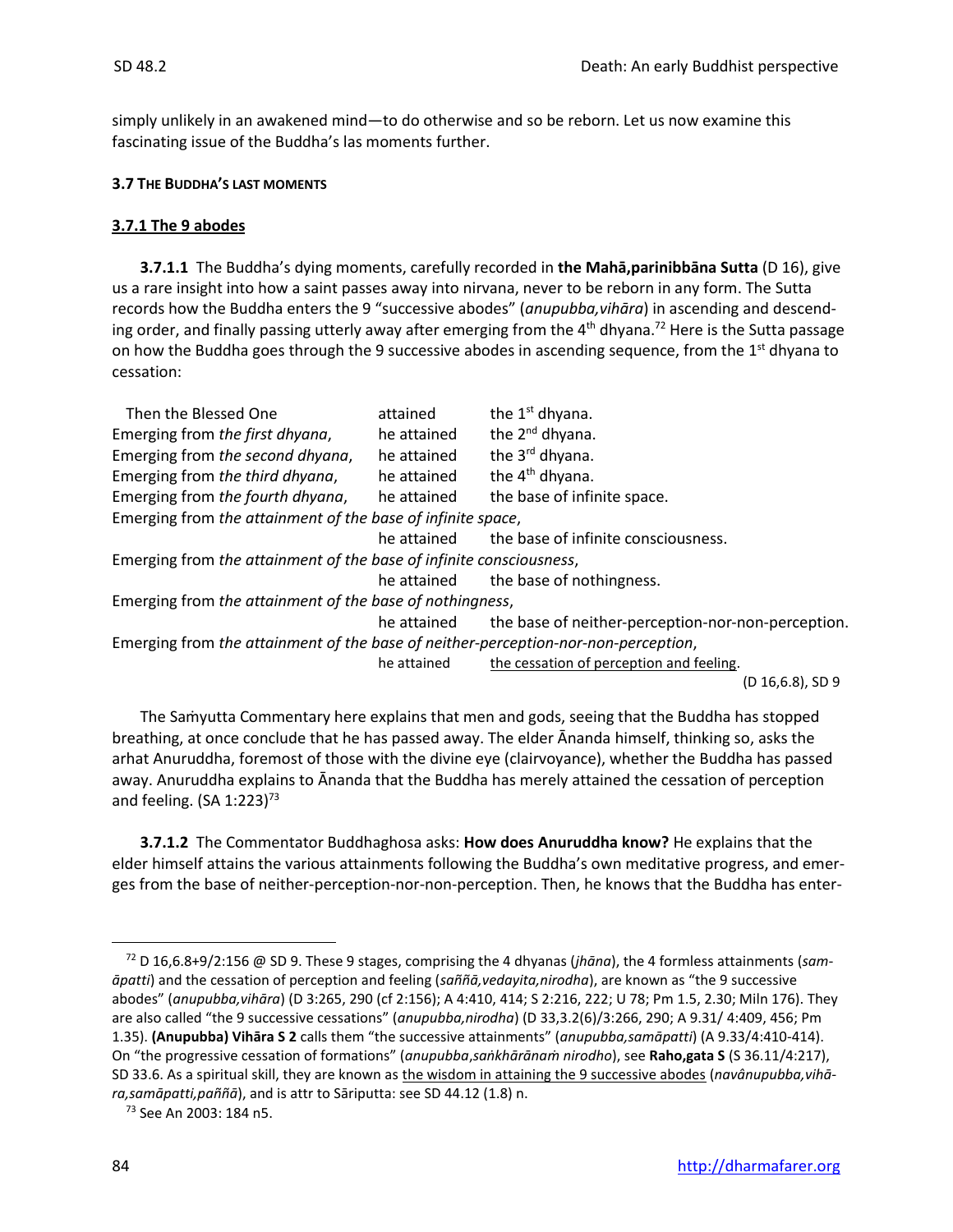ed cessation, and that "within cessation, death cannot occur" (DA 2:594).<sup>74</sup> We have already noted how Dhammapāla alludes to the "life-continuum" (*bhav'aṅga*), implying that one must emerge from the attainment of cessation in order to die because there is no life-continuum in cessation [3.6.3].

**3.7.1.3** Upon emerging from cessation, the Buddha then moves through the 9 successive abodes in reverse, down to the first dhyana, and then back upwards again to the fourth dhyana, and emerging from it, passes immediately away.

| Then the Blessed One, emerging from            | the cessation of perception and feeling,           |
|------------------------------------------------|----------------------------------------------------|
| attained the attainment of                     | the base of neither-perception-nor-non-perception. |
| Emerging from the attainment of                | the base of neither-perception-nor-non-perception, |
| he attained                                    | the base of the attainment of nothingness.         |
| Emerging from the attainment of                | the base of nothingness,                           |
| he attained                                    | the base of infinite consciousness.                |
| Emerging from the attainment of                | the base of infinite consciousness,                |
| he attained                                    | the base of infinite space.                        |
| Emerging from the attainment of                | the base of infinite space,                        |
| he attained                                    | the 4 <sup>th</sup> dhyana.                        |
| Emerging from the $4th$ dhyana, he attained    | the 3 <sup>rd</sup> dhyana.                        |
| Emerging from the $3^{rd}$ dhyana, he attained | the 2 <sup>nd</sup> dhyana.                        |
| Emerging from the $2^{nd}$ dhyana, he attained | the 1 <sup>st</sup> dhyana.                        |
| Emerging from the $1^{st}$ dhyana, he attained | the 2 <sup>nd</sup> dhyana.                        |
| Emerging from the $2^{nd}$ dhyana, he attained | the 3 <sup>rd</sup> dhyana.                        |
| Emerging from the $3^{rd}$ dhyana, he attained | the 4 <sup>th</sup> dhyana.                        |
|                                                |                                                    |

Emerging from *the 4<sup>th</sup> dhyana*, immediately after which the Blessed One attained parinirvana.

 $(D 16, 6.9)^{75}$ 

**3.7.1.4** Buddhaghosa, in his Mahā Parinibbāna Sutta Commentary, then adds interesting details regarding **the kinds of meditation** that the Buddha uses as "bases" (*ṭhāna*) for attaining each of the 4 dhyanas. Using 24 bases, he attains the 1<sup>st</sup> dhyana; 13 bases to attain the 2<sup>nd</sup> dhyana; 13 bases to attain the 3<sup>rd</sup> dhyana; and 15 bases to attain the  $4<sup>th</sup>$  dhyana.

How does he do all this? He attains **the 1<sup>st</sup> dhyana** on these 24 bases: the 10 impurities (*asubha*),<sup>76</sup> the 32 parts of the body (*dvattiṁs'ākāra*), <sup>77</sup> the 8 devices (*kasīna*), <sup>78</sup> lovingkindness,<sup>79</sup> compassion, gladness, equanimity, the breath (*ānâpāna*) <sup>80</sup> and limited space (*paricchedākāsa*).<sup>81</sup>

 $74$  Buddhaghosa also notes this point in his Visuddhi, magga (Vism 23.42/707).

<sup>75</sup> This [9] as at **Vihāra S 2** (A 9.33/4:410 ff).

<sup>&</sup>lt;sup>76</sup> These are the 10 stages of bodily decomposition (used in countering lust) (Vism 6/178-196).

 $77$  These are meditations on our own body-parts (but may be those of others, too) to perceive the body's repulsiveness: see **Kāya,gatā,sati S** (M 119,7/3:90; Vism 8.44)

 $^{78}$  The usual list of 10, but here the last two—space kasina and consciousness kasina—have been omitted (Dhs 166-264). The omission is explained at DhsA 186.

<sup>79</sup> These 4—lovingkindness (*mettā*), compassion (*karuṇā*), gladness (*muditā*) and equanimity (*upekkhā*)—are, of course, the divine abodes (*brahma,vihāra*). These are taken as separate at **Vism 9**/321-355, but treated as a set and in sequence at Dhs 53-55, as here. The first 3 abodes can be cultivated up to the 3<sup>rd</sup> dhyana, but only the 4<sup>th</sup> can reach the 4th dhyana: see *Bhāvanā,* SD 15.1 (Fig 8.1);. For details, see *Brahma,vihāra***,** SD 38.5.

<sup>80</sup> This is, of course, the mindfulness of the breath (*ānâpāna,sati*): see **Ānâpāna,sati Sutta** (M 118), SD 7.13; comy details at Vism 8.145-244/266-293.

<sup>81</sup> Buddhaghosa here uses this term to refer to the (limited) space kasina (*ākāsa,kasiṇa*).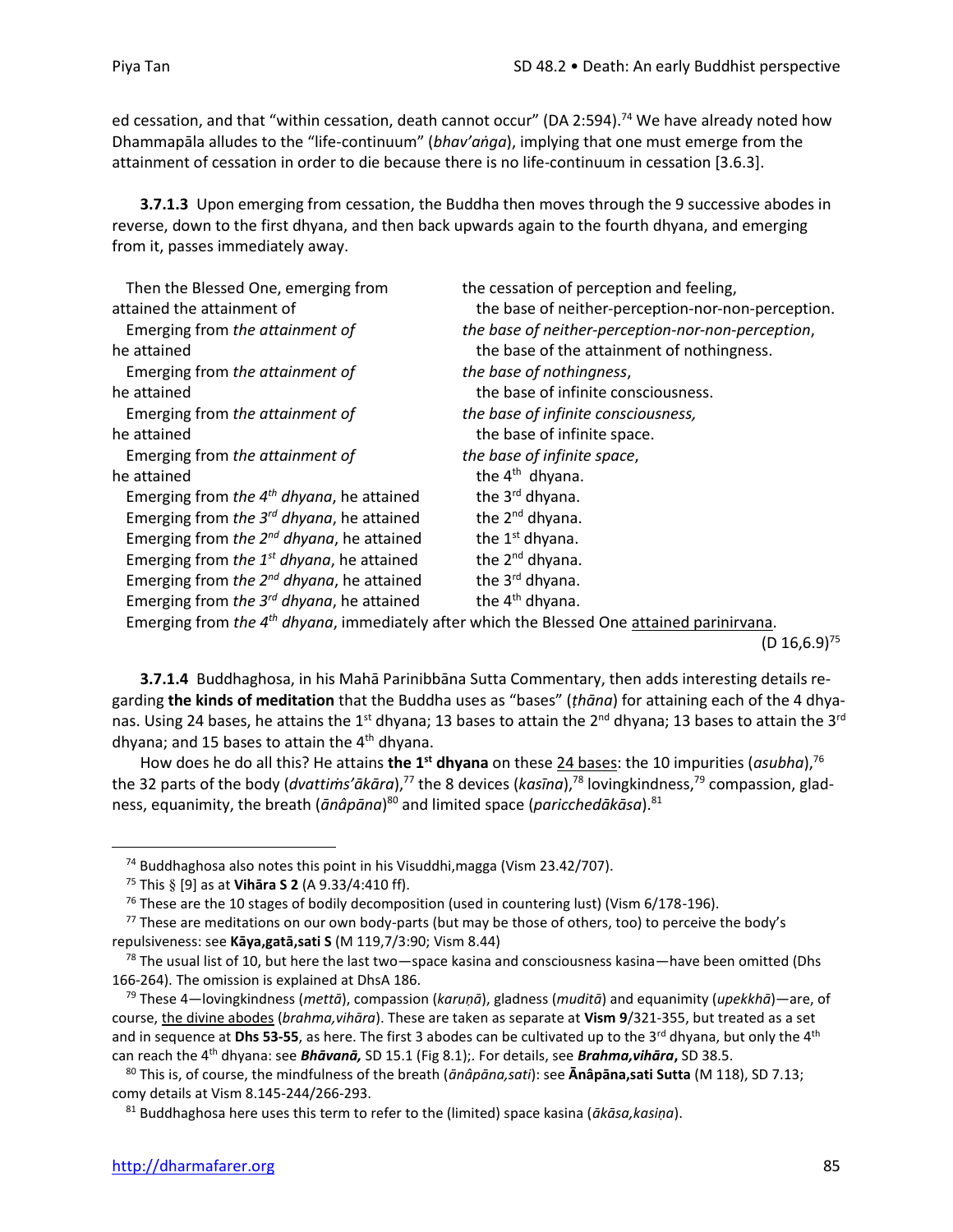The Buddha attains the  $2^{nd}$  dhyana on the bases of the same set, omitting the 10 impurities and the 32 parts of the body. He attains the  $3^{rd}$  dhyana on the same bases. He attains the  $4^{th}$  dhyana on 15 bases: the 8 kasinas, the divine abode of equanimity, the breath, limited space, and the 4 formless attainments.

This impressive list of meditation is given by the commentator clearly to highlight the fact that the Buddha has complete self-mastery even in his last moments. In fact, the attainment of cessation alone is impressive enough, because no other teachers have ever attained such a level before the Buddha, and no one else other than the Buddha, the arhats and non-returners, are able to attain cessation.

**3.7.1.5** The Mahā Parinibbāna Sutta also tells us that "emerging from *the 4 th dhyana*, immediately after which the Blessed One attained parinirvana" [3.7.1.3]. The Samyutta Commentary explains "imme**diate**" (*samanantara*), saying that here there are 2 kinds: immediately after dhyana and immediately after reviewing. In the former case, one emerges from the 4<sup>th</sup> dhyana, descends into the life-continuum (*bhavaṅga*) and attains parinirvana.

In the latter case, one emerges from the  $4<sup>th</sup>$  dhyana, reviews the dhyana-factors again, then descends into the life-continuum and attains parinirvana, as in the case of the Buddha. But buddhas, pratyeka buddhas, noble disciples, and even ants and termites pass away by way of the noble truth that is suffering, with a karmically indeterminate *bhavaṅga* consciousness (SA 1:224).

**3.7.1.6** There are 2 possible related explanations why the Buddha passes away on emerging from the 4<sup>th</sup> dhyana rather than in any other meditative plane.

(1) Firstly, the Buddha still has a physical body, and secondly, the formless attainments do not provide any avenue out of samsara, serving only as the highest states of meditative bliss *within* samsara. Hence, we see the pre-eminence of the 4 form dhyanas for Buddhists.<sup>82</sup>

(2) A more complicated explanation depends on our understanding of the nature of the Buddha's body, which lacks the aggregates of clinging (*upadāna-k,khandha*) [3.8.1.1]. This means that he has no more fuel for rebirth. Hence, in our understanding, his body simply ceases to function, and since it is still form-based, it naturally has to pass away in the form sphere rather than in the formless sphere or in a state of cessation. [3.6.3]

#### **3.8 DEATH OF THE BODY**

#### **3.8.1 The breaking up of the body**

**3.8.1.1** The early suttas often describe the passing away of a normal human being as occurring "with the body's breaking up, after death" (*kāyassa bhedā param,maraṇā*). <sup>83</sup> Buddhaghosa explains this phrase as follows:

"With the body's breaking up" (*kāyassa bhedā*) means on abandoning the 5 aggregates that are clung to (*upādāna-k,khandha*);<sup>84</sup> "<u>after death</u>" (*param,maraṇā*) means that in-between state (*tad-antaraṁ*), in the grasping of the aggregates that have been generated (*abhinibbatta-k,khandha,gahaṇe*).

Or, "with the body's breaking up" means the interruption of the life-faculty, and "after death" means after the death-consciousness (*cuti,cittato uddhaṁ*).<sup>85</sup> This is, then, the key element in the early Buddhist

<sup>82</sup> I have asked a few prominent forest monks about this, but none of them knew the reason for the attainmentsequence in which the Buddha passes away. For Buddhaghosa's views, see DA 594 f = AN Yang-Gu (tr), *The Buddha's Last Days,* 2003: 185-187.

<sup>83</sup> Eg **Deva,dūta S** (M 130,2.3/3:178 @ SD 2.23.

<sup>84</sup> On the 5 aggregates, see SD 17.

<sup>85</sup> Vism 13.91/427; cf NcA 69.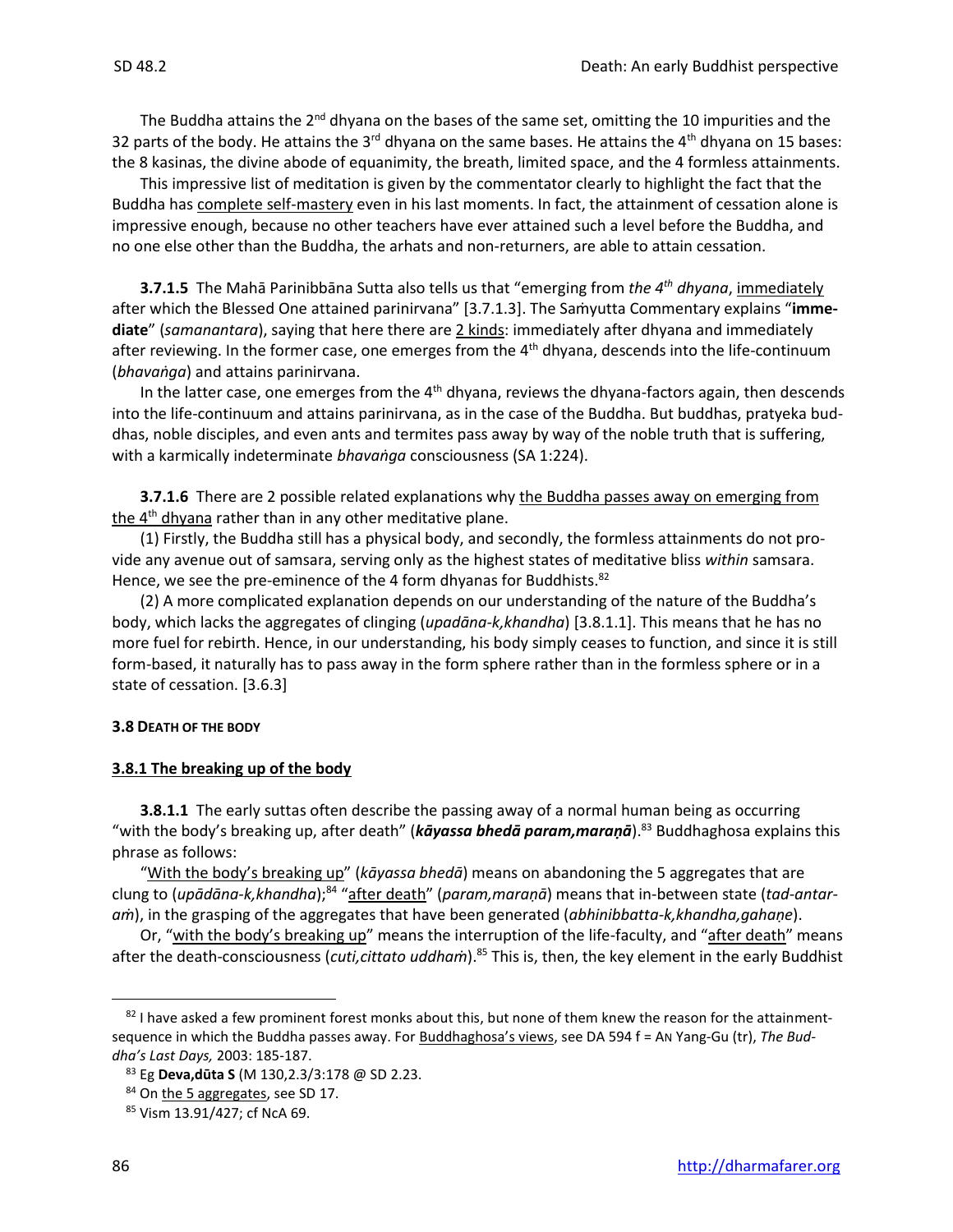concept of death, that is, the notion of disintegration of the body, so that the mind moves on to find a suitable new body to continue its existence.<sup>86</sup>

**3.8.1.2** The expression, "the body's breaking up," also applies to to the deaths of arhats, where the passing away is complete. We have at least two dramatic examples of the "body's break-up" as recorded in the Commentaries. The first example is that of the arhat Bakkula [3.8.2.1], and the other of the elder Ānanda [3.8.2.2]. Below [5.2.2], we will discuss the "whole death" of body and mind, as we know it.

## **3.8.2 Self-combustion**

**3.8.2.1** An arhat's death is the final one, where, with the body's breaking up, there is no more rebirth for him. An arhat has neither attachment to life nor the love for death—he lives the moment happily to the very last. Of this, the arhat **Sāriputta** sings:

| I delight not in death, nor do I delight in life; | I shall cast aside this body fully aware and mindful. |                            |
|---------------------------------------------------|-------------------------------------------------------|----------------------------|
| I delight not in death, nor do I delight in life; | I await my time as a servant his wages.               | (Tha 1002 f) <sup>87</sup> |

Then, we have the interesting case of the 160-year-old arhat, **Bakkula,** who, aware of his impending death, invites his colleagues to his own funeral!

Then, later, the venerable Bakkula took his cell's key and went from cell to cell, saying: "Come along, bhante! Come along, bhante! Today I shall attain nirvana."<sup>88</sup>

Then, seated in the midst of the community of monks, the venerable Bakkula entered nirvana. (M 124,40-41), SD 3.15

The Commentary explains that Bakkula, thinking that all his life he has never made himself a burden to other monks, does not want his body to be a burden after his death, too. Then he enters into the fire element (*tejo,dhātu*), that is, meditating on the fire element (*tejo kasina*), attains nirvana by causing his entire body—skin, flesh, blood, etc—to be consumed by flames, leaving only the relics (MA 4:196). This is what we would today call **self-combustion**.

**3.8.2.2** The 2<sup>nd</sup> example of self-combustion is that of the final passing away of the arhat **Ānanda**. Although the Pali canon has no record of Ananda's final nirvana, we have an embedded account of it in the Dhammapada Commentary, and another by the Chinese pilgrim, **Faxian**, probably based on an ancient Indian tradition (Foguoji:G 44).

An account of Ānanda's final nirvana is parenthetically embedded in the story of Tissa, the forestdwelling novice (**Vana,vāsi Tissa Sāmaṇera Vatthu**) in the Dhammapada Commentary (DhA 5.15)**.** It is said that when Ananda is 120 years old, realizing that his time is approaching, he announces to the inhabitants of both sides of the river Rohiṇī that he will pass away in seven days' time.

When the day comes, Ananda appearing mid-air over the Rohiṇī at the height of seven palm trees, so that he can be witnessed by the Sakyas and the Koliyas, who have gathered on their respective banks of the river. Since both sides have supported him equally, he decides that his relics would be equally shared between them. When he has finished giving his final discourse, he determines, "Let my body split in two; and let one portion fall on the near side and the other on the far side!"

<sup>86</sup> For an instructive discussion, see Keown 2010:12-15.

<sup>87</sup> See SD 53.7 (2.5.4).

<sup>88</sup> *Ajja me parinibbānaṁ bhavissati.* On *paribbāna* and related terms*,* see **Bakkula S** (M 124,41) n, SD 3.15; also SD 9 (15): Aspects of (*pari*)*nibbāna*.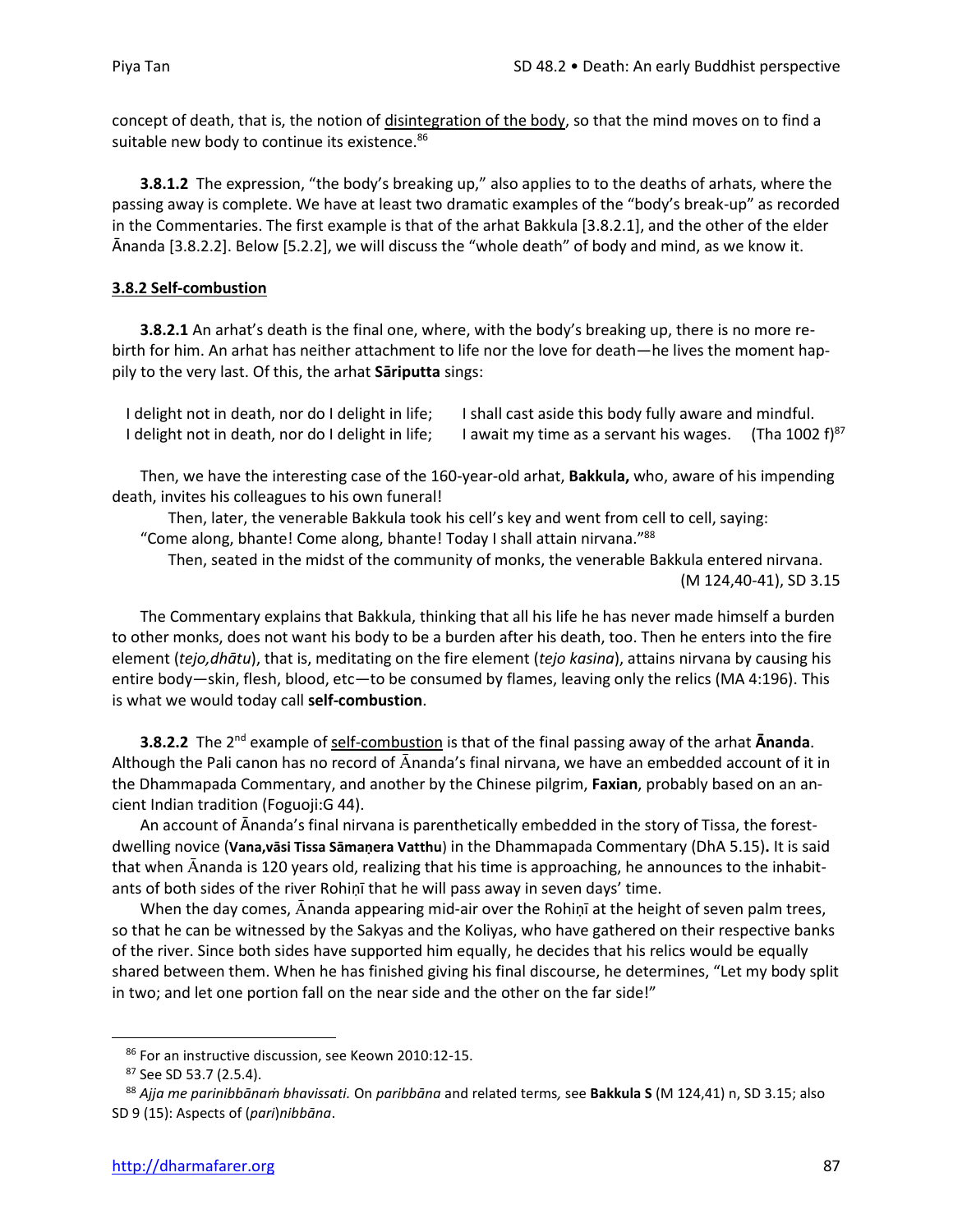He enters into meditation on the fire-element and his body bursts into flames. Then, his body splits into two, and one portion of his relics falls on the Sakya side, and the other on the Koliya side. It is said that the lamentations of the two tribes sound like the earth splitting open, sounding even more mournful than the sound of the lamentation at the final nirvana of the Buddha himself.<sup>89</sup>

#### **3.8.3 Consciousness unestablished**

**3.8.3.1** When the Buddha or an arhat passes away, where does his consciousness go to? We could figuratively say that "he" attains or enters nirvana—but it must be stressed this is only *figuratively* speaking —just like fire that has gone out. Just as the fire has gone nowhere—it has simply ceased to exist—so, too, an awakened one's consciousness does not go anywhere. **The Aggi Vaccha,gotta Sutta** (M 72) should be studied in this connection.<sup>90</sup>

The key idea here is that the after-death state of an awakened saint cannot be meaningfully spoken of in any logical or conceptual terms. None of the 4 possible statements of truth—whether the saint or his consciousness exists, or *not* exist, *both* exist and not exist, or *neither* exists nor not exist—does not apply. Technically, we should say or mean here the 4 possible statements are: x *is* existent, x is *non-existent,* x is *both* existent and non-existent, and x is *neither* existent nor non-existent. However, it is easier to understand what is meant here if we use the verb-forms, "does," "does not," etc.

He cannot be said to **exist**, because he has attained final nirvana. Any notion that he exists—such as imagining him to be an eternal Buddha or cosmic Bodhisattva—would fall into the wrong view of eternalism. He cannot be said to "*not* **exist**," which is an annihilationist view. It also entails that he is comparable to something in his category of existence.<sup>91</sup>

To say that he *both* **exists and does not exist**, is to tend to the view of partial-eternalism. If we insist that he *neither* **exists nor does not exists**, then, we may be evading making any stand, especially by prevaricating—then, this is likely to be construed as "eel-wriggling" or endless hedging, that is, evading an answer either out of fear of answering wrongly or not at all.<sup>92</sup>

**3.8.3.2** There is some difficulty with the translation of the important phrase, *a(p)patiṭṭhita viññāṇa,* which describes the consciousness of the newly departed arhat (including the Buddha)*.* The generally accepted translation is "unestablished consciousness." This term is invariably used in connection with accounts of Māra's search for the rebirth-consciousness (*paṭisandhi,citta*) of an arhat who has just passed away, such as that of the monks Vakkali, as recorded in **the Vakkali Sutta** (S 22.87) and Godhika, in **the Godhika Sutta** (S 4.23).<sup>93</sup>

Elsewhere—such as in **the Brahma Nimantanika Sutta** (M 49)—Māra actually finds the consciousness of the dead. <sup>94</sup> But here he fails to find it, because it is unestablished (*a(p)patiṭṭhita*), that is, it finds no footing for a new life. It is clear here that the death consciousness, that is, the rebirth-consciousness,

93 Respectively, S 22.87 (SD 8.8) & S 4.23 (SD 49.11).

<sup>89</sup> DhA 5.15/2:99 f on Dh 75; also in the Tibetan Dulva (Vinaya), W W Rockhill, *The Life of the Buddha,* London, 1884:165 f.

<sup>90</sup> M 72/1:483-469 @ SD 6.15.

<sup>91</sup> This is Yamaka's view: see **Yamaka S** (S 22.85), SD 21.12.

<sup>92</sup> This tetralemma is found in many places in the Canon, eg, **Param Maraṇa S** (S 16.12/2:222 f), SD 65.14, where the Buddha mentions it to Mahā Kassapa. For details, see SD 40a.10 (6.7-6.10). The tetralemma is mentioned by lemma in 4 suttas in Saṁyutta (S 24.15-18/3:215 f). **Avyākata Saṁyutta** contains some suttas dealing with it (S 44.- 2-8/4:381-397). On the tetralemma, see **Unanswered questions,** SD 40.10 esp (7). On the hedgers or eel-wrigglers, see SD 5.8 (4.5). For a possible state *other* than the tetralemma, see **Anurādha S** (S 22.86), SD 21.13. For a more detailed analysis of the 10 points in terms of the tetralemma, see **Māluṅkya,putta S** (M 63), SD 5.8 (2).

<sup>&</sup>lt;sup>94</sup> M 49,5/1:327 (SD 11.7); cf S 4:38 f.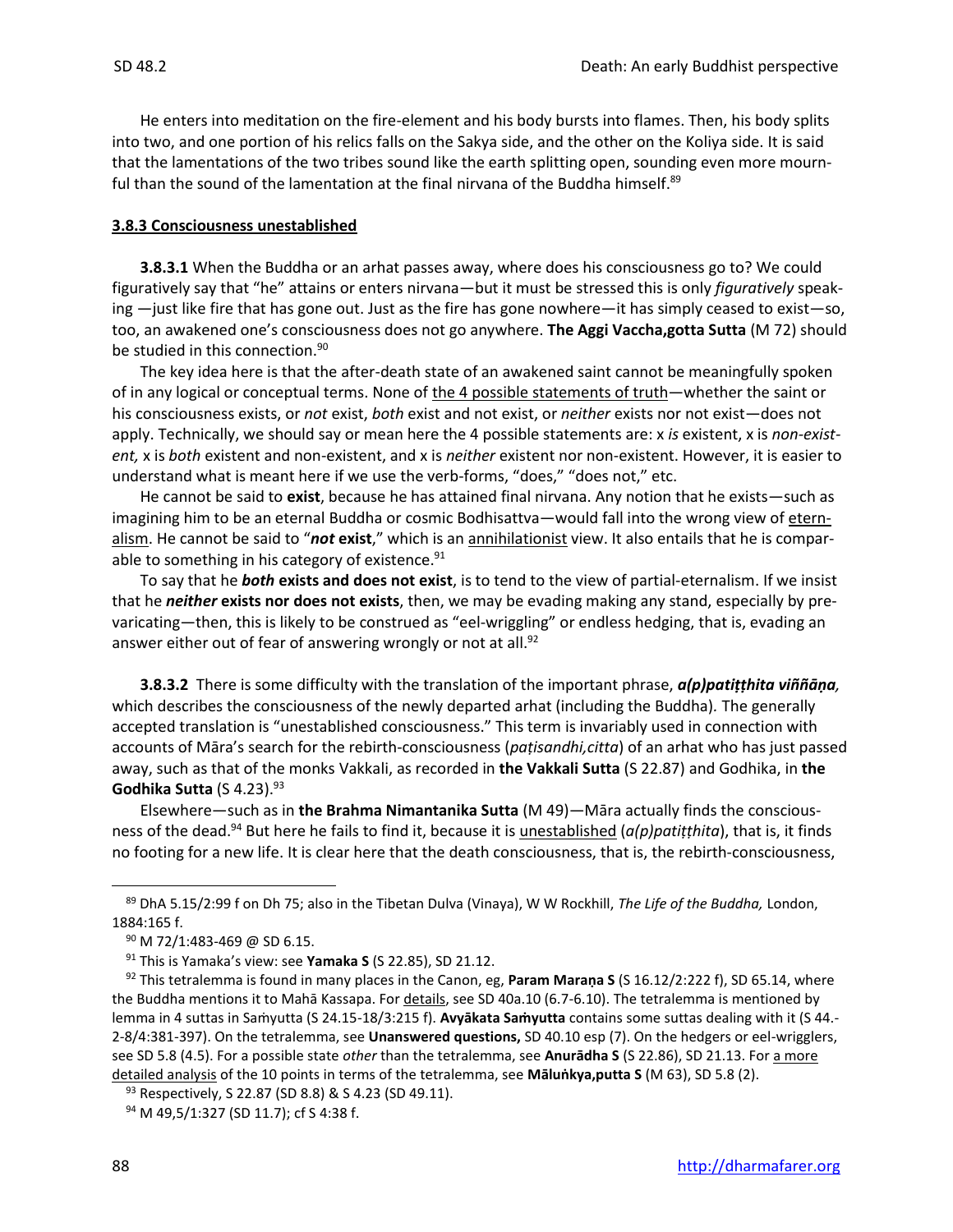does not survive in an "unestablished" condition, since the texts (S 4.23 and S 22.87) state that with the passing away of the arhat, consciousness, too, ceases.<sup>95</sup>

**3.8.3.3** The conclusion of the Vakkali Sutta (S 22.87,39 f) is important in countering the wrong view that some form of "unsupported" consciousness remains after the passing away of an arhat (as proposed, for example, by Peter Harvey).<sup>96</sup> It is probable that Harvey arrived at his thesis from translating *apatiṭṭhita* as "unsupported" rather than "unestablished," which would then not support his thesis. Here, it helps to think in Pali, rather than in English.

As soon as Vakkali and Godhika<sup>97</sup> die, Māra, on both occasions, looks for their rebirth-consciousness, but fails to find any, since they are "unestablished" or "unsupported" (*appatiṭṭhita*), that is, find no footing for a new life. It is clear here that the death-consciousness (= rebirth-consciousness) does not survive in an "unestablished" or "unsupported" condition, since the texts (S 4.23 and S 22.87)<sup>98</sup> state that with the passing away of the arhat, consciousness, too, ceases.<sup>99</sup>

**3.8.3.4** At this point, we should have sufficiently understood the early Buddhist conception of life, dying and death. If we are still uncertain of the basic Buddhist teachings on these points, it might help to read them over again. If we feel ready to continue this interesting discussion, we will now move on to discuss the medical definition of death [4], followed by the Buddhist responses [5].

## 4 Medical perspectives of death<sup>100</sup>

## **4.1 CONSCIOUSNESS**

**4.1.1** Outside of medicine, amongst traditional culture and individuals, especially in **Buddhism**, a key idea in the definition of death is that it does not occur all at once. Firstly, there should be clear physical signs that life has ceased, such as a lack of respiration and responsiveness as well as pallor and stiffening. Even then, according to Buddhism, death is not complete until **consciousness** (*viññāṇa*) has left the body.

**4.1.2** A serious difference between medical science and early Buddhism lies in how they view consciousness. Medical science generally sees consciousness as the activity of the senses centred in the brain. In other words, it is actually a body-based activity. Hence, when the body or the brain dies, the mind and consciousness ends, too.

Buddhism, on the other hand, sees the mind and the brain as existing separately, and that the mind is not located in the brain. In fact, according to early Buddhism, the mind is not located anywhere, but is a pervasive reality that works with the physical senses, but is able to function and exist by itself, even in a disembodied existence.<sup>101</sup> In fact, according to early Buddhism, and Buddhism in general, it is the con-

<sup>95</sup> See also **Parivīmaṁsana S** (S 12.51/2:80-84), SD 11.5. See SD 8.8 (1.4).

<sup>96</sup> P Harvey, *The Selfless Mind,* Richmond: Curzon Press, 1995:208-210.

<sup>97</sup> S 22.87,40/124 (SD 8.8) & S 4.23,19/1:122 (SD 80.1).

<sup>98</sup> See also **Parivīmaṁsana S** (S 12.51/2:80-84), SD 11.5.

 $99$  See also S:B 421 n314 where Bodhi disagrees with Harvey's view.

<sup>100</sup> Most of the materials in this section have been culled or summarized from *Macmillan Encyclopedia of Death and Dying*, 2003:224-229 (Definitions of death).

 $101$  On the early Buddhist view of the brain and the mind, see SD 17.8c (7). See also SD 17.8c (6).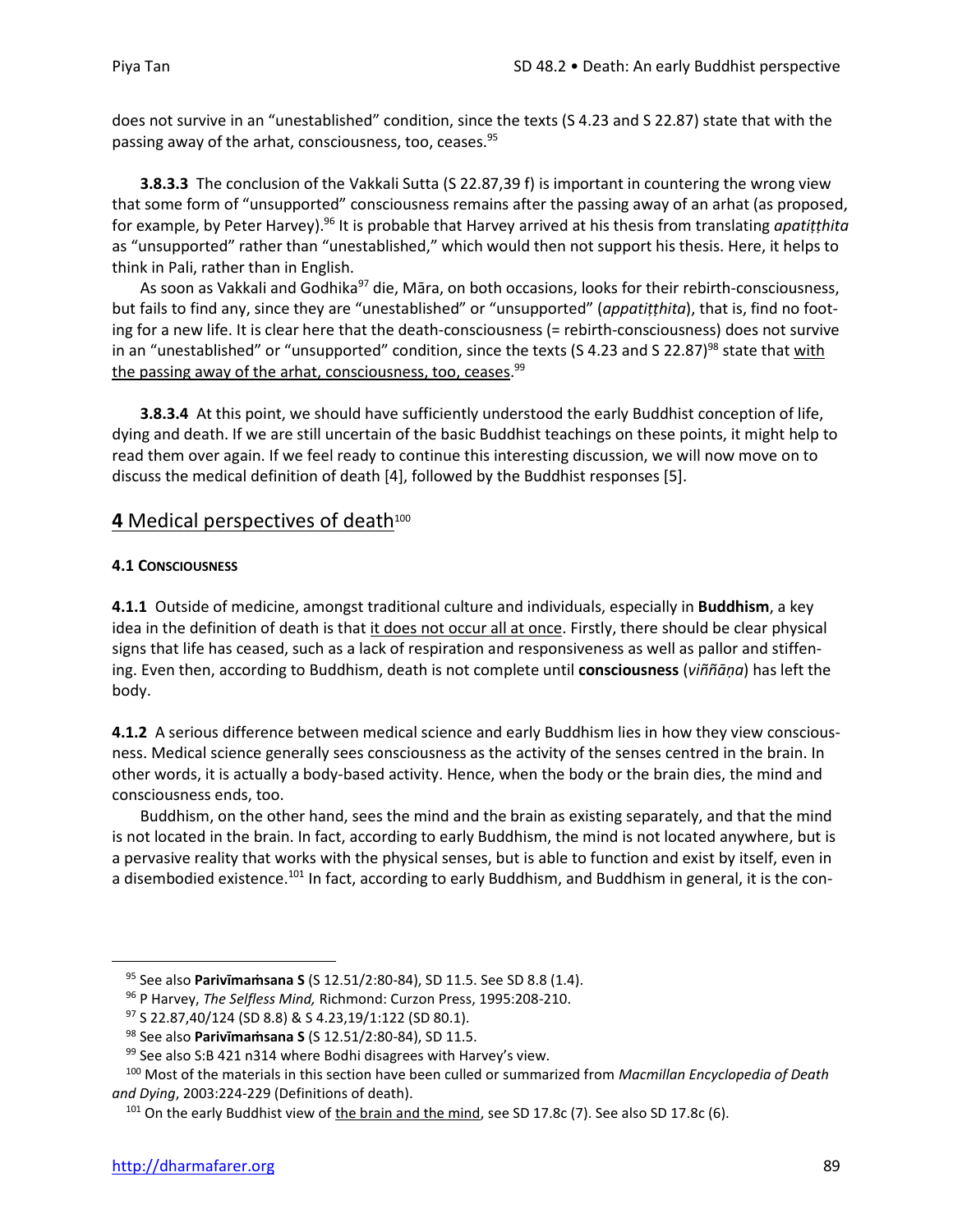sciousness—more specifically what we call the "existential consciousness" or "rebirth consciousness" that is reborn.<sup>102</sup>

**4.1.3** Buddhists generally take this belief into account in deathbed duties and last rites that are intended to free or help the consciousness—or, more exactly, **the intermediate being** (*antarā,bhava*)—to move on to a happy state.<sup>103</sup> Traditionally, Buddhists observe a wake over the body for at least 3 days, but usually not exceeding 7 days, to perform the proper lovingkindness-based last rites, especially offerings and dedication of merits for the benefit of the dying or the departed. This window or duration is also to ensure that the consciousness has completely left the body.

## **4.2 EXTERNAL SIGNS OF DEATH**

## **4.2.1 Basic observations**<sup>104</sup>

**4.2.1.1** Over a century ago, doctors would determine death based on a few basic observations. Death was determined when the heartbeat and bloodflow had ceased. To confirm death, there were simple tests, such as pinching or pricking the skin and getting no response, and no adjustive movements when the body is moved to a different position. Such observations and tests were, in most cases, regarded as sufficient to define death as the absence of cardiac activity, respiration, and responsiveness.

To ensure that the absence of cardiac activity (heartbeat) was permanent, the doctor or nurse would listen over the heart with a stethoscope, or directly with the ear, for at least 5 minutes. Permanent cessation of breathing was confirmed by observing that a mirror held before the mouth shows no haze, or that a feather placed on the upper lip does not flutter. Furthermore, the primary muscles (such as those of the arms) became flaccid.

**4.2.1.2** Besides *algor mortis* or the loss of body heat, there were related minor signs of death. The facial muscles relax, producing the staring eye and gaping mouth of the "Hippocratic countenance." The back lost its curves if the deceased had been lying in bed or some flat surface for some time. The skin became discoloured, turning wax-yellow and the hand-webs lost their pink transparency. When the skin is burned, there was no blistering or redness (Christison's sign). When a ligature was made around a finger, and then removed, it made no white ring which turned redder than the surrounding skin.

**4.2.1.3** Lividity or *livor mortis* (the process of blood flowing downwards and causing a reddish-purple colour on the skin), *rigor mortis,* which set in 3 to 4 hours after death and lasted between 36 and 48 hours. Sometimes, there were spontaneous movements in the feet and legs caused by biochemical reactions (perhaps giving rise to a belief in spirit possession in some cultures or people).

## **4.2.2 Exceptions**

There were, however, exceptions that prove disturbing. Trauma, illness, and even "fainting spells" occasionally reduced people to a condition that could be mistaken for death. The fortunate ones recovered, thereby prompting the realization that a person could look dead but still be alive. The unfortunate ones were buried or cremated. The reported cases of such seeming "returnings from the dead" during the mourning and funeral periods inspired widespread fears of live burial, especially from the late  $18<sup>th</sup>$  century into the early years of the 20<sup>th</sup> century.

<sup>102</sup> On the existential consciousness or rebirth consciousness, see SD 17.8a (6.10); SD 17.8b (3).

<sup>103</sup> On the intermediate being, see SD 48.1 (3.1)

<sup>&</sup>lt;sup>104</sup> On this section, see *Black's Medical Dictionary*, 41<sup>st</sup> ed, 2005:192 f Death, Signs of.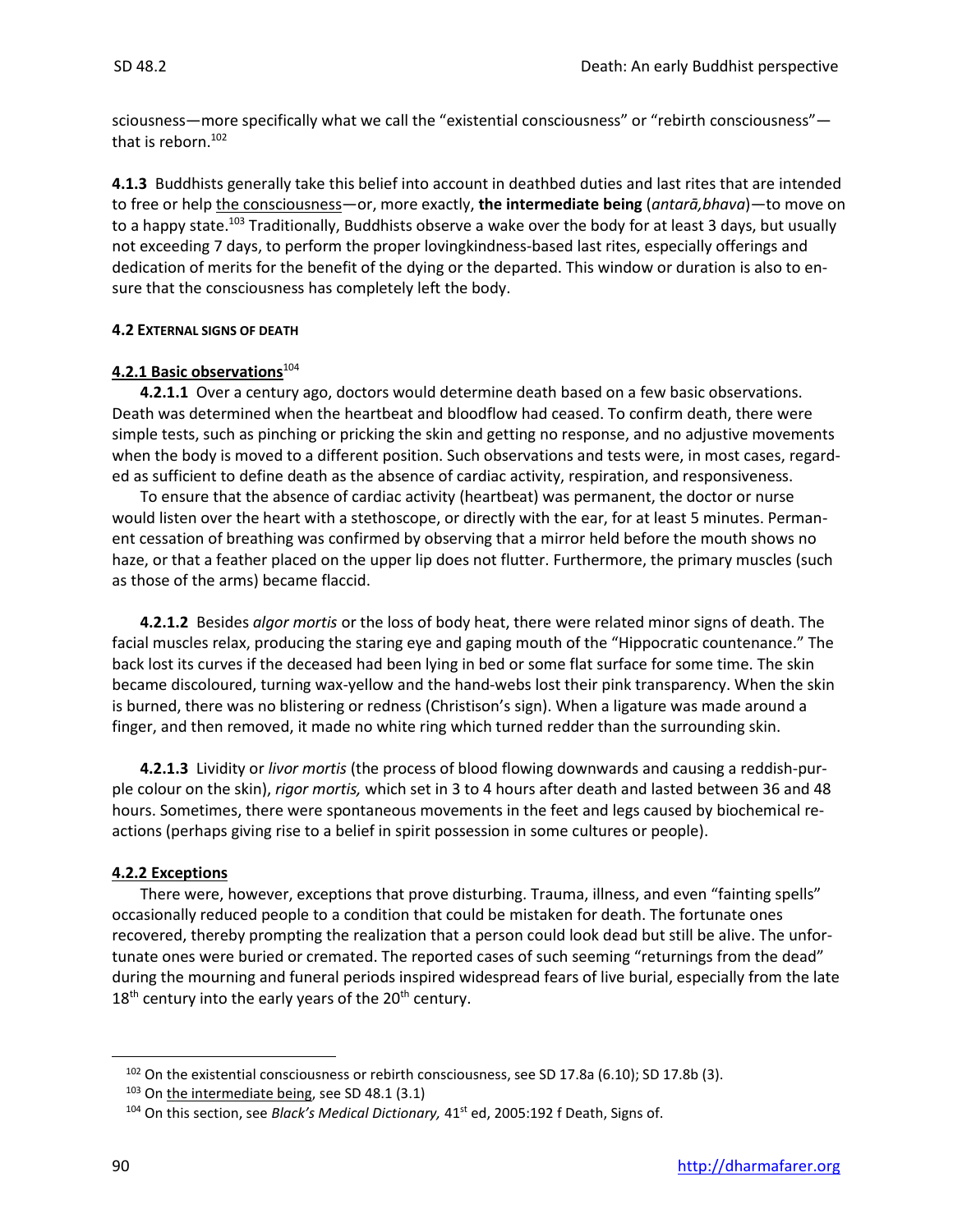#### **4.3 HEART-BASED DEFINITIONS**

## **4.3.1 Legal definition**

4.3.1.1 The accepted legal definition of death in the middle of the 20<sup>th</sup> century was the cessation of life as indicated by the absence of blood circulation, respiration, pulse, and other vital functions. In other words, asystolic cardiocirculatory arrest (cessation of heart-beat and bloodflow), or simply, circulatory arrest defines a person's death.

**4.3.1.2** However, the development of new biomedical techniques soon raised questions about the adequacy of this definition. Cardiopulmonary resuscitation (CPR) had resuscitated some people whose conditions seemed to fulfill such a criteria of death.

## **4.3.2 Heart attack, heart failure**

**4.3.2.1** A cardiac arrest is different from a heart attack, but may be caused by it. A **heart** attack occurs when insufficient blood flows into the heart muscles.<sup>105</sup> It differs from congestive heart failure, where circulation is substandard, but the heart is still pumping enough blood to sustain life. Arrested blood circulation prevents delivery of oxygen and glucose in the body. Lack of oxygen and glucose to the brain causes loss of consciousness, which then results in abnormal or absent breathing.

**4.3.2.2** Brain damage is likely to happen if cardiac arrest goes untreated for more than 5 minutes.<sup>106</sup> Immediate treatment is vital for the best chance of survival and neurological recovery.<sup>107</sup> Cardiac arrest is a medical emergency that, in certain situations, is potentially reversible if treated early. Unexpected cardiac arrest can lead to death within minutes: this is called sudden cardiac death (SCD).<sup>108</sup> The treatment for cardiac arrest is immediate defibrillation if a "shockable" rhythm is present, while CPR is used to provide circulatory support and to induce such a "shockable" rhythm.

#### **4.4 ORGAN TRANSPLANTATION**

## **4.4.1 Life-support technology**

Scientific advances have contributed to more accurate understanding and definition of death. Traditional cardiopulmonary definitions of death [4.7.1], are no longer regarded as adequate signs of death.<sup>109</sup> This is because advanced technology may support, even replace, the loss of heart or lung function. In fact, every solid organ (except the brain) can be supported by technology in an intensive care unit, or replaced by transplantation.

New technology introduced life support systems that could prolong respiration and other vital functions in people whose bodies could no longer maintain themselves. Some of them were fortunate enough

<sup>105</sup> T Mallinson, "Myocardial infarction." *Focus on First Aid* 15: 2010:15.

<sup>106</sup> P Safar. "Cerebral resuscitation after cardiac arrest: a review," *Circulation* 74**,**6 pt 2, Dec 1986:IV138–53. M Holzer & W Behringer, "Therapeutic hypothermia after cardiac arrest," *Current Opinion in Anesthesiology* 18,2 Apr 2005:163-168. P Safar, F Xiao, A Radovsky, et al, "Improved cerebral resuscitation from cardiac arrest in dogs with mild hypothermia plus blood flow promotion," *Stroke* 27,1 Jan 1996:105-113.

<sup>107</sup> James M Rippe & Richard S Irwin, *Irwin and Rippe's intensive care medicine*. Hagerston, MD: Lippincott Williams & Wilkins, 2003.

<sup>&</sup>lt;sup>108</sup> Harrison's principles of internal medicine. 15<sup>th</sup> ed. New York, 2001: ch 39.

<sup>&</sup>lt;sup>109</sup> J L Bernat, eg, questions the concept of irreversibility in cardiac death: "Are organ donors after cardiac arrest really dead?" *Journal of Clinical Ethics* 17 2006:122-132.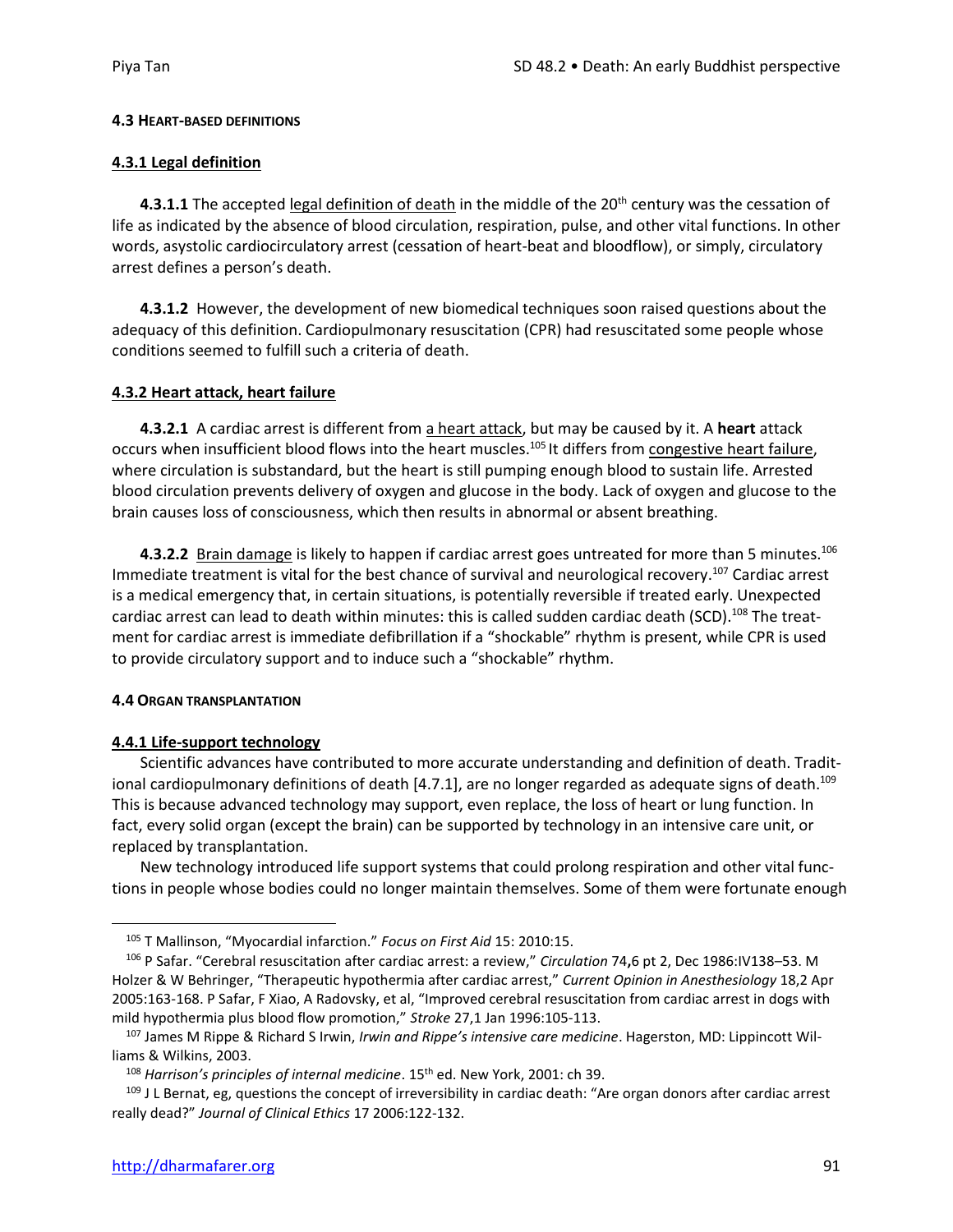to recover, but the cost of maintaining them indefinitely, and also the diminishing hope over time, had also to be taken into consideration. It was difficult for the living relatives and loved ones to properly enter their grieving process while the body is still there for a prolonged period.

#### **4.4.2 Clinical death**

With advances in the technique of organ transplants from cadavers to restore health and preserve the life of the living, new problems and considerations arose. If a person in a persistent vegetative state were regarded as dead, then an organ harvested from such a cadaver for transplant might save another person's life. A new definition of **clinical death** was attempted. Simply, this meant that if CPR was applied to the unconscious person, but he did not revive, and had other physical symptoms of death, he would be declared "clinically dead."

Understandably, this concept had its drawbacks. It conjured up the notion of a temporary death, which was a contradiction in terms. In fact, clinical death had no standing in law and the legal process. Furthermore, new discoveries on the cellular level, suggested that a person might be declared dead, but his body was significantly still alive, at least on the cell, tissue and organ levels.

## **4.5 OUR DYNAMIC BODY**

## **4.5.1 Cell death**

During our life-time, our body changes every moment. Cell death, however, is very different from body death, which marks the end of a single life. Like all living beings, humans, are an unstable flux between the opposing forces of on-going disintegration and on-going growth and integration.

On average, some 500,000 cells die each second in a human. Each day, some 50 billion cells in our body are replaced, so that, according to some authorities, we effectively have a new body each year or after a few years. Each year, about 98% of our body's molecules and atoms have been replaced.<sup>110</sup>

#### **4.5.2 Coma and brain death**

**4.5.2.1** How do we then know that death has occurred on all these levels: the cellular, the tissue, and the organic? Although the question was not fully answered, it was raised to a new level with the introduction of concept of **brain death**. The monitoring of the electrical activity of the brain made it possible to measure when "brain death" has occurred.

**4.5.2.2** A medical notion of death was first described in 1959 in French medical literature as "**coma**  dépassé," a state beyond coma.<sup>111</sup> The notion of brain death was widely embraced by those who see it as a credible determinant in limiting the number and duration of persistent vegetative states, and increasing the opportunities for organ transplantation. Thus, it became the most popular definition of **non-reversible coma**, which is regarded as death.

**4.5.2.3** The concept of **brain death** was influenced by two major health care advances in the 1960s: the development of intensive care units. Firstly, with artificial airways and mechanical ventilators to

<sup>110</sup> See Pim van Lommel, 2004.

<sup>111</sup> P Mollaret & M Goulon, "Le coma dépassé: mémoire préliminaire," in *Revue Neurologique* 101*,* Paris, 1959: 3- 1[5 http://www.ncbi.nlm.nih.gov/pubmed/14423403](http://www.ncbi.nlm.nih.gov/pubmed/14423403); P Wertheimer, M Jouvet & J Descotes, "A propos du diagnostic de la mort du systèm nerveux dans les comas avec arrêt respiratoire traités par respiration artificielle." *Press Médicale* 67, 1959:87 f<http://www.ncbi.nlm.nih.gov/pubmed/13633814>. See also C Pallis, "ABC of brain stem death. Reappraising death," *British Medical Journal* (Clin Res ed) 285(6352), 13 Nov 1982:1409-1412. C Pallis, & D H Harley, "ABC of brainstem death," 2<sup>nd</sup> ed. London: BMJ Publishing, 1996:8-12.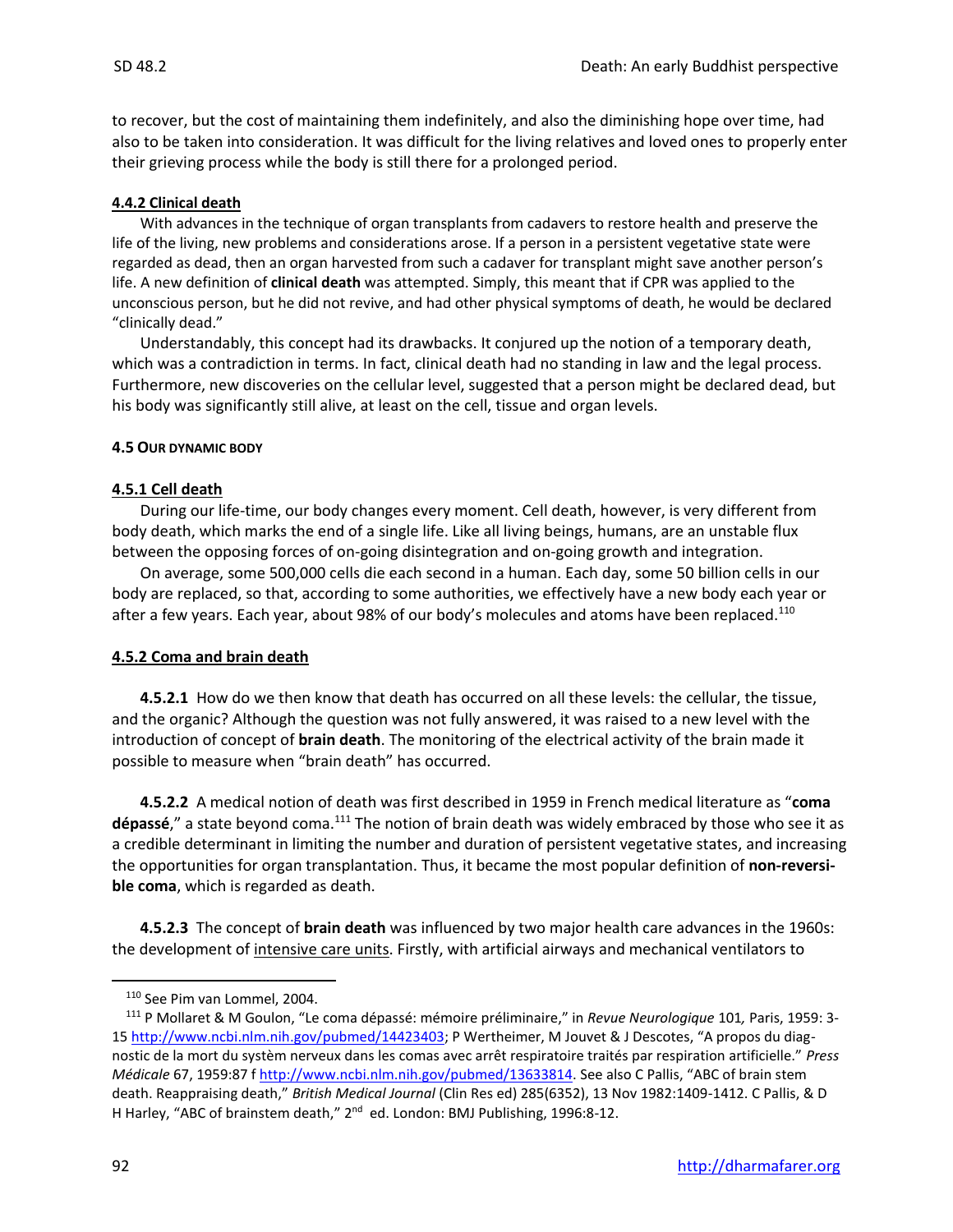treat irreversible apnea (cessation of breath), brain failure could be prevented from progressing into cardiac arrest. Secondly, there was the emergence of organ donation arising from the new discipline of transplant surgery.

**4.5.2.4** The question then arose: **Is non-reversible coma really death?** Researchers then recommended that a distinction should be made between "coma" and "brain death." There are several levels of coma with a number of possible causes. Brain death refers to a state of such severe and irreparable damage that no mental functioning exists or can return. In less than a decade, this definition was confirmed by the landmark work of the Ad Hoc Committee of the Harvard Medical School to Examine the Definition of Brain Death (1968).

#### **4.6 OFFICIAL DEFINITIONS**

#### **4.6.1 The Harvard criteria**

In 1968, the Ad Hoc Committee of the Harvard Medical School proposed the definition of death as **the non-reversible loss of brain function**. <sup>112</sup> It included the traditional signs. The person was dead if unresponsive, even to ordinarily painful stimuli, showed no movements and no breathing, as well as none of the reflexes that are usually included in a neurological examination. [4.7.1]

There were two new criteria, however, that were not measured in the past: a flat reading on the electroencephalogram (EEG) and lack of blood circulation in the brain. "The Harvard criteria," as they were known, soon became the dominant approach to defining death. Subsequent studies have generally supported the reliability of these criteria. The new definition of death won acceptance by the American Medical Association, the American Bar Association, and other influential organizations.

#### **4.6.2 President's Commission**

**4.6.2.1** In the early 1980s, there was already intense argument about the type and extent of brain damage that should be the basis for definition of death. In1981, a **President's Commission for the Study of Ethical Problems in Medicine and Biomedical Research** took the definition of death to an even higher level, incorporating the concept into a new Uniform Determination of Death Act (UDDA). It accepted the basic Harvard Committee criteria [4.6.1], and is adopted by almost all the US states.<sup>113</sup>

Taking a conservative position, the Commission stated that a person is not dead until *all* brain functioning has ceased. This position takes into account the fact that some vital functions might still be present or potentially capable of restoration even when the higher (the cerebral or cortical) centres of the brain have been destroyed. The most significant position advanced by the Commission dealt with a question that as of 2002 is still the subject of controversy: whole-brain death versus cerebral death.<sup>114</sup>

The discussions to define death continued. The questions that continued to be asked was: When can we treat the human body differently from our living body? In 2008, the President's Council on Bioethics said that we should move away from brain death and that we should instead speak of total brain fail-<u>ure</u>.<sup>115</sup>

<sup>112</sup> [www.ncbi.nlm.nih.gov/pubmed/5694976.](http://www.ncbi.nlm.nih.gov/pubmed/5694976)

 $113$  Section one of the Act entitled "Determination of Death" states: "An individual who has sustained either (1) irreversible cessation of circulatory and respiratory functions, or (2) irreversible cessation of all functions of the entire brain, including the brain stem, is dead. A determination of death must be made in accordance with accepted medical standards." See Keown 2010:16 f.

<sup>&</sup>lt;sup>114</sup> For arguments on how the Commission, while attempting to escape metaphysical claims, ended up deploying them, see J P Bishop 2011.

<sup>115</sup> Us Govt 2008.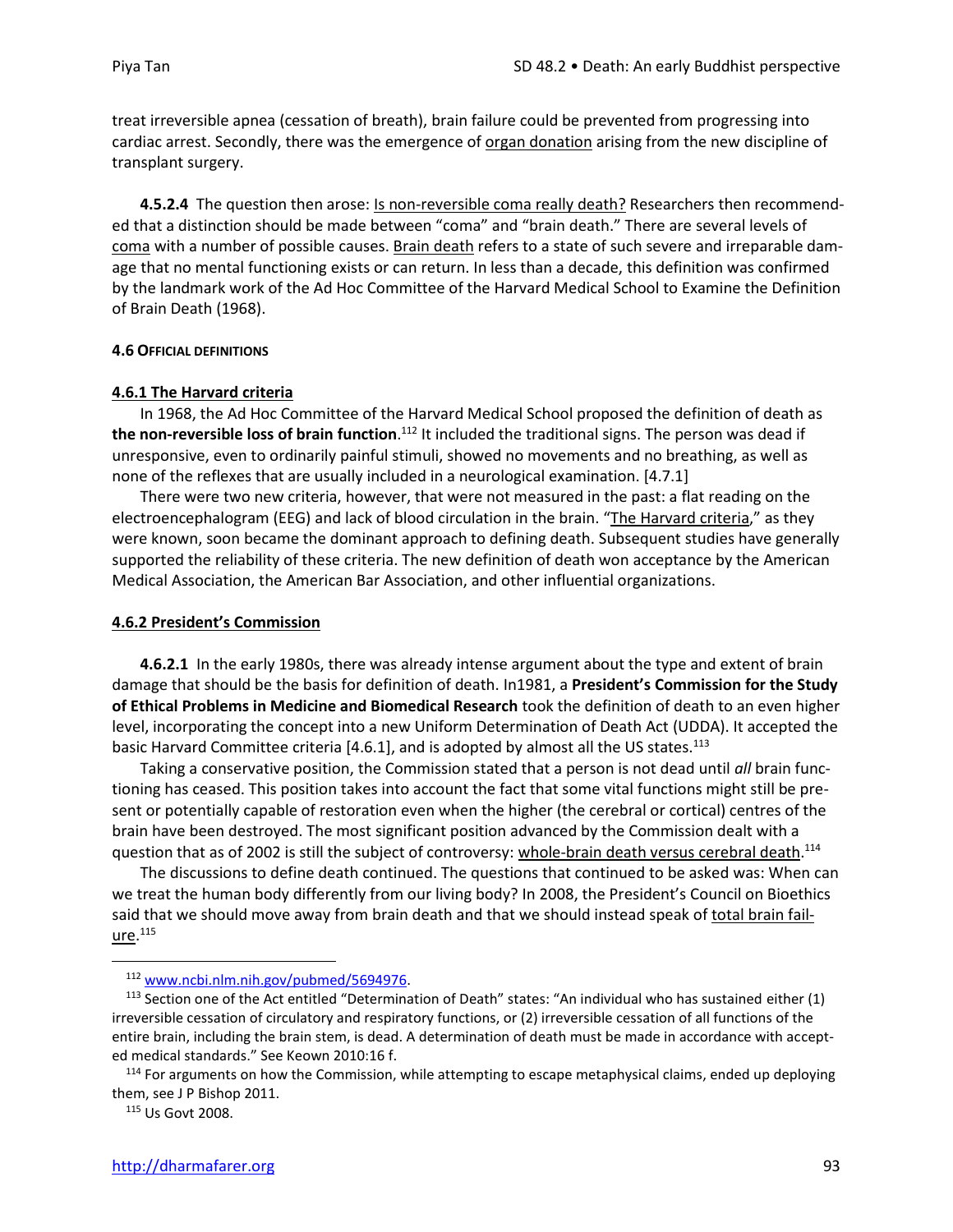**4.6.2.2** However, some important specifications and cautions were emphasized. It was noted that errors in certification of death are possible if the patient has undergone hypothermia (extreme cold), drug or metabolic intoxication, or circulatory shock—conditions that can occur during some medical procedures and could result in a suspension of life processes that is not necessarily permanent.

Furthermore, the status of children under the age of 5 years, especially the very young, requires special attention. More reliable examination of young children and their guidelines were established a few years later.

**4.6.2.3** In the Code of Practice drawn up in 1983 by a Working Party of the Health Departments of Great Britain and Northern Ireland, however, it is stated that "death can also be diagnosed by the irreversible cessation of brain-stem function." The brain stem is responsible for respiration, homoeostasis and other basic functions. This is described as "**brain death**."

**4.6.2.4** Some argued that **the person** is lost permanently when cerebral functions have ceased. Although there is still electrical activity in the brain stem, intellect, memory, and personality have perished. The death of the person, they argued, should be the primary consideration and it would be pointless, therefore, to maintain a persistent vegetative state in a life-support system.<sup>116</sup>

#### **4.7 CONFIRMATION OF DEATH**

## **4.7.1 Determining brain death**.

**4.7.1.1** Medical researchers have come up with the following criteria for diagnosing and determining **brain death**:

(1) A physician experienced in the relevant clinical criteria and diagnostic procedures is required to declare brain death.

(2) For the purposes of organ donation, two physicians are required to declare brain death. Neither physician can have had any significant association with the potential recipient, nor can they participate in any way in the transplant procedures.

(3) All brain-stem reflexes (pupillary, oculocephalic [doll's eyes], oculovestibular [cold caloric], corneal, gag, cough and respiratory) must be absent when tested with appropriate stimuli at the bedside.

(4) Motor responses within the cranial nerve distribution must be absent when tested with stimuli applied to any part of the body. Spinal cord reflexes may still be present in some cases. Seizures or decorticate/decerebrate posturing rule out a diagnosis of brain death.

(5) Reversible conditions such as hypothermia (temperature  $<$  32.2 $\degree$ C), and the influence of central nervous system depressants and muscle relaxants must be ruled out.

(6) Determining the irreversibility of coma may require a period of observation between 2 and 24 hours, depending on the cause of the coma.

(7) During apnoea testing, no spontaneous respiration should be evident upon disconnection of the ventilator for a period long enough to allow the partial pressure of carbon dioxide in arterial blood to rise above 60 mmHg and the pH to fall below 7.28 (usually 10 minutes).

(8) If aspects of the clinical examination cannot be completed at the bedside, supportive diagnostic procedures (eg, radionuclide scanning or 4-vessel cerebral angiography to rule out intracranial blood flow) can be considered to support the diagnosis.  $($ Lazar et al 2001:835)<sup>117</sup>

<sup>116</sup> See **The person in Buddhism,** SD 29.6b.

<sup>117</sup> For a shorter list of such criteria, see Shemie et at 2008:89.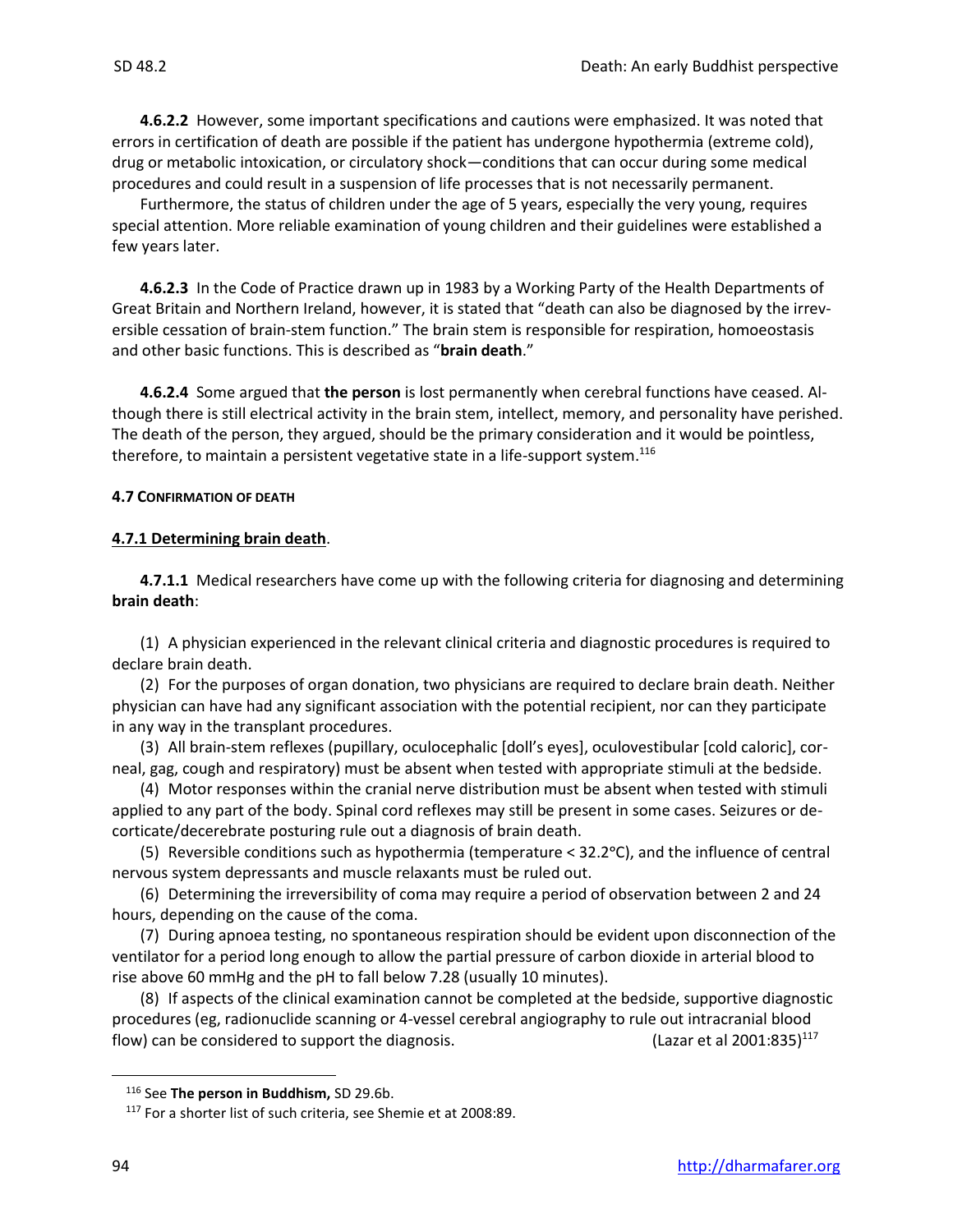**4.7.1.2** Even brain death as a criterion for determining the death of a person is only a medico-legal and social construction.<sup>118</sup> It implies a notion of irreversible loss of personhood and integrative functions of the brain, but only to that extent it gives us a practical notion of death. Miller and Truog (2012) have suggested that we should remove brain death from the lexicon of medical definitions and concepts, allowing families to decide when a person deserves care and when a person's cadaver can be used for medical purposes.

Miller and Truog also suggest that we do away with the "dead donor" rule and make it clear to families that brain death is a legal fiction. As technology and knowledge advance, they reveal the new limitations in the definition and terminology of death. The word "death"' itself may be inadequate to describe the event or process as defined in such domains as the medical-biological, legal, social, bioethical, philosophical, existential, religious and spiritual.

**4.7.1.3** Engelhardt (1988) has noted that social realities have always compelled us to define death. After all, we need to know when it is time to bury a body, when the deceased's will can be executed, and when we no longer owe the body the same respect as all other bodies in a society. Such vital decisions cannot be left to a few, even when they are experts in science or other fields. Life is sacred, especially those of our significant others, even if we may have no real control over our own when we die.

Not all cultures or religious communities, however, accept the medical or official definition of death when it occurs to their near and dear ones or to those in their own midst.<sup>119</sup> However, for the moment, total brain death constitutes the best definition<sup>120</sup> we have in medical and social terms.<sup>121</sup>

Yet, as Buddhists, we are well aware that even if all these signs of death are clinically present and medically certifiable, the most vital aspect of life is still unaccounted for: consciousness in its most subtle, but significant, form, that is, as **the subconscious** or the life-continuum. This is what actually keeps us alive, and as long as it is present (that is, we are not reborn), the unconscious body may revive itself within a reasonable time, usually not beyond a week.<sup>122</sup>

## **5** Buddhist perspective on some contemporary death-related issues

## **5.1 WHAT IS DEATH?**

## **5.1.1 Consciousness is impermanent**

**5.1.1.1** At this point, it is helpful to recap a key idea in our discussion: What is death? Amongst Godbelievers and those who believe in some kind of life "essence," **death** may be spoken of as the separation of the soul or spirit or essence from the body. Buddhists, however, avoid using the word or idea of "soul" or any term that suggests any kind of unchanging or abiding entity, simply because there is no such thing. Whatever exists must exist in time; it must change.

[http://www.ncbi.nlm.nih.gov/pmc/articles/PMC2652772/.](http://www.ncbi.nlm.nih.gov/pmc/articles/PMC2652772/)

<sup>&</sup>lt;sup>118</sup> R M Taylor, eg, criticized it as a social construct created for utilitarian purposes to permit transplantation: "Reexamining the definition and criteria of death," *Seminars in Neurology* 17, 1997:265-270. Cf C Machado, J Korein, Y Ferrer, L Portela, M de la C Garcia & J M Manero, "The concept of brain death did not evolve to benefit organ transplants," *J of Medical Ethics* 33,4 Apr 2007:197-200

<sup>119</sup> See A Capron, "Legal issues in pronouncing death," in Reich 1995:534-539.

<sup>&</sup>lt;sup>120</sup> Karen Gervais, "Death, definition and determination: philosophical and theological perspectives," in Reich 1995:540-548.

<sup>&</sup>lt;sup>121</sup> See Shemie, Lazar & Dickens 2008.

<sup>&</sup>lt;sup>122</sup> On the subconscious, see SD 48.1 (9.2.1.4).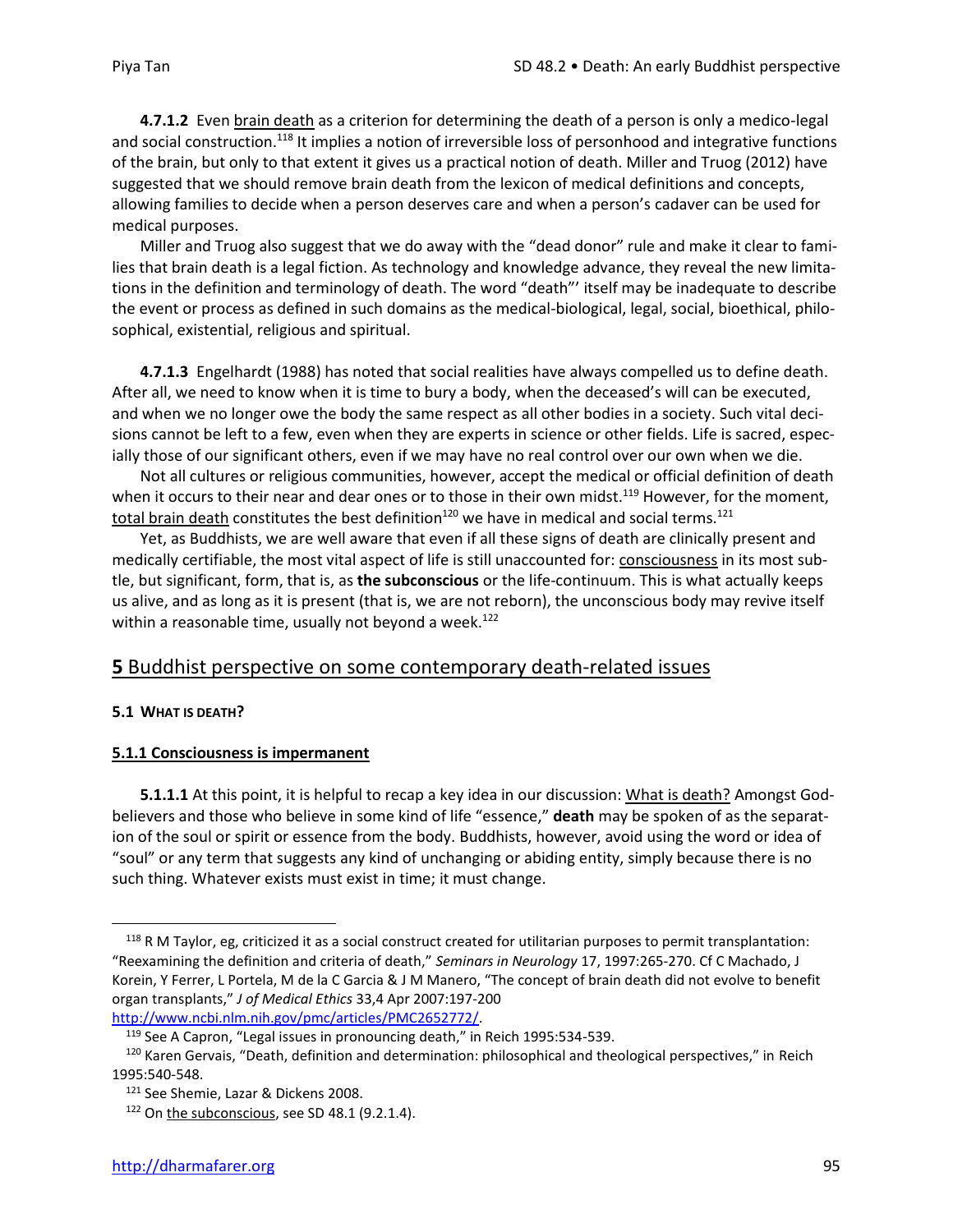**5.1.1.2** To know something is to understand it in terms of the past, the present and the future. The moment we say we *know* something, it is gone. We *knew* it, meaning that state has passed, and is now only a memory. That memory allows us to recognize or perceive a similar state when it arises again. Then we relate to it and project its course (what will happen or what we *will* know): that's the future.

The continuity of causes and effects, and the conditionality of our karmic habits, work together to fuel our mind, which in turn shapes our actions and speech. When the body ceases to function, the conditioned mind, by way of the subconscious, moves on to sow the karmic seeds in the new existence and restart the whole existential cycle. In essence, this is how our **subconscious** works.

#### **5.2.2 Whole-body death**

**5.2.2.1** We have briefly discussed the death of the body as its "breaking up" [3.8.1], and that, in the case of the arhats, the mind is no more "established," finds no footing for rebirth [3.8.3]. The question now is what then happens to the body and mind of the unawakened? In other words, we can see human existence as the integral coexistence and interaction between the spiritual and the material, between the mind (*nāma*) and the body (*rūpa*).<sup>123</sup>

With what we now understand, we are in a better position to ask: **What are the criteria for declaring death**, that a person is really dead**?** Clearly, we need here to identify the physiological conditions that are necessary for supporting the living relationship between our spiritual and material aspects of our being, that is, between (to use helpful Buddhist terminology) "name" (*nāma*) and form (*rūpa*) of a human individual.

**5.2.2.2** Another way of asking this question is, as put by Damien Keown, "In the absence of what conditions can we be sure that there is no subsisting relationship between the two?" The early Buddhists sources provide us with a test for death, namely, *the loss of bodily heat* [3.3], but we now need to ask what that test is telling us.

In simple terms, what happens when our body loses heat, and how is this bodily change significant? This is the point where our biological integrity has been lost, and our material form (*rūpa*) will begin to deteriorate irreversibly. This is, in fact, the universal medical criterion today—that of **brain death—**that is, either of the whole brain (as in the USA) or of the brain stem (as in the UK) [4.5-4.6].

**5.2.2.3**<sup>124</sup> Both Tsomo (2006) and Keown (2010) are clearly unhappy with the criterion of brain death. Tsomo seems to assume that this alienates Buddhism, even makes it, in some way, opposed to science. Keown shares his unease about brain death, but feels that Buddhism can work with science. In fact, a number of people, including doctors and philosophers, are sceptical about the brain death criterion, and there is a growing body of dissident literature<sup>125</sup> which believes that the criterion is conceptually and scientifically flawed. The UDDA criterion [4.6.2.1] that death can be equated with "irreversible cessation of all functions of the entire brain," and similar ones, have serious problems.

Keown gives the following **5 reasons for rejecting the brain death criterion**, or at least, to use it with great reservation:

<sup>123</sup> Here we will examine *nāma,rūpa* only in connection with the dying process. For a study of *nāma,rūpa* as part of the 5 aggregates, see SD 17.2a (12); as a link in dependent arising, see **Paṭicca,samuppāda) Vibhaṅga S** (S 12.2,11/2:3 f) n, SD 5.15.

<sup>124</sup> This section is from Keown 2010:16 f.

 $125$  Eg Potts et al 2000.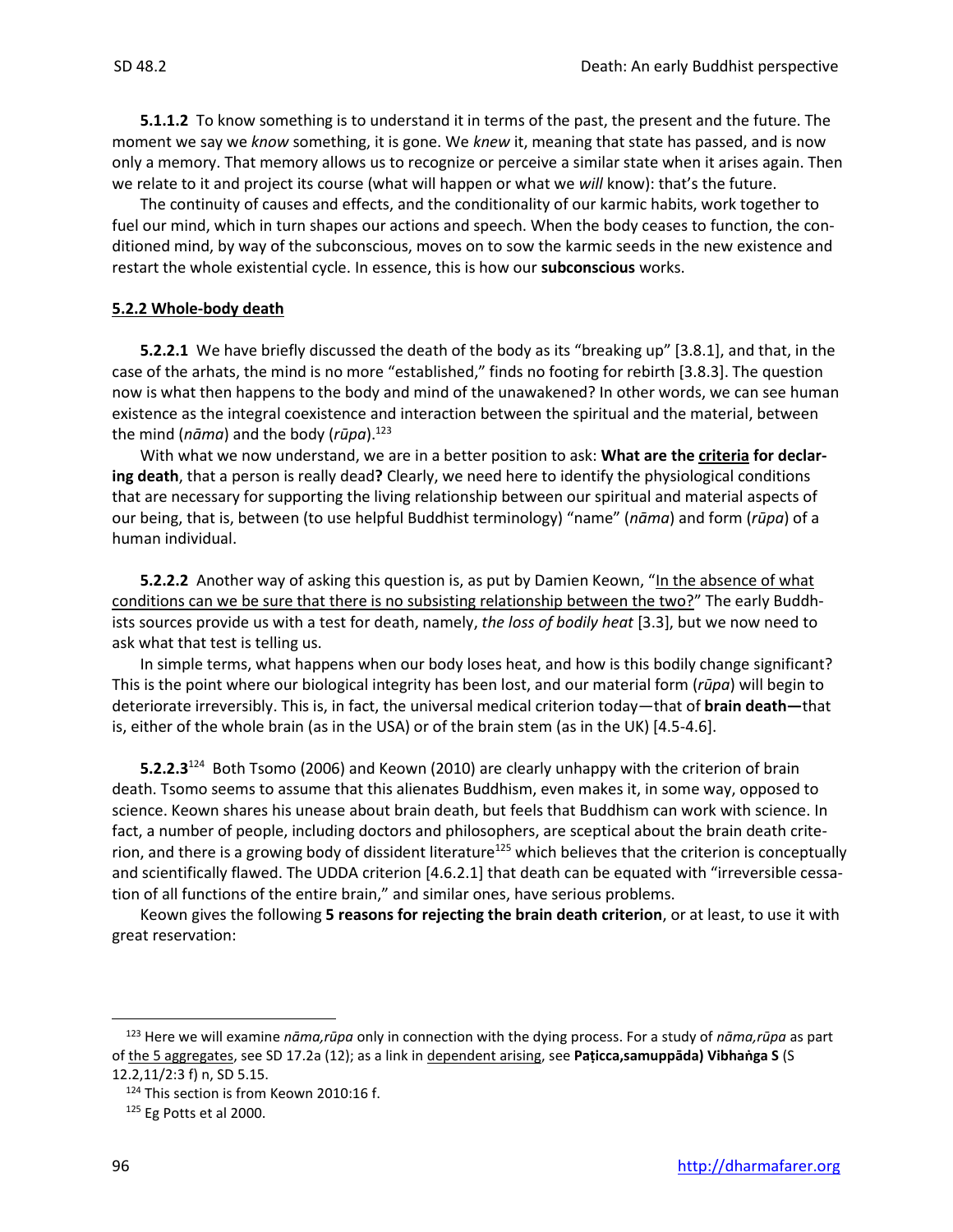(1) The  $1<sup>st</sup>$  problem is that there are many such definitions, along with many associated protocols worldwide for the diagnosis of brain death. This suggests an underlying lack of scientific rigour surrounding the concept.

(2) Secondly, even if agreement existed on a single protocol, total *cessation* of brain function is rare in transplant candidates and residual vital signs continue to be registered. 126

(3) Third, the loss of *function* in an organ is not the same as the destruction of that organ. Function can come and go in the way that a computer can be turned on and off while remaining fully serviceable. The fact that function is not presently observed does not mean that it cannot return.

A fully secure definition of brain death would require nothing less than the total destruction of the brain tissue through necrosis (cell death), as occurs, for example, due to ischemia (loss of blood flow) over a period of time. If the brain were truly dead (as opposed to not being seen to function during a limited period of observation) it would provide strong evidence of human death, but this is not what the brain death protocol requires.

(4) A 4 th difficulty is that the requirement for *irreversibility* is problematic, since irreversibility is a prognosis, not a demonstrable medical fact (many conditions once deemed "irreversible" are today easily curable).

(5) Fifthly and finally, the tests for brain death are incapable by themselves of confirming the condition they are testing for without the prior exclusion of a range of other possible causes of coma, such as barbiturate poisoning or hypothermia.

In other words, there is no fail-safe medical test (or group of tests) for brain death. In the last analysis the diagnosis of death by neurological criteria alone is difficult to support on the basis of scientific fact. Current methods used to diagnose brain death with a view to prompt transplantation, moreover, often involve haste and in many cases the proper protocols are not followed.<sup>127</sup>

The above concerns are of a kind that do not arise from metaphysical beliefs that are irreconcilable with science, but rather from the intrinsic weaknesses of a criterion for death that has become established in modern medical practice, largely, as many believe, in order to facilitate organ transplantation. Keown further notes that another reason commonly cited for accepting the brain death criterion is that it allows the discontinuing of life-prolonging measures without incurring possible legal sanctions.<sup>128</sup>

#### **5.2.3 Two sets of vital criteria**

**5.2.3.1** Why is the brain so important in the determining of death? There are 2 main reasons, the first medical and the second cultural. **The medical reason** is that the brain is thought to coordinate all vital bodily functions, such that when it ceases to function, a total "systems failure" is likely to bring about the collapse of the cardiovascular and respiratory system.

The **cultural** reason is one influenced by the Western philosophical notion thought identifies the mind with the self, a view summed up in Descartes' famous dictum, "I think, therefore, I am" (*cogito*  ergo sum).<sup>129</sup> Those who accept a Cartesian or a Lockean<sup>130</sup> view of personal identity thus tend to see the loss of consciousness as being equivalent to the death of the human person. $131$ 

<sup>126</sup> See Keown 2010:16 f.

<sup>127</sup> For a study of pediatric donors, see Verheijde et al 2008a:1-6, & Verheijde et all 2008b.

<sup>128</sup> Keown 2010:30 n23.

<sup>129</sup> On René Descartes (1596-1650), see SD 2.16 (3.1). On Cartesian dualism, see SD 26.9 (3.2.2+3.2.3).

 $130$  Locke's idea is essentially that "a person is his consciousness." On John Locke (1632-1704), see SD 26.9 (1.6.2).

<sup>131</sup> See Keown 2010:17 f. For the Buddhist perspective, see **The person in Buddhism,** SD 29.6b.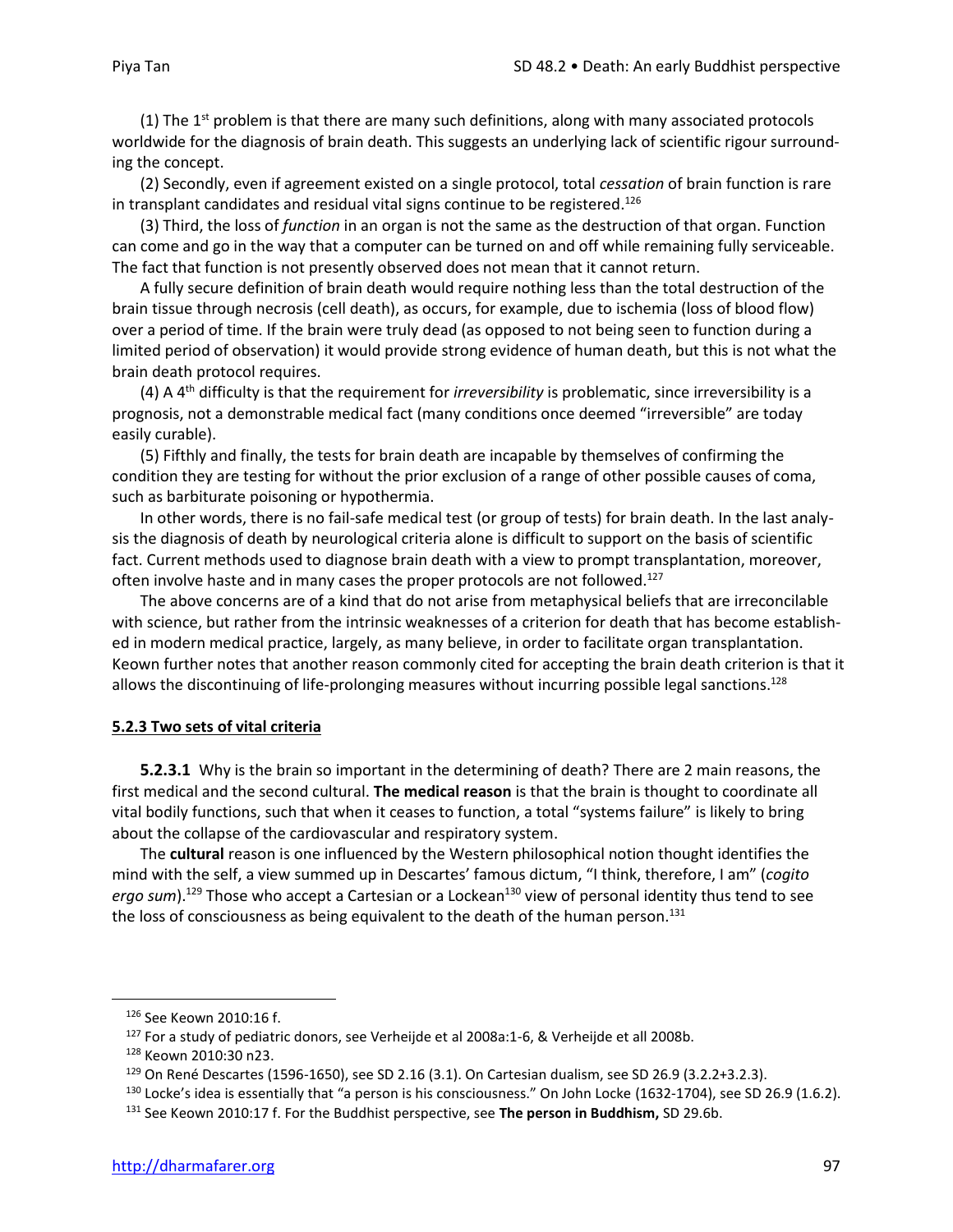**5.2.3.2** Going beyond the current criterion of brain death, some bioethicists who hold this dualistic (a separate body and mind) view of human nature (in terms of which self-consciousness is the unique defining characteristic of a human being) would be prepared to declare *a permanently unconscious patient* dead even though the brain may still be functioning, the heart still beating, and respiration still continuing unaided.<sup>132</sup>

A leading proponent of this view is Robert M Veatch, whose paper appeared in the *New England*  Journal of Medicine. Veatch claims that perhaps a third of Americans support a higher-brain or consciousness-based definition of death, and suggests that we need to amend the "dead donor rule" (the principle that organs should only be removed from a "dead" donor) to allow transplants from patients who are still alive but permanently unconscious. Some bioethicists even argue that there is a moral case for non-voluntary euthanasia to be performed on *conscious* patients diagnosed with "locked in" syndrome.<sup>133</sup> Such notions are clearly problematic, for the simple reason that we are basing our decisions on uncertainties.

**5.2.3.3** Often the medical and cultural reasons become blurred, and when the medical reasons are challenged, supporters of the brain death criterion fall back on a cultural or philosophical reasonings, conceding that the patient is not dead, but is "as good as dead," due to being in a state similar to coma or "persistent vegetative state" (PVS).

Indeed, there is often confusion in the minds of medical practitioners about what actually constitutes brain death, and many assume that it means simply **a permanent loss of consciousness**. Loss of consciousness, however, even if permanent, is simply an impairment, and is quite different from bodily death, which is *the irreversible loss of organic functioning* [5.2.2.3]. While no one would wish to exist in a state of unconsciousness, such a judgement presupposes that, at least, an unconscious patient is still alive.

It should be noted here that the diagnosis of coma and PVS is far from straightforward, and errors are frequently made when assessing a patient's level of conscious awareness. A recent study of "vegetative" patients using MRI scanners revealed brain activity in around 10% consistent with some level of awareness and cognition, as well as basic communication abilities.<sup>134</sup>

**5.2.3.4** According to early Buddhism, our being comprises body and mind. In contemporary terminology, we have both **cognitive consciousness** (bodily consciousness)<sup>135</sup> and **existential consciousness** (that part of the mind that keeps us alive, and is reborn, that is, the subconscious) [3.4.2]. The medical term "brain death," as currently used, refers only to cognitive death, that is, "irreversible cessation of all functions of the entire brain" [5.2.2.3], or even of all bodily functions. There is no scientific way of measuring or knowing when the brain and the mind, too, has ceased function, such that death can be actually said to have occurred.

Concerned Buddhists and scholars, like **Damien Keown**, completely reject the cultural or philosophical reasons just mentioned (often used to support the position known "cognitive death"), since they are not compatible with Buddhist teachings [5.2.3]. Keown adds, with grave concern,

[M]y earlier reasons [5.2.3.1] for accepting the standard of brain death were of the medical kind, namely that the death of the brain, including the brain stem, seemed to mark the point at which the human organism loses the capacity for self-regulation (and not simply the capacity for

<sup>132</sup> See eg Truog 2008.

<sup>133</sup> See Kahane & Savulescu 2009.

<sup>134</sup> M M Monti et al, "Willful modulation of brain activity in disorders of consciousness," 2010.

<sup>135</sup> This refers to *all* of our senses collectively, and should be distinguished from "body-consciousness" (*kāya,viññāṇa*), which refers only to the mental experience of the physical body.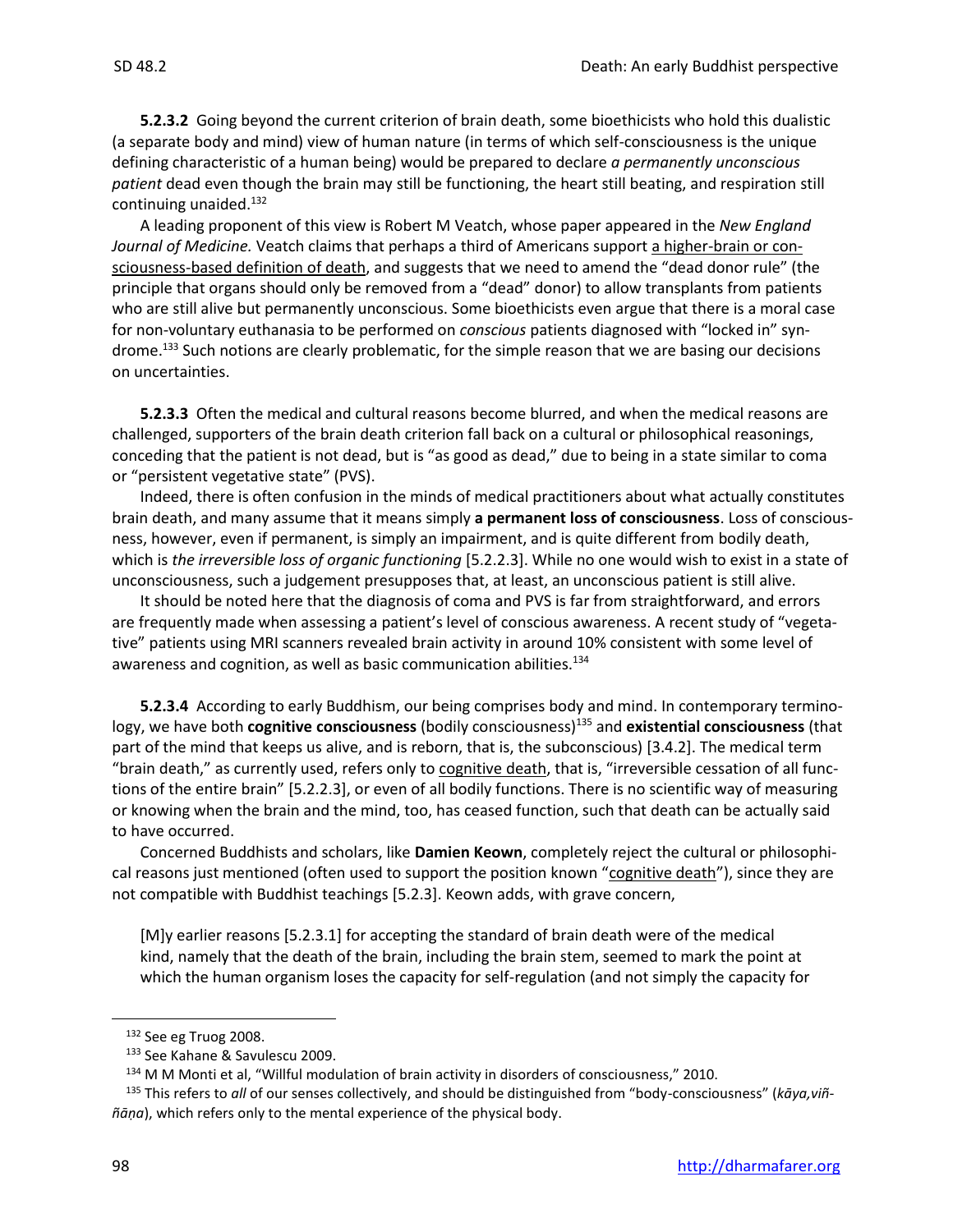consciousness). However, I have had increasing doubts about the scientific reliability of this criterion for two main reasons.

The first is that it places too much emphasis on a single bodily organ, namely the brain. Vital though the brain is to the exercise of the higher cognitive capacities and the regulation of important bodily systems, it seems to be going too far to equate the life of a human being with the functioning of a single organ. In fact for one period of our lives—namely during the early stages of fetal development—we exist without a brain at all. An early fetus has no functioning brain, and is therefore not conscious, but is undeniably alive.

Another problematic example concerns the case of brain dead mothers who have subsequently gone on to give birth, in one case 107 days after brain death was diagnosed.<sup>136</sup> It seems strange to describe a woman's body functioning as an organic whole in this way—even to the extent of producing breast milk for her unborn child $137$ —as "dead," and if medical opinion is saying that dead patients can give birth it would seem to have lost touch with the ordinary common-sense understanding of what the words "life" and "death" mean. (Keown 2010:16 f)

#### **5.2.4 A unified mind-body life**

**5.2.4.1** The bottom line is clearly that we do not live two lives—a brain life and a body life—nor do we die two deaths—a brain death and a body death. One and the same life manifests itself in our brain and body, and throughout the psycho-physical unity which is **a human being**. According to Buddhist teachings—especially the teaching on non-self or *anattā*—mental awareness or mind-consciousness (*mano,viññāna*) is *not* the essence of a human being, nor is there any such essence anywhere else.

Mind-consciousness is only one of six kinds of consciousness diffused throughout the human body. Even though mental awareness may be lost temporarily or "permanently," this does not mean that the deeper underlying forms of organic consciousness (*viññāna*)—which Keown prefers to translate as "**sentiency**" <sup>138</sup>—do not continue. For these reasons, it seems overly narrow, argues Keown, to determine life and death by reference to the brain alone, and we need to take a more holistic, organic view of the human individual in life if we are to understand what is lost in death. (2010:19)

**5.2.4.2** The second kind of reasons collectively constitute what might be termed **the problem of "vital signs,"** alluded to above [5.2.3.3]. This means simply that after a diagnosis of brain death many vital signs are still being registered, which casts serious doubt on the accuracy of the diagnosis. This problem arises because the brain does *not*, as commonly thought, coordinate all vital bodily functions.

For example, while the brain stem helps regulate heartbeat, it does not cause it: **the heart** has its own internal pacemaker and can continue beating for some time even when totally removed from the body (up to an hour in the case of some animal hearts).

In the case of **the lungs**, the ventilator simply introduces oxygenated air, while respiration (the exchange of gases with the environment) continues at the cellular level independently of the brain. A ven-

<sup>136</sup> See, eg, Field et al. 1988. The only way this case can be at all compelling is if the mother in question was able to sustain life independently and she did not have a caesarian section performed on her. That is to say, if it is available, information about whether or not she was on a life support machine and the type of birth should be included. (I thank Aminah Borg-Luck for this suggestion.)

<sup>&</sup>lt;sup>137</sup> According to information on the anti-brain death website, KAO, "The production of breast milk depends on a signal sent from the anterior lobe of the pituitary that stimulates the secretion of milk, and possibly breast growth, thus requiring a functioning brain" (KAO.de). Recall that the standard definition of brain death requires the loss of all brain function[s]. (Keown's n)

<sup>&</sup>lt;sup>138</sup> Keown: "This is to avoid confusion with the notion of a 'stream of ideas' that the word 'consciousness' typically evokes."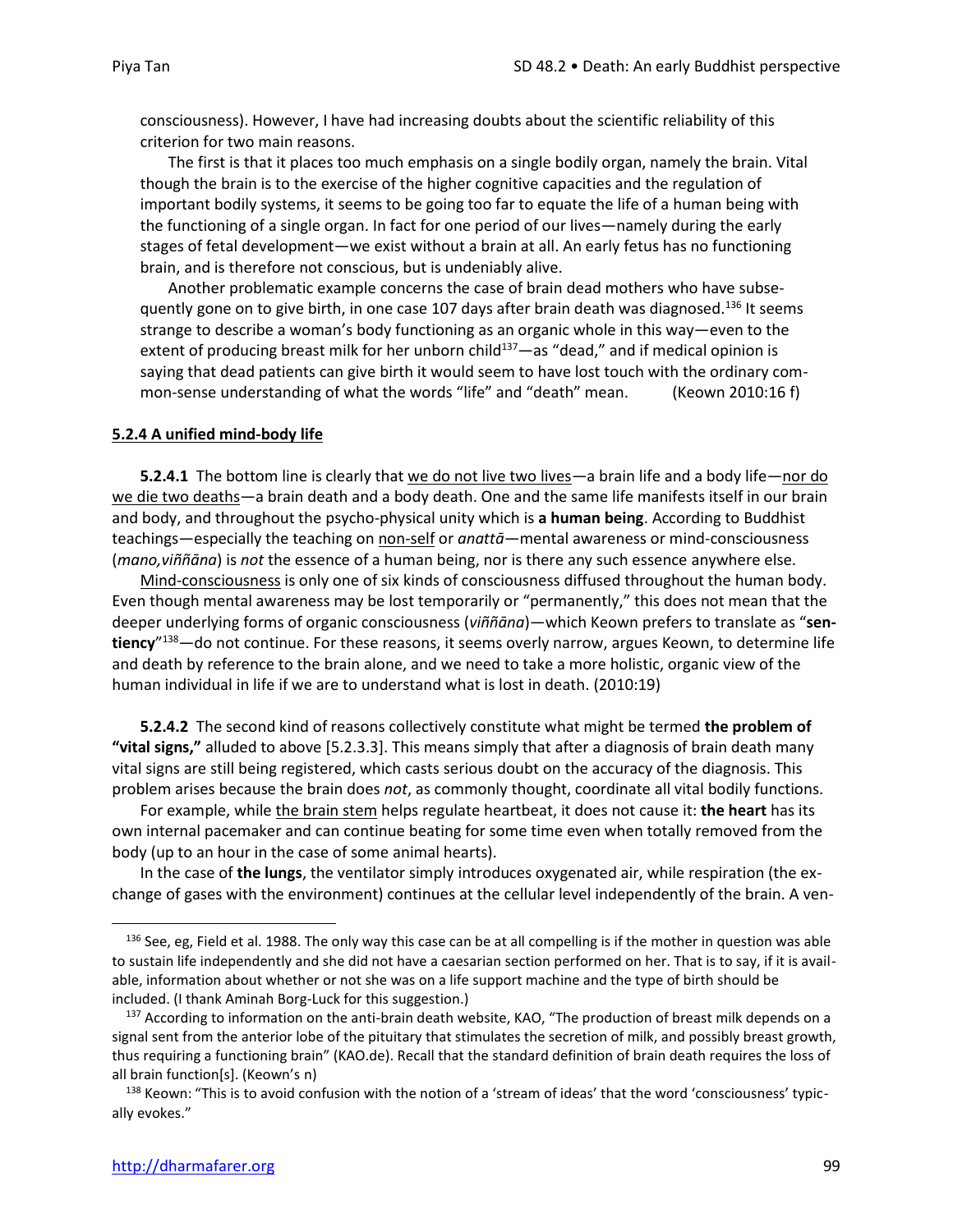tilator will only support life in a body that is already alive. Apart from respiration, the neural regulation of body temperature also continues, and **the spinal cord and peripheral nervous system** still function, implying some level of continuing organic integration.

Essential neurological functions also continue *in the brain itself*, such as the regulated secretion of hypothalamic hormones. EEG activity is detected in around 20% of brain-dead patients, when an incision is made to retrieve organs the "dead" patient displays a cardiovascular response to stress in the form of increased blood pressure.<sup>139</sup>

The continuation of multiple vital signs presents striking counter-evidence to a theory which claims that the loss of function in the brain is equivalent to death. This is experienced as emotional dissonance by relatives who are shown the warm body of a relative whose heart is beating while being told by doctors that the patient has passed away. (Keown 2010:20)

## **6** Early Buddhism and the value of life

## **6.1 VALUE OF LIFE**

## **6.1.1 Life as the primary value**

**6.1.1.1** In this section [6.1], we will briefly examine the early Buddhist **value of life** and its relevance to the notion of death. That life is of primary value is clearly evident in the fact that the very *first* of the 5 precepts<sup>140</sup>—based on natural morality—is that of the abstinence against taking any kind of life, especially human life. It is also the third of the 4 "defeat" (*pārājika*) rules in the monastic code—the taking of any human life, or abetting suicide, is an offence entailing immediate and automatic expulsion from the order, one ceases to be a monastic.<sup>141</sup>

Here, natural morality (pakati,sīla)<sup>142</sup> refers to what is universally true and right, and not merely a Buddhist teaching or a prescribed morality (*paṇṇatti,sīla*), that is, a conventional rule (*sammuti,sīla*), such as the monastic rules dealing with personal decorum and monastic legal acts.<sup>143</sup>

**6.1.1.2** The Buddhist moral system is best described as being life-centred. The very first fact we cannot deny is that *we are alive,* and no one, who loves life, would want to die (Dh 129 f) [cf 6.2.1.5]. We *value* life, meaning that life is good in itself, but it also has a moral purpose. Understandably, Buddhist ethics begins the value of life, expressed through our *being*. This is the value underpinning **the first precept**, which is against killing.

**6.1.1.3** The moral precepts (*sīla*) or training-rules (*sikkhāpada*), especially the basic 5 precepts [6.1.1.1] are based on the golden rule, which is fully defined by the Buddha in **the Veḷu,dvāreyya Sutta**  (S 55.7), as follows:

Here, houselords, a noble disciple reflects thus:

<sup>139</sup> Keown 2010:4 f, 20.

<sup>&</sup>lt;sup>140</sup> These 5 precepts—the training in abstaining from taking life, from taking the not-given, from sexual misconduct, from lying, and from drunkenness and addictive conduct—are incumbent on all Buddhists, lay and monastic. The monastics, however, observe a more elaborate version of these basic rules. See **Sīlânussati,** SD 15.11.

<sup>141</sup> Pār 3 @ V 3:73,20-16.

<sup>&</sup>lt;sup>142</sup> On natural & prescribed moralities, see SD 37.8 (2.1). On conventional morality, see SD 40a.1 (13.2).

<sup>143</sup> See *Sīla samādhi paññā,* SD 21.6, esp (2) & **Right livelihood,** SD 37.8 (1.4).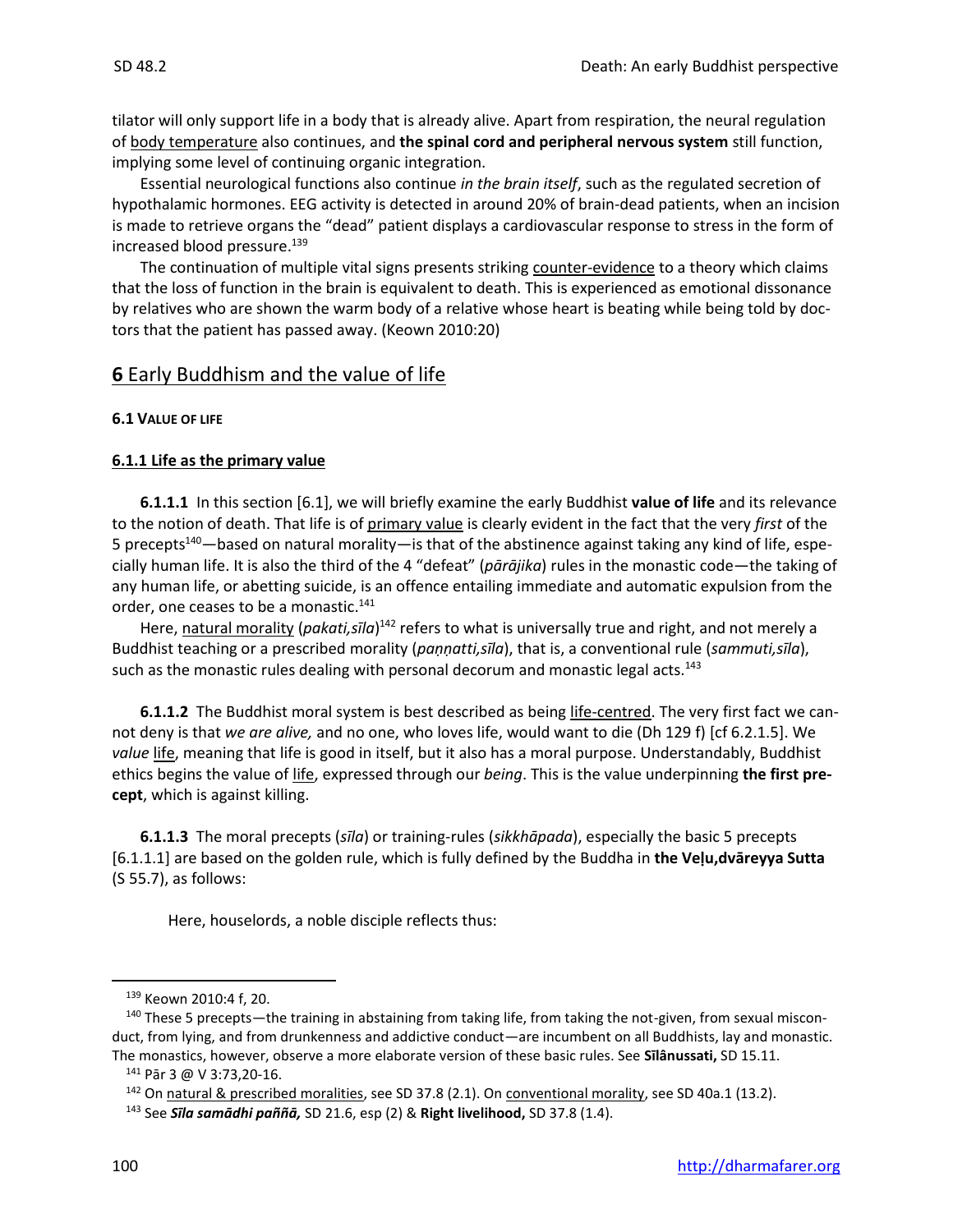'I am one who wishes to live, who does not wish to die; who desires happiness, who dislikes suffering.

Since I am one who wishes to live and does not wish to die, who desires happiness and dislikes suffering, if someone were to take my life, that would not be pleasing nor agreeable to  $me.<sup>144</sup>$ 

Now, if I were to take the life of another—of one who wishes to live, who does not wish to die, who desires happiness, who dislikes suffering—that would not be desirable nor agreeable to him, too.

What is undesirable and disagreeable to me **[354]** is undesirable and disagreeable to others, too. How can I inflict upon another what is undesirable and disagreeable to me?'

| THREEFOLD PURITY OF BODILY CONDUCT. Having reflected thus, |                           |                    |
|------------------------------------------------------------|---------------------------|--------------------|
| he himself abstains                                        | from destroying life,     |                    |
| he exhorts others to abstain                               | from destroying life, and |                    |
| he speaks in praise of abstaining                          | from destroying life.     |                    |
| Thus, his bodily conduct is purified in three respects.    |                           | (S 55.7,6), SD 1.5 |

Here, the sentence, "he himself abstains from harming life, exhorts others to abstain from harming life," means that we ourself keep the precept against taking life, and encourage others to do the same. This, according to the suttas, is "one who lives both for his own good and for the good of others."<sup>145</sup> Furthermore, "[He] speaks in praise of abstaining from harming life," which refers to spiritual friendship<sup>146</sup> and the practice of gladness or altruistic joy (*muditā*).<sup>147</sup>

#### **6.2 SUICIDE**

#### **6.2.1 Why living is better than dying**

**6.2.1.1** Since early Buddhism is against the taking of life, especially human life [6.1], it goes without saying that it is also against suicide. However, killing oneself is clearly different from killing another, as no other person is directly affected by a loss of life. However, those who are dependent on the one who committed suicide, or who love him, would be painfully affected by the loss. These may be said to be the social disadvantages of suicide.

Then, there is the problem of karma. The one who has killed himself still has to face his karma in his new life and subsequent ones. The last thought-moment of one who commits suicide— although we cannot be really certain about this—is likely to be negative. We can, however, concede that killing oneself, or dying for another, is not as bad as killing another.

**6.2.1.2** It is meaningless, at best merely rhetorical or ideological, to make such a claim as someone —like Christ of the Christians, or any other religious person—to die "for the world." What does the "world" here mean? Does it cover all those who were born before this person who died? Is it really meaningful to make such a statement? It is especially wrong to force such an idea on people who have nothing to do with the person, group, religion or culture who believe in such death claim.

Death here, then, reflects a dismal failure, an inability to complete a task which should have been accomplished. Even when disciples and theologians glorify such a failure, it still remains a death, a fail-

<sup>&</sup>lt;sup>144</sup> This is the locus classicus for the "golden rule": see SD 1.5 (1).

<sup>145</sup> **Atta,hita S 1 (**A 4.96/2:96 f), SD 64.6; **Atta,hita S 4** (**A** 4.99/2:98 f), SD 64.9.

<sup>146</sup> See **Spiritual friendship: Stories of kindness,** SD 8.1 & **Spiritual friendship: a textual study,** SD 34.1.

<sup>147</sup> Gladness (*muditā*) is the 3rd of the 4 divine abodes (*brahma,vihāra*), viz, lovingkindness (*mettā*), compassion (*karuṇā*), gladness (*muditā*), and equanimity (*upekkhā*): see *Brahma,vihāra,* SD 38.5.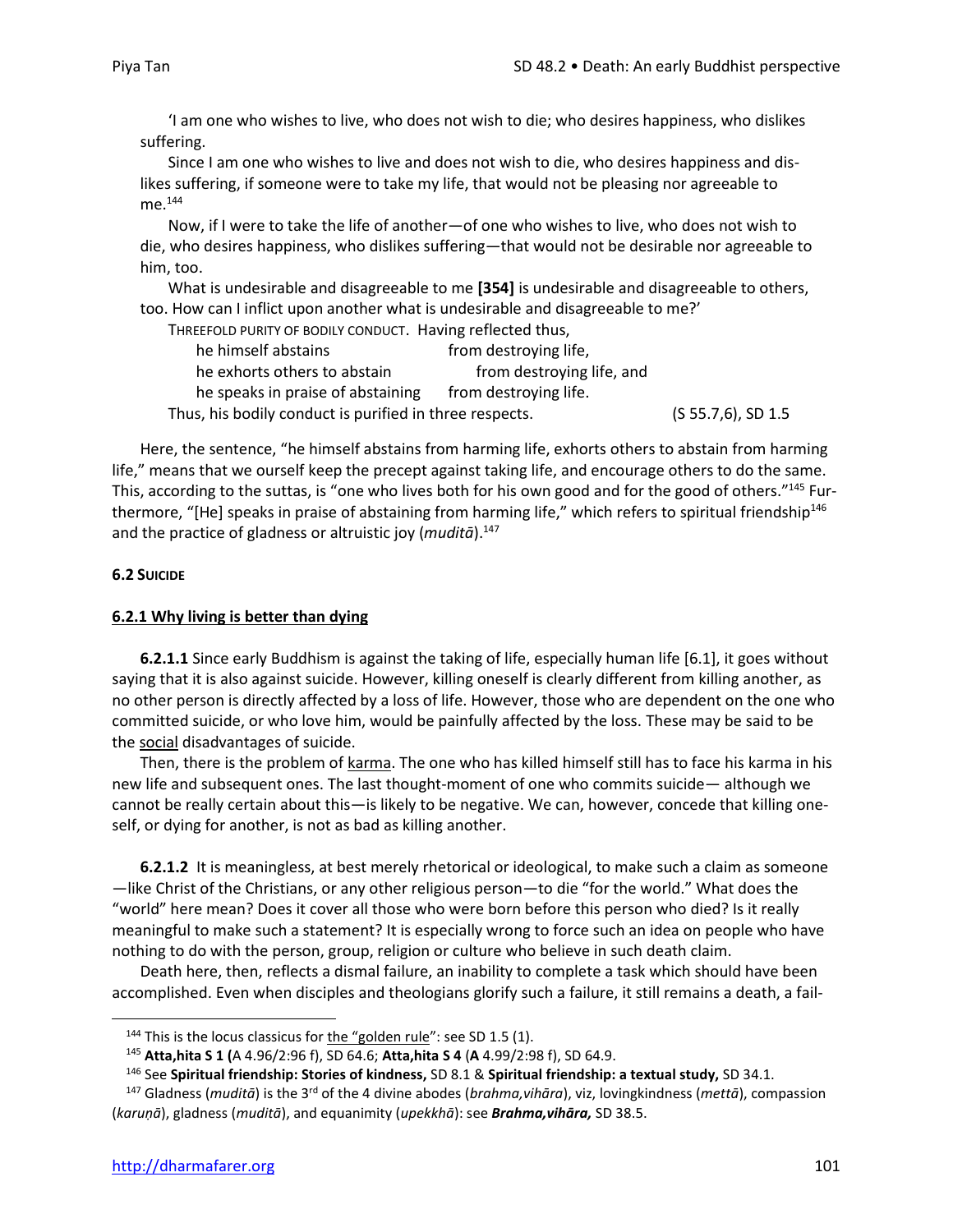ure to present and preserve the truth that truly frees us. The effects of such a religion or teaching is simply devastating and dehumanizing on the individual and the people, where death is glorified and life devalued and discounted, where this world and the present does not matter, but hoping for the love of a being beyond us and for a future place that we go to only after death.

**6.2.1.3** For purposes of the Dharma, living is clearly better than dying. Living, we can practise the Dharma. Living, through the Dharma, we can live and work for the benefit of others. To die, without good reason, can be construed as our lack of compassion and responsibility. How would we feel, what would become of us, if say, our parents or those we depend on were to die, instead of living and working for our benefit—especially if they should do so and have the choice to do so?

Clearly here, it is better that we live and work for our loved ones, and for others, as the Buddha has done for 45 years. If the Buddha had simply died without teaching the Dharma, we would still be caught up in the cycle of God-religions, with their fetters of faith, power and colonialism. Because the Buddha lived and taught, leaving his Dharma intact for our benefit, we can today free ourselves from craving and ignorance by practising the Dharma.

**6.2.1.4** Despite the teaching that life is better than death, there is a special exception, when death, indeed, reflects a spiritual triumph, that is, when a teacher or a saint dies for the Dharma under compelling circumstances. Such is the case presented by the great early saint and missionary, Puṇṇa, who brings the Dharma to Suṇāparanta, as recorded in **the Puṇṇ'ovāda Sutta** (M 145)

The climax of the Puṇṇa story in the suttas is clear when he informs the Buddha of his wish to return to Sunāparanta to spread the Dharma. The Buddha interviews him to see if he is really ready to face a "graduated scale of ill-treatment<sup>148</sup> [see quote below]. Puṇṇa is made aware of what may lie in store for him when he returns to Sunāparanta where the people are fierce and rough. Such people might scold or insult him; hit him with clods of earth; or with a rod; or attack him with a sharp weapon; or even take his life. His reply to the Buddha's final question—What if they were to take your life?—shows his total readiness for his mission:

Bhante, if the people of Sunâparanta were to take my life with a sharp knife, then I shall think thus: "There have been disciples of the Blessed One, who being repelled and disgusted by the body and by life, have resorted to a knife-bringer.<sup>149</sup> But I have not sought the knife: it is the knife that has sought me!" Thus will I then think of them, Blessed One; thus will I then think of them, Sugata [well-farer]. (M 145,5/3:268), SD 20.15<sup>150</sup>

**6.2.1.5** The Puṇṇ'ovāda Sutta (M 145) is a rare but powerful Buddhist testimony on martyrdom [6.2.1.4]. While not encouraging it, the Sutta attests to a compelling case when dying for the Dharma is a noble act indeed. Here, not only is life valued for its spiritual potential, but that potential is what makes life valuable. Hence, even if life is lost (such as in the challenging situation here), the potential for awakening or the value of goodness is never lost.

 $148$  F L Woodward in S:W 4:35 n2.

<sup>149</sup> *Santi kho Bhagavato sāvakā kāyena ca jīvitena ca aṭṭiyamānā jigucchamānā yeva sattha,hārakaṁ pariyesanti.* I have rendered *sattha,hāraka* literally as "knife-bringer," referring to someone who provides the opportunity for suicide, rather than the more specific "assassin," as sometimes tr. This passage alludes to the strange case of the suicide monks (V Pār 3 @ 3:68-70 ≈ S 54.9/5:320-322), SD 107.8: cf S:B 1951 nn299, 301. On Pār 3, cf MA 5:85 which cites it. For a list of these suicides, see **Chann'ovāda S** (M 114), SD 11.12.

<sup>150</sup> Close parallel to S 35.88/4:60-63 @ SD 20.15.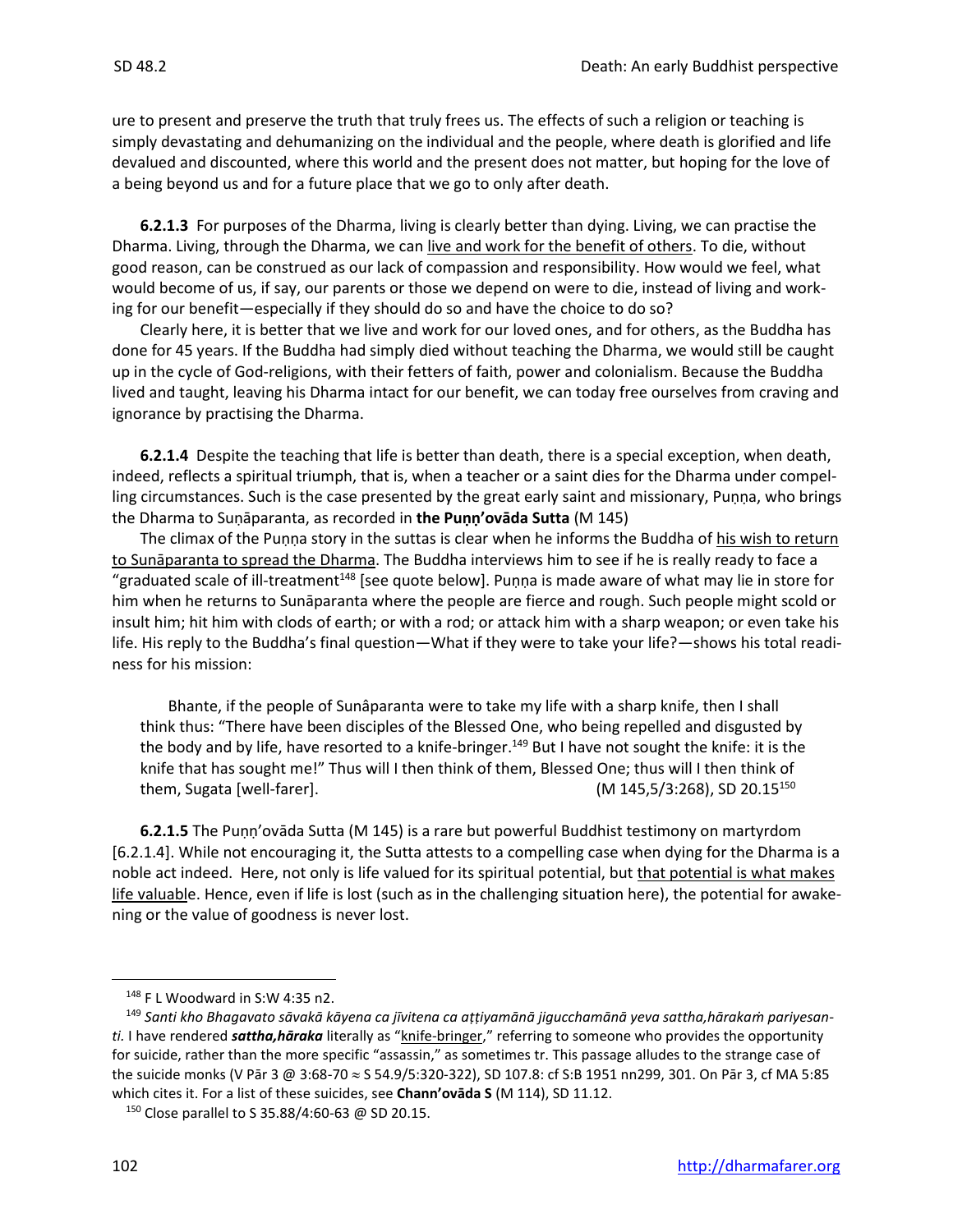The Sutta Nipāta records an even more dramatic case of the lone Bodhisattva battling Māra, in a sort of spiritual duel on the merits of life and death. In **the Padhāna Sutta** (Sn 3.2), the Buddha recounts how Māra discourages the Bodhisattva from his spiritual struggle, warning him that his physical strain would cost him his life, and that it is better to live a life of merits and religious rituals. The Bodhisattva replies:

# *Esa muñjaṁ parihare | dhi-ratthu idha jīvitaṁ* This muñja I don. | Shame on life here!

*saṅgame me mataṁ seyyo | yañ ce jīve parājito* Better is death in battle, | than to live vanquished! (Sn 440)

This is a rare and inspiring battle imagery in early Buddhism. It is not a call to martyrdom or a condoning of suicide, but a reminder that, in our spiritual struggle, we need to courageously advance—like the ancient kshatriya warriors donning the muñja grass (Saccharum munja), signifying no retreat.

One useful import from this imagery is that if our life is controlled by some external agency, so that we cannot be free to work our happiness and salvation, then we have truly lost our life. Life's value comes from its potential for spiritual liberation through self-effort. There is no life without striving.

## **6.2.2 Suicide in early Buddhism**

**6.2.2.1** There is an enigmatic, even troubling, account of mass suicide in a community of monks. **The (Ānâpāna,sati) Vesālī Sutta** (S 54.9) records that once the Buddha spoke to the monks on the benefits of meditating on the impurity of the body (*asubha,bhāvanā*), <sup>151</sup> and then retires into solitude in the Great Forest (*mahā,vana*) for a fortnight. This account recurs closely in the Vinaya (Pār 3).<sup>152</sup>

The monks, overwhelmed by the idea of bodily impurity, feel a loathing for their bodies and many commit suicide. At one point, as many as 60 monks commit suicide in a day. When the Buddha learns of this, he summons the monks to the Pinnacled Hall (*kūṭâgāra,sālā*), and learns the reason. Upon Ānanda's request, he teaches them the mindfulness of the breath and it benefits.<sup>153</sup> Then, he introduces the "defeat" rule for monastics taking any human life, including their own and assisting or abetting suicide.<sup>154</sup>

This unique account, by the very fact that it is likely to reflect badly on early Buddhism, but is still recorded in the Pali canon—following the principle of *lectio difficilior potior* ("the more difficult reading is the stronger")—attests to the fact that it is likely to be true. Moreover, this case involves only ordinary monks, those who have not attained any stage of sainthood.

**6.2.2.2** The mass suicide of the monks described in the Vinaya [6.2.2.1] involves unawakened monks. A more difficult problem concerns **the alleged suicide by arhats**. There are 4 other well-known suicide cases in the suttas and 2 more in the Commentaries.<sup>155</sup> Three of these accounts relate to arhats or wouldbe arhats allegedly committing suicide, that is, **the Chann'ovāda Sutta** (M 144,12 = S 35.87) SD 11.12, **the**

<sup>&</sup>lt;sup>151</sup> This is the meditation on the 31 (Comy 32) parts of the body (VA 393 f). The 31 parts (collectively called *asubha*) are given in **Mahā Satipaṭṭhāna S** (D 22,5/2:293), SD 13; **nâpāna,sati S** (M 10,10/1:57), SD 13 = SD 7.13; **Girim-ānanda S** (A 10.60/5:109), SD 15.15, while the Comys list 32 parts, adding "brain (in the head" (Kh 3, Pm 1:6 f, Vism 8.42-144/236-266 & KhA 60), calling them *kāya,gata sati* (mindfulness of the body).

<sup>152</sup> Pār 3 @ V 3:73,20-16.

 $153$  S 54.9/5:320-322 @ SD 107.8 = Pār 3.1.3 (V 3:70 f).

<sup>154</sup> Pār 3 @ V 3:73,20-16. Cf Miln 195.

<sup>155</sup> They are **the Vesalī monks** (Pār 3 @ V 3:68-71; S 54.9); **Channa S** (M 144,12/3:263; S 35.87); **Godhika S** (S 4.23- /1:120 f; DhA 1:431 f); **Vakkali S** (S 22.87/3:119-122); **(Ānâpana,sati) Vesālī S** (S 54.9/5:321 Pār 3); **Sappa,dāsa-t, thera Vatthu** (DhA 2:256 ff); **Yamaka,paṭihāriya Vatthu** (DhA 3:208; J 483). For details, see SD 11.12 (1).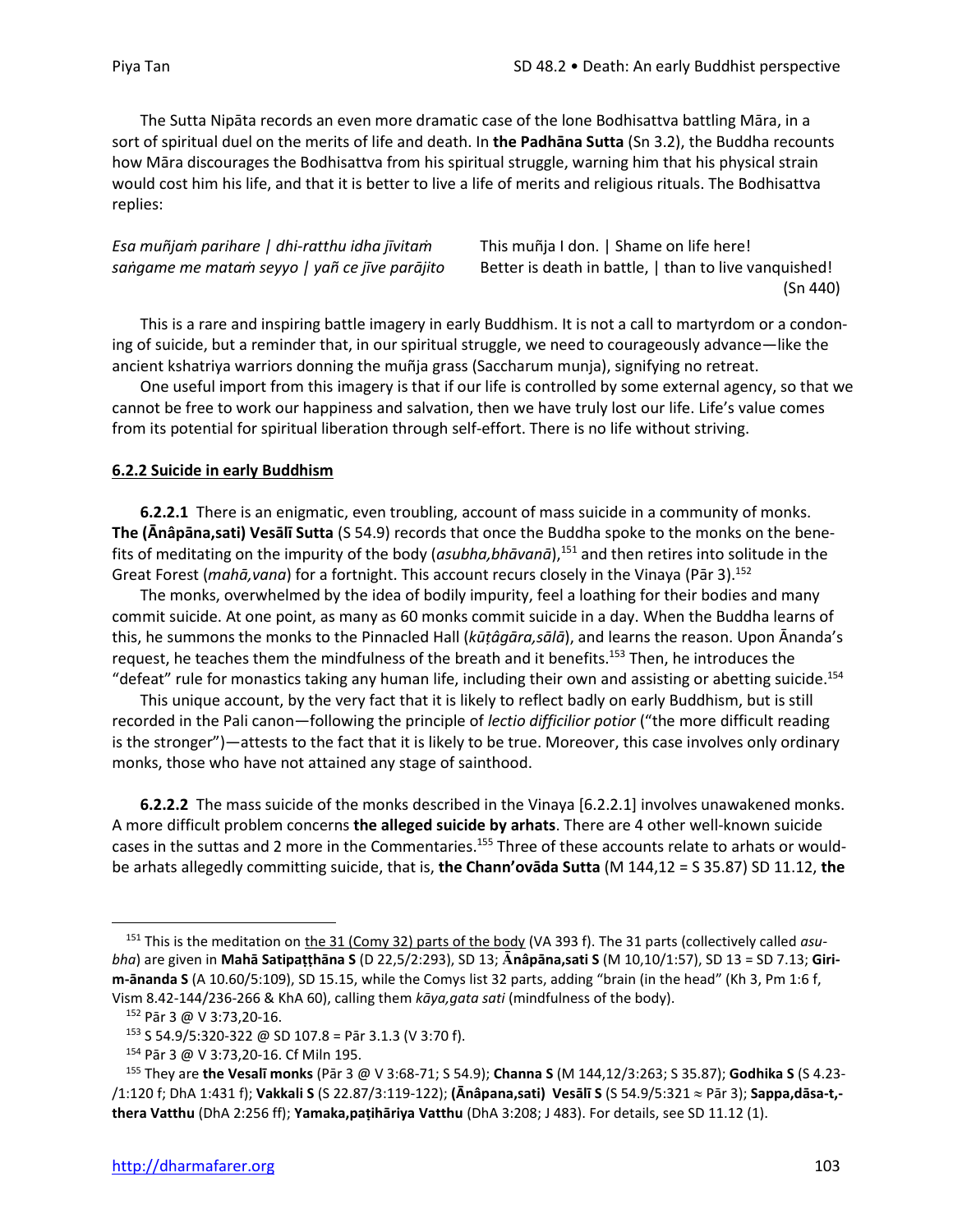**Godhika Sutta** (S 4.23), SD 61.16 and **the Vakkali Sutta** (S 22.87), SD 8.8. <sup>156</sup> These are interesting records of the early Buddhist attitude toward awakening and death.

The Saṁyutta story of Vakkali's suicide (S 22.87) is identical to that of the monk Godhika (S 4.23), both occurring at Kāla,silā (Black Rock) on the side of Isigili (today, Sona Hill). Godhika's reason for suicide is his falling away (6-7 times) from temporary release of mind due to his sickness.<sup>157</sup> So, when he attains release of mind, he commits suicide to gain liberation.<sup>158</sup> Vakkali, however, apparently kills himself out of his chronic depression, but just before attaining arhathood.

Interestingly, the Commentarial accounts do not say that Vakkali commits suicide (an account that could have spilled over from the Godhika story). The Commentaries only say he is merely contemplating suicide, when he leaps into the air out of faith and joy on seeing the Buddha (that is, his hologram) before him. It is said that he then gently floats downwards and settles on the ground, fully rejoicing in the Buddha. Understandably, he is declared to be the foremost of those monks who have faith (A 1:24).<sup>159</sup>

**6.2.2.3** One of the most interesting questions on suicide in Buddhism is this: **Did the Buddha himself commit suicide?** Let us first state the related issues here.

(1) Firstly, in **the Mahā Parinibbāna Sutta** (D 16, ch 3), the Buddha is recorded as having "mindfully and fully aware, relinquished his life-formation ... . Delighting within and mentally concentrated, he broke the armour-like self-existence."<sup>160</sup> Could this be construed as an announcement for suicide?"  $[6.2.2.4]$ 

(2) Secondly, there is the problem of the Buddha's last meal,<sup>161</sup> offered by Cunda the smith. The Sutta seems to have us understand that the offering is not suitable for human consumption; for, no one else "could thoroughly digest it except the Tathāgata."<sup>162</sup> Yet, the Buddha accepted this offering for himself and ate it, bringing upon himself a severe attack of dysentery. [6.2.2.5]

(3) Thirdly, the Buddha actually passes away at 80, just as he is recorded to have predicted exactly 3 months earlier.<sup>163</sup> Could such an announcement be taken as referring to a "ritual suicide" like the *sallekha* through starvation of the Jains?<sup>164</sup> This is assuming that the duration between the Buddha's last meal and his passing away is only a day or so, and not longer, which suggests that he has fasted.  $[6.2.2.6]$ 

We have elsewhere examined these questions in connection with whether the Buddha committed suicide, that is, in connection with a study of **the Mahā Parinibbāna Sutta** (D 16). <sup>165</sup> That relevant section should be read first before reading on here, as the points here build those already there. The answers here are geared towards our understanding of death in the light of early Buddhism.

<sup>156</sup> **Chann'ovāda S** (M 144,12 = S 35.87), SD 11.12; **Godhika S** (S 4.23), SD 80.1; **Vakkali S** (S 22.87), SD 8.8.

<sup>157</sup> "Temporary release of mind," *sāmayika ceto,vimutti,* which SA explains as the mundane meditative attainments (*lokiya samāpatti*), ie the absorptions and formless attainments, so called because at the moment of dhyana the mind is liberated from the opposing states and is resolved upon its object. He fell away from this liberation on account of illness, being disposed to chronic illness due to (the humours of) wind, bile and phlegm (SA 1:183). On humour-related illness, see **Sīvaka S** (S 36.21 @ SD 5.6), **Samaṇa-m-acala S 1** (A 4.87.5/2:87), and **(Samaṇa) Sukhumāla S** (A 5.104/3:131).

<sup>158</sup> S 4.23/1:120-122 @ SD 80.1; SA 1:183; DhA 1:431-433.

<sup>159</sup> See **Vakkali Thera Vatthu** (DhA 25.11), SD 8.8(1). On the alleged suicide of arhats, see SD 11.12 (4).

<sup>160</sup> D 16,3,9/2:106 n (SD 9).

 $161$  D 16,4.42/2:135 + SD 9 (9.6 + 13).

 $162$  D 16,4.18-19/2:127 + SD 9 (9.6.2).

<sup>163</sup> D 16,3.9/2:1:106, also §3.37/2:114 (SD 9).

<sup>164</sup> On the ritual suicide (*sallekhana*) of the Jains, see **Upāli S** (M 56), SD 27.1 (2.1.2.1) & SD 40a.7 (2.1.2) n. <sup>165</sup> See SD 9 (9.6).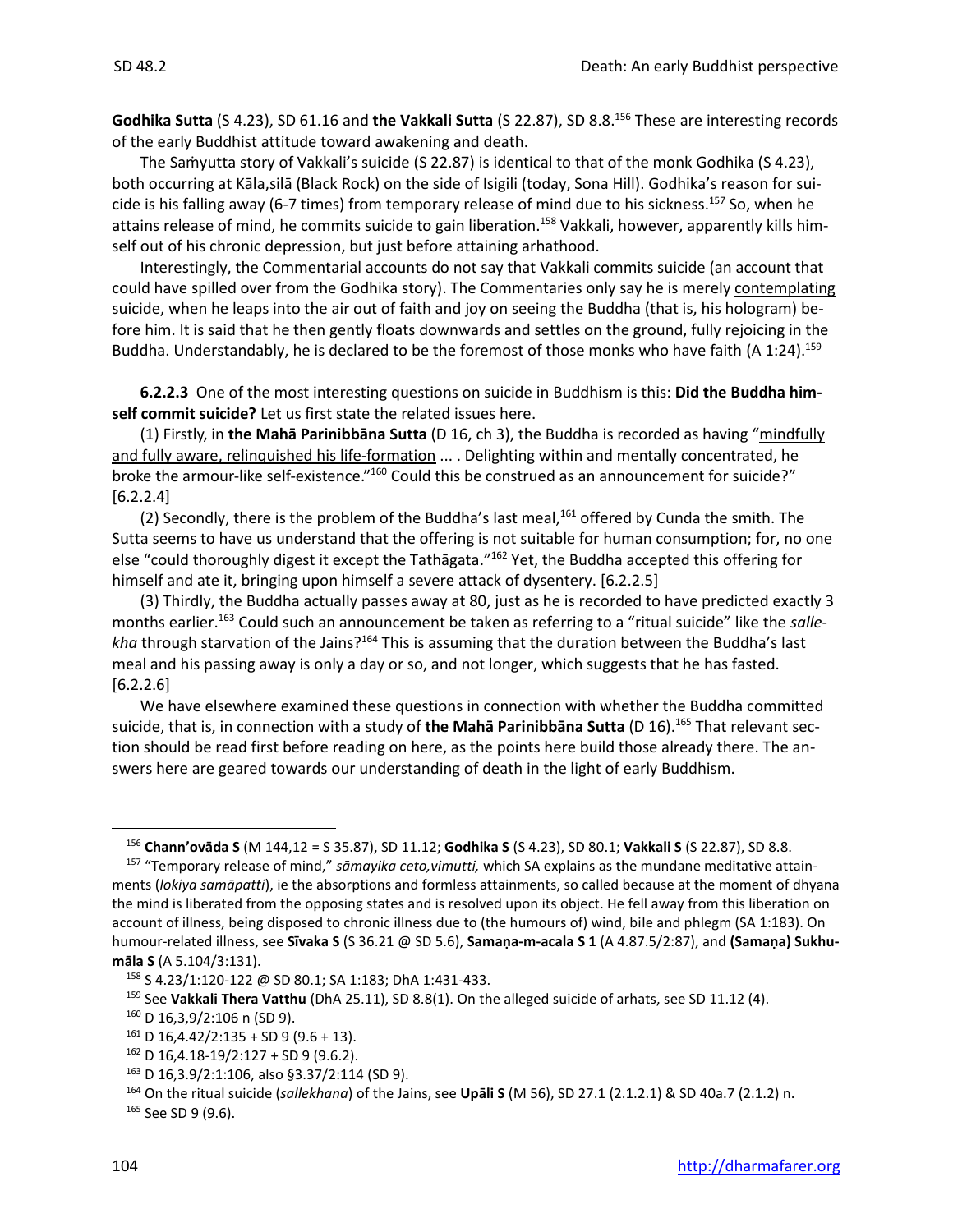**6.2.2.4 Is the Buddha, in relinquishing his life-formation, in effect, announcing his suicide?** [6.2.2.3(1)]. The Buddha is no ordinary being, but the only one in a class of his own, a unique being in the whole universe, a fully self-awakened being, *sui generis*. <sup>166</sup> His knowledge and vision surpasses all other sentient beings, human or divine. If omniscience is possible, or to the extent that it is meaningful, the Buddha knows all that which can be known.<sup>167</sup> One such knowledge is clearly that knowing when he will die, when that is helpful for others.

The Buddha's life—his life-faculty and consciousness—is radically different from ours. In a vital sense, once the Buddha awakens, his old self dies—just as when we ourself awaken, our old self dies, too. When the world speaks of death, it refers to the dying and rebirth of this old self that is shackled to samsara, under the power of Māra, the death lord [2.2].

In short, the Buddha does not die; he attains final nirvana (*parinibbāna*), never to be reborn again. What he is relinquishing is "a little more than a normal life-span" (*kappâvasesa*)—perhaps another 50 years or so beyond the normal 100 years prevalent amongst humans of his time. Since all the 4 assemblies —of monks, nuns, laymen and laywomen, who are streamwinners, once-returners, non-returners and arhats—are flourishing in the world for its benefit, the Buddha's work is done.

Notice here that there is no mention of countless millions of Buddhas and Bodhisattva, cosmic and transcendental in nature. Such an imaginative outburst betrays a prolonged denial of the Buddha who has passed finally away into nirvana. But the Buddha Dharma is always with us as long as we see impermanence, suffering and non-self as the Buddha has taught us. We need to stop denying his passing and stop the mourning rites and vows to countless Sand Buddhas and Paradise Bodhisattvas. The one buddha is all we need.

**6.2.2.5 Did the Buddha die from taking his last meal, well knowing that it is food unsuitable for anyone else?** [6.2.2.3(2)]. If the dish in question is contaminated so that it brought about the Buddha's death, it might seem to be a suicide-like gesture for the Buddha to consume—somewhat like Socrates in calmly drinking the hemlock and dying in a dignified way.<sup>168</sup> But the Buddha does not die right after taking that dish. In fact, all he is saying is that only he, of all beings, is able to digest such food. Enigmatic as this sounds, that is all we can make of the narrative.

The Buddha goes on to Kusinārā to lie down majestically on his deathbed between two sal trees, the very trees he is born under. He goes on giving his final instructions, even admitting a last renunciant into the community himself. He dies neither in pain nor in vain, but at the end of 45 years of public ministry, winning over countless monastics and laity of both sexes, all of whom have attained some level of awakening, if not the highest liberation, like he himself.

**6.2.2.6 Is the Buddha predicting his own death a suggestion of a suicide?** [6.2.2.3(3)]. It is hard to see any logic in making such a claim. All we can say here is that in making such a prediction, the Buddha *knows* when he will pass away. Knowing a fact is neither to cause nor to suggest it. Of course, we could argue why he does not prevent his death, or live on for a little longer, since he has the power to do so.<sup>169</sup>

**The Māha Parinibbāna Sutta** (D 16) records how Māra appears to the Buddha reminding him of his promise that he would pass away when all the fourfold assembly of disciples—that is, monastics and

<sup>&</sup>lt;sup>166</sup> Sadly, by inflating the number of Buddhas into the countless millions, and transcendentalizing, even deifying, them, the Mahāyāna tend to do injustice to the uniqueness of the historical Buddha. All we need is just *one* man to open the door to the death-free—that is, the Buddha. We do not need to clone door-openers or worship them. We only need to heed his call to walk through that door to liberation ourselves. On "sui generis," see SD 36.2 (2.1.2).

<sup>167</sup> On the Buddha's omniscience, see SD 36.2 (5.1.1.2); **Kaṇṇaka-t,thala S** (M 90), SD 10.8 (2); **Sandaka S** (M 76,21+52), SD 35.7. On the Buddha's rejection of omniscience, see **Te,vijja Vaccha,gotta S** (M 71), SD 53.3. <sup>168</sup> See SD 9 (13.1.1).

<sup>169</sup> For details on the Buddha's life-span, see SD 9 (9).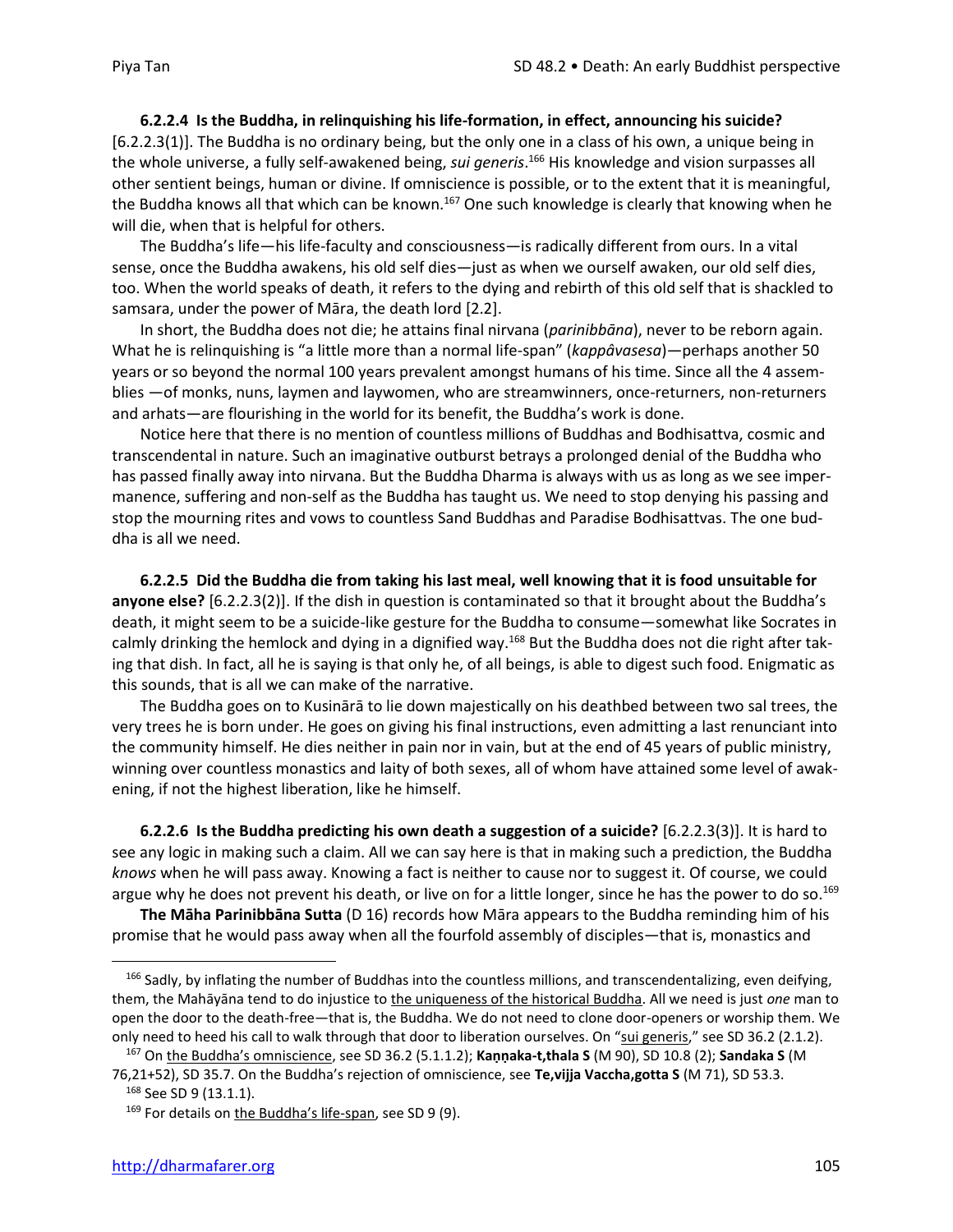laity of all the 4 stages of sainthood—has been established. After working for 45 years, the 80-year-old Buddha has done his job. Essentially, Māra is trying to claim a Pyrrhic victory with the aging Buddha, reminding him that his work is done, his time is up.

In a sense, the Buddha thinks that, for once, Māra is right. After all, the Buddha teaches a universal truth of impermanence. Hence, he, too, is subject to that truth. If the Buddha were an eternal being of great all-knowing, then, ironically, there would be no Buddha-Dharma. His efforts would have been no different, no more effective, than the teachings of the God-religions.

The Buddha, in an important sense, is not predicting his *death,* but his "final passing away" (*parinirvana*). We can never do this, unless we are arhats. In predicting his own parinirvana, the Buddha is showing that he has mastered his life. Even when that life has reached its end, as all life must, he departs in triumph—not only leaving behind a great spiritual legacy—but by going through all the 9 abodes of being, and finally passing away on emerging from the  $4<sup>th</sup>$  dhyana [3.7].

**6.2.2.7 Why is suicide morally wrong?** Here, we give a summary of some of the reasons, according to **Damien Keown**, as being some of the reasons why Buddhism might be opposed to suicide, namely:

- (1) It is an act of violence and thus contrary to the principle of *ahiṁsa* [non-violence].
- (2) It is against the first precept [against harming life].
- (3) It is contrary to the third *pārājika* [a monastic is prohibited from taking life]. [6.2.2.1]
- (4) It is stated that "Arahants do not cut short their lives." <sup>170</sup> **Sāriputta** says that an arhat neither wishes for death nor wishes not to die: it will come when it comes (Tha 1002 f).<sup>171</sup>
- (5) Suicide destroys something of great value in the case of a virtuous human life and prevents such a person acting in the service of others. The virtuous should not kill themselves to obtain the results of their good karma as this deprives the world of their good influence.
- (6) Suicide brings life to a premature end, instead of living out our natural life-span.
- (7) Self-annihilation is a form of craving for annihilation (*vibhava,taṇhā*)*.*
- (8) Self-destruction is associated with ascetic practices which are rejected since Buddhism has better methods of personal development leading to self-awakening
- (9) There is empirical evidence provided by the Chinese pilgrim Yijing that Indian Buddhists abstain from suicide and, in general, from self-torture.
- (10) **The Chann'ovāda Sutta** (M 144,6) records Sāriputta's immediate reaction in dissuading Channa, in the strongest terms, from taking his life. Sāriputta's reaction suggests that suicide was not regarded among the Buddhist senior disciples as an option even meriting discussion. (Keown 1996:29 n55)<sup>172</sup>

#### **6.3 THE GIVING OF THE BODY**

#### **6.3.1 No body-offering in early Buddhism**

**6.3.1.1** Giving is the 1<sup>st</sup> good deed or act of merit in Buddhism. It is the first of the 3 bases of meritorious action (*puñña,kiriya,vatthu*), which is followed by moral virtue (*sīla*) and meditation (*bhāvanā*).<sup>173</sup> It is said to bring great blessings of long life, beauty, happiness and strength.<sup>174</sup> It is also the first of the 7 perfections (*satta pāramī*), expounded with stories in the Cariyā,piṭaka, and the 10 perfections (*dasa pār-*

<sup>170</sup> See SD 9 (9.6.1).

<sup>&</sup>lt;sup>171</sup> See SD 48.14 (4.4.1).

<sup>&</sup>lt;sup>172</sup> For the full listing, see SD 11.12 (7.1). On a modern perspective of suicide, see SD 11.12 (6).

<sup>173</sup> See **Puṇṇa,kiriya,vatthu S 1** (A 8.36/4:241-243), SD 22.17; also D 33,1.10(38); 1t 60.

<sup>174</sup> A 4.57; cf Dh 109.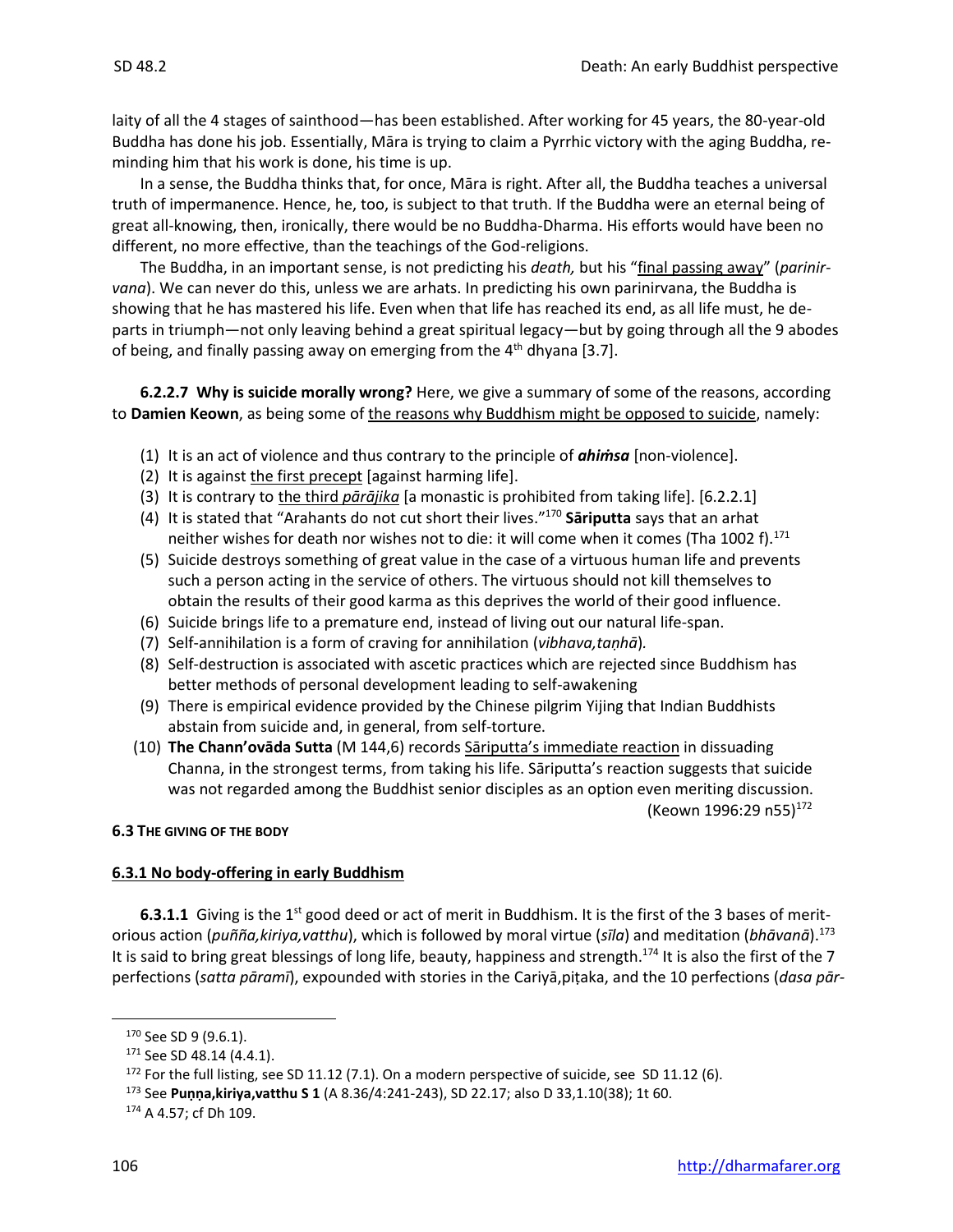*amī*) in its Commentary. <sup>175</sup> Buddhaghosa states that cultivating the 4 divine abodes (*brahma,vihāra*) is the basis for attaining these 10 perfections.<sup>176</sup>

The Jatāka stories, too, abound in stories on the benefits of giving. The most remarkable of these stories on giving is **the Vessantara Jātaka** (J 523), which celebrates the Bodhisattva's perfection of giving. This last Jātaka, the longest, recounts how Vessantara (the Buddha in his penultimate birth) gives away all his worldly belongings, that is, his kingdom (represented by the white elephant), his wealth, his horses, the royal chariot, even his children, and finally his wife.<sup>177</sup> In many other Jātakas, too, even when he is reborn as an animal, we would make great sacrifices to teach or help his peers, even to the extent of endangering his own life.<sup>178</sup>

However, in almost all of these stories, whether in the Canon or the Commentaries, we never see the Bodhisattva, whether as a human, a deva, a non-human or an animal, sacrificing his own life for others. His deeds are always noble, benefitting others in some way, even at the risk of his own life—but never as the deliberate sacrificing of his own life for others.<sup>179</sup> However, there are occasions when he does die—but not of his own choosing, although well knowing the risks involved—for the sake of others, as we have noted in **the Mahā Kapi Jātaka** (J 407).<sup>180</sup>

**6.3.1.2** Buddhaghosa, in his **Visuddhi,magga,** tells us an inspiring story on the value of life in connection with the practice of the 4 divine abodes. <sup>181</sup> This is the famous **parable of the 4 persons and the bandit.** The parable is here summarized.

Once, a monk was sitting with someone dear, a neutral person, and a hostile person. A bandit comes along and demands only one of them for a human sacrifice. If the monk says, "Take me," he lacks selflove; if he says, "Take this or that person," he lacks other-love. But, he says, "Let no one die," and he convinces the bandit not to kill anyone. He has the greatest love of all.

In fact, it is harder to live for those we truly love and things we truly cherish. The Buddha does not die for us: he *lives* for us. Even before becoming buddha, he has lived numerous lives, living again and again, experiencing every face and facet of suffering.

<sup>175</sup> CA 276-332; tr Bodhi, *The Discourse on the All-embracing Net of Views,* Kandy, 1978:234-330.

<sup>176</sup> Vism 9.24. For a monograph, see E B Findly, *Dāna: Giving and getting in Pali Buddhism,* Delhi, 2003; further details and refs, see *Buddhist Dictionary*: pāramī.

<sup>&</sup>lt;sup>177</sup> J 547/6:479-593. Traditionally, this is his last human birth before he is reborn as Seta, ketu in Tusita heaven, and then, his final rebirth as Siddhattha Gotama, our Buddha. Note also that such stories are culture-based: in our own times, we would note that our children and spouse are not "ours" to give. Clearly, as advised in **Neyy'attha Nīt'attha S** (A 2.3.5+6 @ SD 2.6b), we should not take such giving literally, but need to tease out the lesson of such a story. For the Bodhisattva's "5 great sacrifices" (*mahā pañca,pariccāga*) (BA 1; ItA 1:8; J 6:552 f), see SD 36.2 (4.2.2). For us helpful summary of J 547, see Princeton Dictionary of Buddhism: Vessantara; also DPPN sv.

<sup>178</sup> **Mahā Kapi J** (J 407), eg, relates how the Bodhisattva uses his own body as a bridge across the river, his forearms holding onto the branches of trees on the far bank, and a bridge of bamboo with his hind legs, so that his fellow monkeys can cross the river over his own body to safety. A monk who hates him takes this opportunity to break his back and kill him. (J 407/3:369-375). This is perhaps the closest that the Bodhisattva is depicted as almost having to sacrifice his own life for others.

<sup>179</sup> Except perhaps in the beautiful short **Sasa J** (J 316), where, as a hare, he vows to offer his own life should anyone ask for it (as food). Happily, he is only tested by Sakra in disguise, and is rewarded for his integrity (J 316/- 3:51-56). The hare does not actually die. Such a story neither promotes nor condones suicide, but are instructive stories to inspire self-sacrifice to our best ability, and the notion that good is always rewarded with good, if not better. J G Jones, *Tales and Teachings of the Buddha* (a study of the Jātakas), notes "an almost Mahāyānist passion for self-sacrifice in this story" (London, 1979:71).

<sup>180</sup> See prec n.

<sup>181</sup> See *Brahma,vihāra***,** SD 38.5.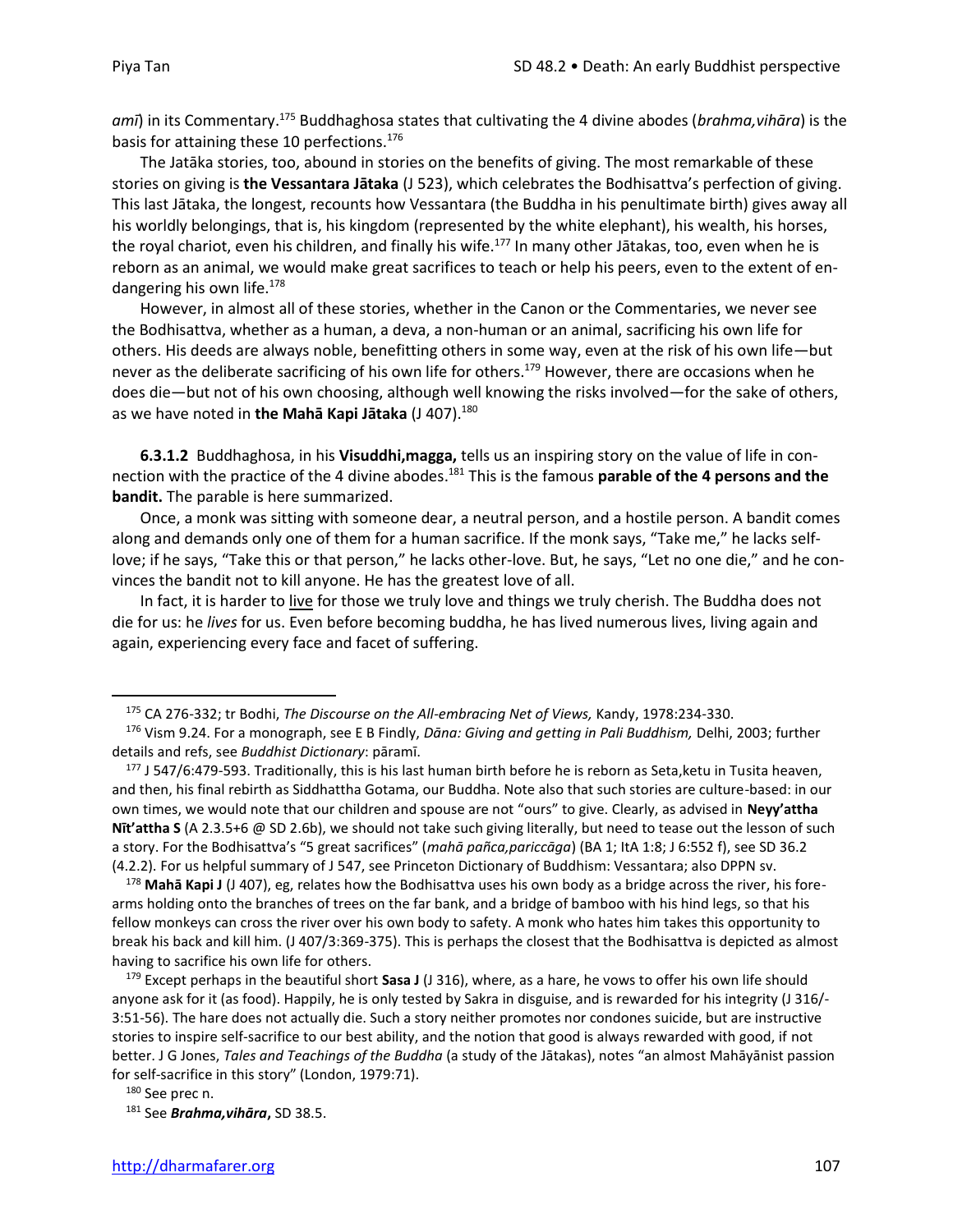With awakening, he is able to recall as many of these lives and experiences as he wishes. From this experiential wisdom, he teaches us, speaking in parables and plain language, in stories and teachings, for our benefit. No greater love has a man than this, that he lives for us, teaching us that we have the capacity and power to free ourselves from suffering.<sup>182</sup>

#### **6.3.2 Stories of body-offering**

**6.3.3.1** Stories of "body-offering" (*deha,dāna*), the actual self-sacrifice, including cutting off one's flesh to be offered to others, and ritual suicide, began to be found in later Buddhism, especially in such Sanskrit works as **the Jātaka,mālā**<sup>183</sup> by the poet Ārya Šūra (2<sup>nd</sup>-4<sup>th</sup> century CE). The very first story in this elegant literary work is the Vyāghrī Jātaka ("the female tigress birth story). In the version found in **the Suvarṇa,prabhāsottama Sūtra** (c 4<sup>th</sup> century CE), the Bodhisattva throws himself from a cliff before the tigress and her cubs. Another tale relates how the Bodhisattva, as king Candraprabha, gives his head to an evil brahmin.

**6.3.3.2** Clearly, such accounts of the Bodhisattva giving parts of his body even his whole body (and so his life, too), are not to be taken as historical accounts, but edifying stories for us to practise generosity and goodness to the best of our ability. In many cases, it is Sakra, the king of the gods, who comes to the Bodhisattva to ask for such offerings. When the gift has been made, the Bodhisattva's person is restored and healed, so that he is none the worse for wear.

**6.3.3.3** Invoking **the Neyy'attha Nīt'attha Sutta** (A 2.3.5+6) [2.0.4], we should carefully discern whether a teaching is using the implicit "story" language, whose meaning and moral has to be teased out, and the explicit "Dharma" language that uses words and terms to point directly to the true reality. Stories illustrating "body-offering" (*deha,dāna*) or where the interlocutor gives his life intentionally (which is against the first precept) should be understood *implicitly.* We need to ask ourself: What is this story trying to teach? What does it mean? $184$ 

# **7** The future of death

#### **7.1 THE FUTURE OF DEATH**

Death will always be with us; where there's life, death will exorably follow, just as light must cast a shadow. A shadow is formed when something obstructs the light from shining on. What prevents life from its goals, or from continuing, is impermanence. Just as an object and its shadow in the presence of light are not really separate, even so, life and death are two sides of the same coin of impermanence.

Death will always be with us, but how we view it will change as we understand life better. We start to decay as soon as we are born: this is the meaning of life.<sup>185</sup> When we understand and accept this nat-

<sup>182</sup> Vism 9.40-41/307 & 9.108/321. This reflection in the last para is inspired by **Spiritual friendship: Stories of kindness**, SD 8.1. See also Reflection, "Unconditional love," R66, in Piya Tan, *Simple Joys,* 2009:22-25 (4.1).

<sup>183</sup> The Chin version, *Púsà běn shēng mán lùn* 菩薩本生鬘論 (T160.3.341c18-19), a forgery, is one of the strangest tales in the annals of the translation of Buddhist texts. The Chinese "translators" had so much difficulty with the text that they simply put together a few random words from Šūra's that they could construe, lifted wholesale from other texts stories that happen to have the same words. Except for the title of some of the stories, there is almost nothing in the Chinese translation that corresponds to Šūra's Sanskrit. See Richard Bowring, "Brief note: Buddhist translations in the Northern Sung," *Asia Major*, 3<sup>rd</sup> ser, 5,2 1992:79-93; also Princeton Dictionary of Buddhism: Jātakamālā.

<sup>184</sup> A 2.3.5+6/1:60 @ SD 2.6b.

<sup>&</sup>lt;sup>185</sup> See SD 48.1 (5.3.1).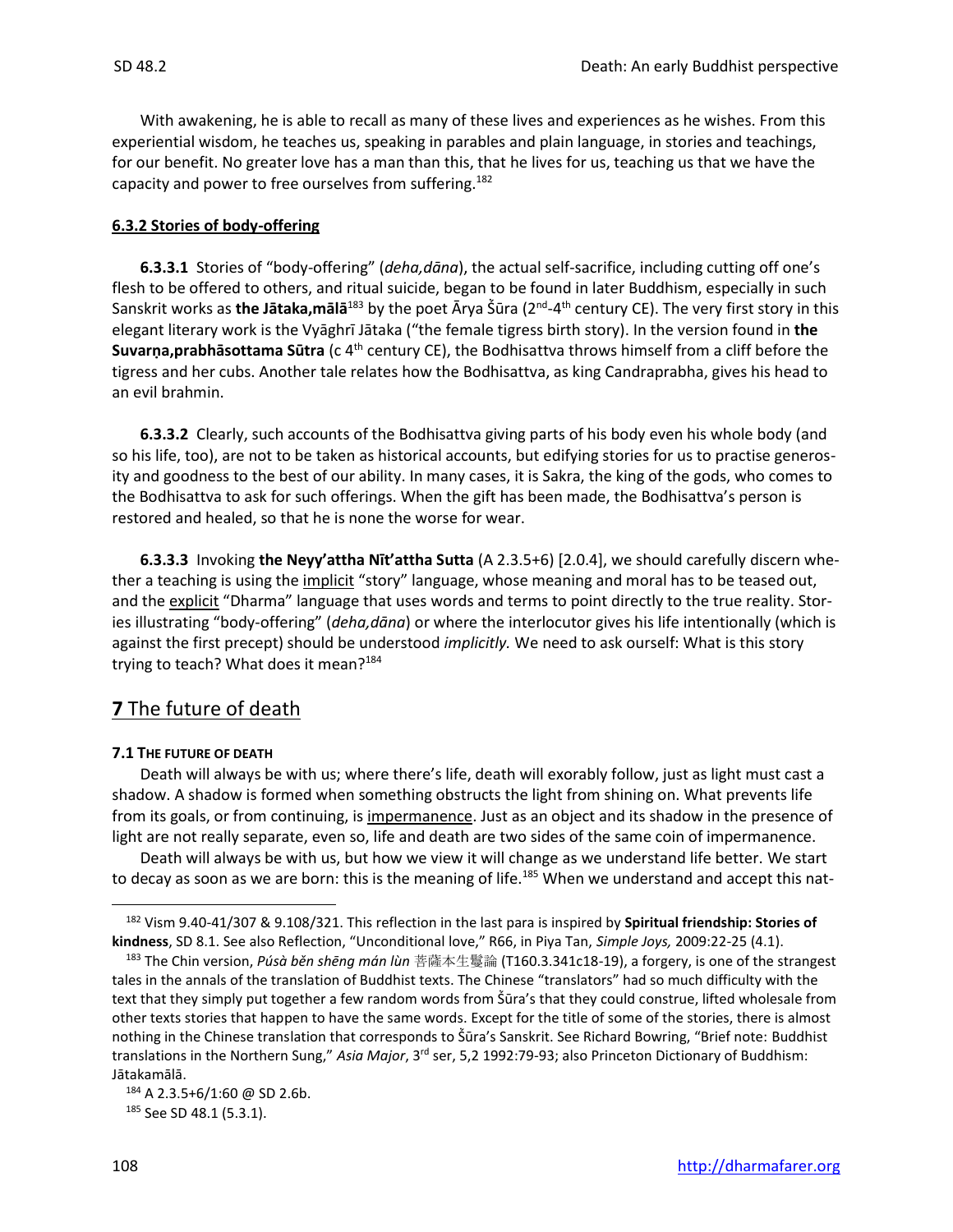ural process of life, we also see that decay can bring wholesome change, that is, to see the pattern of causes and effects and network of conditionality working in our lives, and in all things. The purpose of life, then is to grow and awaken to true reality.

Then, we begin to understand death as being only a temporary end, a turning point, a temporary phenomenon called "life." The learning builds up through the various lives we live. Understanding is wisdom, accepting it is compassion. We might feel that we do not deserve to die, or our loved ones deserve to live on. Life's natural value is that we do and cannot always have it the way we want it. When we see the wisdom in adjusting to this flow of things, we are closer to awakening.

#### **7.2 RE-DEFINING DEATH**

**7.2.1** As medicine, science, technology and human knowledge progress, we will continue to better understand death, and so to re-define it. It is simply unlikely this we will be stuck in our present definitions of death for long. The electroencephalogram (EEG) has made it possible to monitor electrical activity in comatose patients and its application opened the way for the concept of brain death.

Advances in life support systems have allowed us to maintain the vital functions of those with severely impaired or absent mental functioning. This raises questions about the ethics and need of such interventions. Organ transplantation became a vital and lucrative enterprise that is often attended by tension and frustration in the effort to match demand with supply.

**7.2.2** In the last half-century, with modern science discovering and exploiting the ancient wisdom of Buddhist teachings and practices relating to the body, mind and meditation many scientists have radically changed the way they conceive consciousness, mental health, and even spirituality itself. All this new learning and openness will only incite continuing efforts to redefine death.

Better medical techniques and this new understanding are likely to provide significant new ways of monitoring severely impaired patients. This, in turn, might open us to clearer life-centred concepts and methods that go beyond current ideas of brain death. A simpler and cheaper method of providing life support can also help us re-define death, one that is less pressured by economic priorities.

**7.2.3** Organ transplants might be, indeed, must be, replaced by materials developed through new methods, such as gene technology. This reduces the pressure to resort to a definition of death for the sake of an earlier access to organs.

Changes in religious belief and growing openness must continue to influence the definition of death. Since life is in us all, and death affects us all, their definitions cannot be monopolized by medical specialists. All sensible such considerations must not be dictated by how we measure them, but be secondary to our personal experience and growing understanding of consciousness and death. The cybernetic fantasies about virtual life and death today may contribute to remarkable new visions of our very being, opening us to redefinitions of life and death that are yet to come.<sup>186</sup>

 $-$ 

<sup>186</sup> See *Macmillan Encyclopedia of Death,* 2003:228.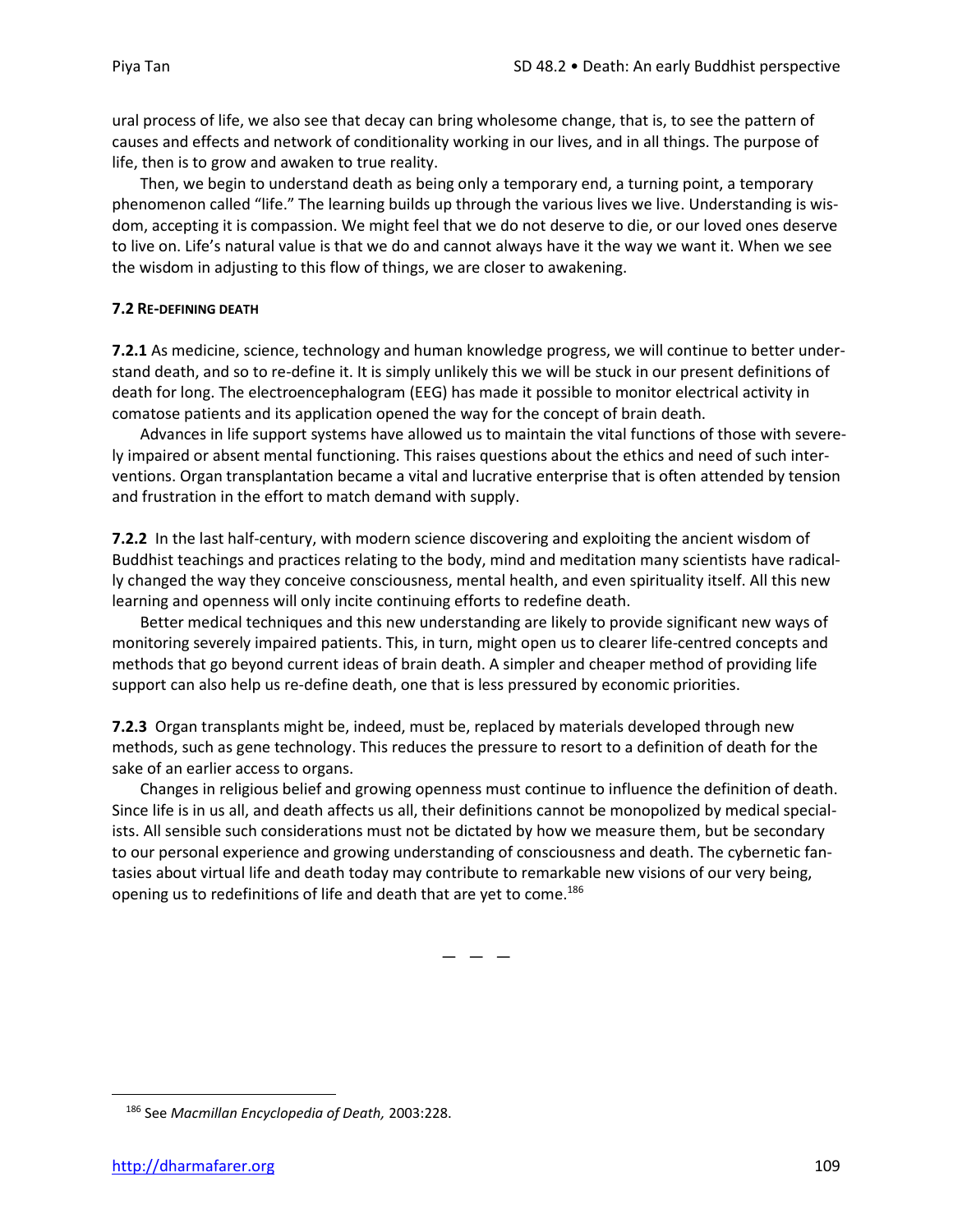# **Bibliography**

Further see Bibliography of SD 48.1

Ad Hoc Committee of the Harvard Medical School to Examine the Definition of Brain Death

- 1968 "A definition of irreversible coma." *Journal of the American Medical Association* 205, 1968:337-340. Aggacitta Bhikkhu
	- [PMD] "Preparing the mind for death. The Theravada approach." Accessed 13 March 2008: http://www.what-buddha-taught.net/Books7/Aggacitta Bhikkhu Preparing-the-Mind-for-Death.pdf.

Ankeny, Rachel A; Ross Clifford, Christopher F C Jordens, Ian H Kerridge & Rod Benson

2005 "Religious perspectives on withdrawal of treatment from patients with multiple organ failure," *Medical Journal of Australia* 183,11/12 2005:616-621. Online: http://www.mja.com.au/public/issues/183\_11\_051205/ank10614\_fm.html.

#### AN Yang-Gyu

2003 (tr) *The Buddha's Last Days: Buddhaghosa's Commentary on the Mahāparinibbāna Sutta.* [Tr of DA 2:516-615] Oxford: Pali Text Soc, 2003.

#### Bishop, Jeffrey P

- 2011 *The Anticipatory Death: Medicine, power, and the care of the dying.* Notre Dame, IN: Univ of Notre Dame, 2011.
- 2015 "Why 'brain death' is contested ground." *Harvard Divinity Bulletin,* Winter/Spring 2015:49-56.

Bishop, Laura Jane; & Mary Carrington Coutts

1994 "Religious perspectives on Bioethics, part 1." Scope Notes 25. National Reference Center for Bioethics Literature, The Joseph and Rose Kennedy Institute of Ethics. Washington, DC: Georgetown University, 1994. [http://bioethics.georgetown.edu/publications/scopenotes/sn25.pdf.](http://bioethics.georgetown.edu/publications/scopenotes/sn25.pdf)

#### Blum, Mark L

2004 "Death," *Encyclopedia of Buddhism,* ed Robert E Buswell, Jr. Vol 1. NY: Macmillan Reference USA, 2004:203-210. With topical biblio.

#### Bond, George D

1977 "Theravada Buddhism's meditations on death and the symbolism of initiatory death." *History of Religions* 16,4 1977:237-258.

#### Brahmavamso, Ajahn

2007 *Simply This Moment! A collection of talks on Buddhist practice.* Perth: Bodhinyana Monastery, 2007. [http://www.holybooks.com/wp-content/uploads/Simply-This-Moment.pdf.](http://www.holybooks.com/wp-content/uploads/Simply-This-Moment.pdf)

#### Coma Science Group

2007 "Coma, vegetative state and minimally conscious state," University of Liege. [http://www.coma.ulg.ac.be/papers/coma\\_vegetative\\_state.html.](http://www.coma.ulg.ac.be/papers/coma_vegetative_state.html)

#### Daniélou, Alain

1964 *Hindu Polytheism.* NY: Pantheon Books, 1964.

#### Dowson, John

- 1974 *A Classical Dictionary of Hindu Mythology and Religion, Geography, History, and Literature* [2nd ed 1888], 12<sup>th</sup> ed. Ludhiana: Lyall Book Depot, 1974.
- Engelhardt, Jr, H Tristram
	- 1988 "Reexamining the definition of death," in *Death: Beyond Whole-brain Criteria,* ed Richard Zaner. Dordrecht: Kluwer Academic Publishers, 1988.

#### Field, D R; E A Gates, R K Creasy, A R Jonsen & R K Laros, Jr

1988 "Maternal brain death during pregnancy, medical and ethical issues," *Journal of the American Medical Association* 260 1988: 816-822.

#### Gervais, Karen Granstrand

1986 *Redefining Death.* New Haven, CT: Yale Univ Press, 1986.

Grof, Stanislav

1985 *Beyond the Brain: Birth, death, and transcendence in psychotherapy.* Albany, NY: State Univ of New York Press, 1985.

Hardacre, H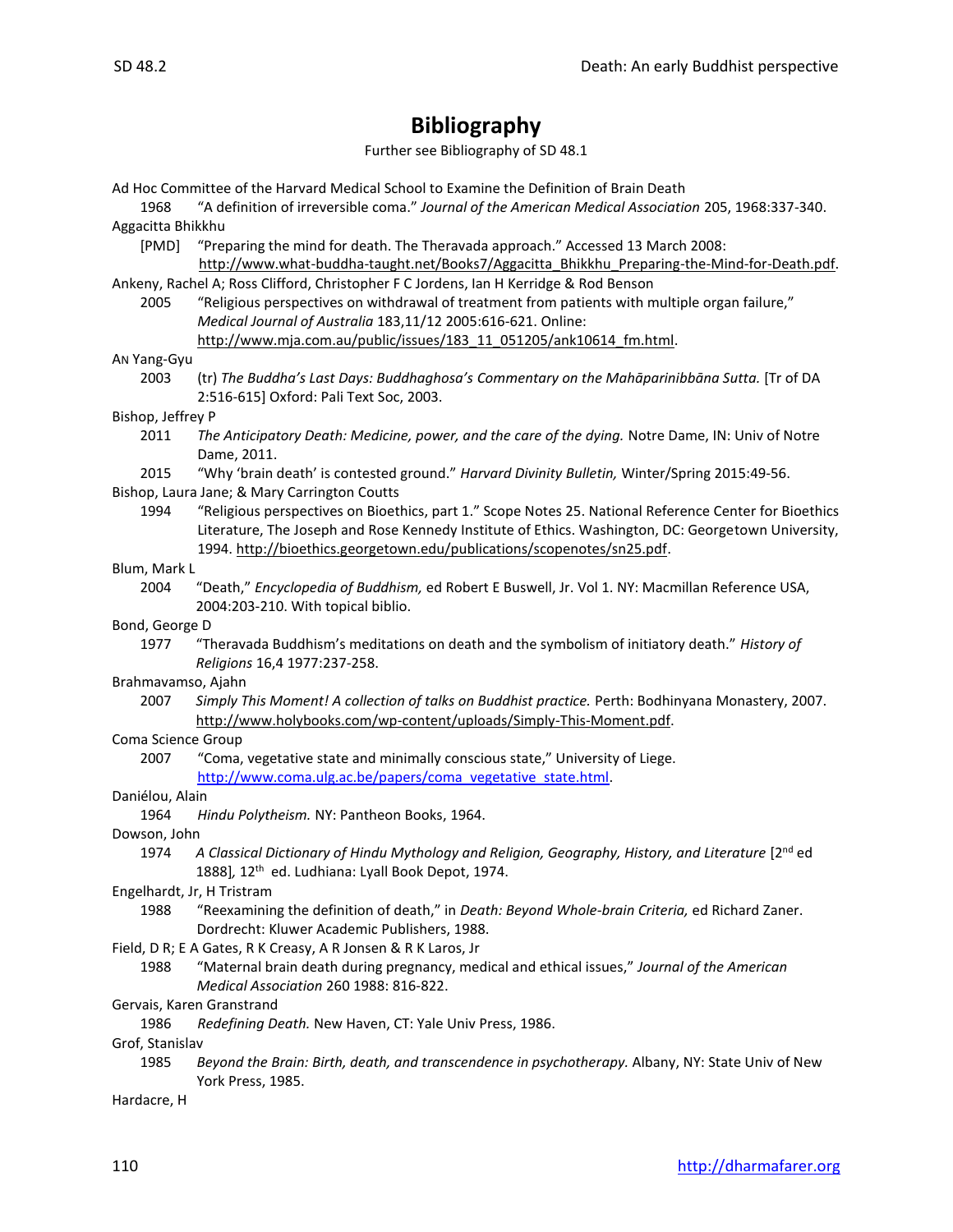1994 "Response of Buddhism and Shinto to the issue of brain death and organ transplantation," *Cambridge Quarterly for Healthcare Ethics* 3, 1994:585-601.

1990 *Vedic Mythology.* 2 vols. Delhi: Motilal Banarsidass, 1990.

Hongladarom, Soraj

2003 "Organ transplantation and death criteria: Theravada Buddhist perspective and Thai cultural attitude." Presented at the International Symposium—Dialogue and Promotion of Bioethics in Asia, Kyoto, September 20-14, 2003. http://homepage.mac.com/soraj/web/Organ\_Transplantation-Buddh.pdf.

Hughes, James

- 2007 "Buddhist bioethics." In R E Ashcroft, A Dawson, H Draper, & J R McMillan (edd), *Principles of Health Care Ethics,* 2nd ed, Hoboken, NJ: John Wiley, 2007 ch 17. http://ieet.org/archive/buddhistbioethics.pdf
- Kahane, Guy; & Julian Savulescu

2009 "Brain damage and the moral significance of consciousness," *The Journal of Medicine and Philosophy*  32,1 2009:6-26. Online abstract: http://jmp.oxfordjournals.org/cgi/content/abstract/34/1/6.

Kahane, Guy; & Julian Savulescu

2009 "Brain damage and the moral significance of consciousness," *The Journal of Medicine and Philosophy*  32,1 2009:6-26. Abstract: http://jmp.oxfordjournals.org/cgi/content/abstract/34/1/6.

KAO.de

- KAO Online. http://initiative-kao.de/KAO-Brain-death is not death.htm.
- Keown, Damien
	- 1992 *The Nature of Buddhist Ethics.* London: Macmillan, 1992.
	- 1995 *Buddhism and Bioethics.* NY: St Martin's Press, 1995. Reissued by Palgrave, 2001
	- 1996 "Buddhism and suicide: The case of Channa." *Journal of Buddhist Ethics* 3 1996:8-31.
	- 2001 See 1995.
	- 2005 *Buddhist Ethics: A very short introduction.* Oxford: Oxford University Press, 2005.
	- 2000 *Contemporary Buddhist Ethics.* Curzon Critical Studies in Buddhism 17. London: Curzon, 2000.
	- 2008 Review of *Into the Jaws of Yama, Lord of Death: Buddhism, Bioethics, and Death* by Karma Lekshe Tsomo. *Journal of Buddhist-Christian Studies* 28, 2008:157-161.
	- 2008a "Buddhism, Death and Organ Transplantation." *Journal of the International Association of Buddhist Universities* 1 2008:57-70. Rev & exp as 2010.
	- 2010 "Buddhism, brain death, and organ transplant." *Journal of Buddhist Ethics* 17, 2010:1-35. Rev & exp version of 2008a.

Kosambi, D D

1956 *An Introduction to the Study of Indian History.* Bombay: Popular Book Depot, 1956.

Laureys, Steven

2005 "The neural correlate of (un)awareness: lessons from the vegetative state." *Trends in Cognitive Science* 9,12 Dec 2005:556-559.

http://www.coma.ulg.ac.be/papers/vs/2005\_VS\_TICS.pdf.

2007 "Eyes open, brain shut." *Scientific American* 4, May 2007:32-37.

http://www.coma.ulg.ac.be/papers/vs/sci\_am\_07.pdf.

Laureys, Steven; Adrian M Owen; Nicholas D Schiff

2004 "Brain function in coma, vegetative state, and related disorders." *Lancet Neurology* 3.2004:537–546. Also as "Brain function in brain death, coma, vegetative state, minimally conscious state and lockedin syndromes." Download from http://www.coma.ulg.ac.be/papers/vs/PVS\_MCS\_LIS\_LancetN04.pdf.

Lazar, Neil M; Sam Shemie, George C Webster & Bernard M Dickens

2001 CMAJ: *Canadian Medical Association Journal* 164,6. Bioethics for clinicians: 24. Brain death. Ed Peter A Singer, 20 March 2001:833-836. http://www.ncbi.nlm.nih.gov/pmc/articles/PMC80882/. See Shemie 2008.

Lecso, Phillip A

1991 "The bodhisattva ideal and organ transplantation." *Journal of Religion and Health* 30,1 1991:35-41. http://www.springerlink.com/content/r170356213843q60.

Hillebrandt, Alfred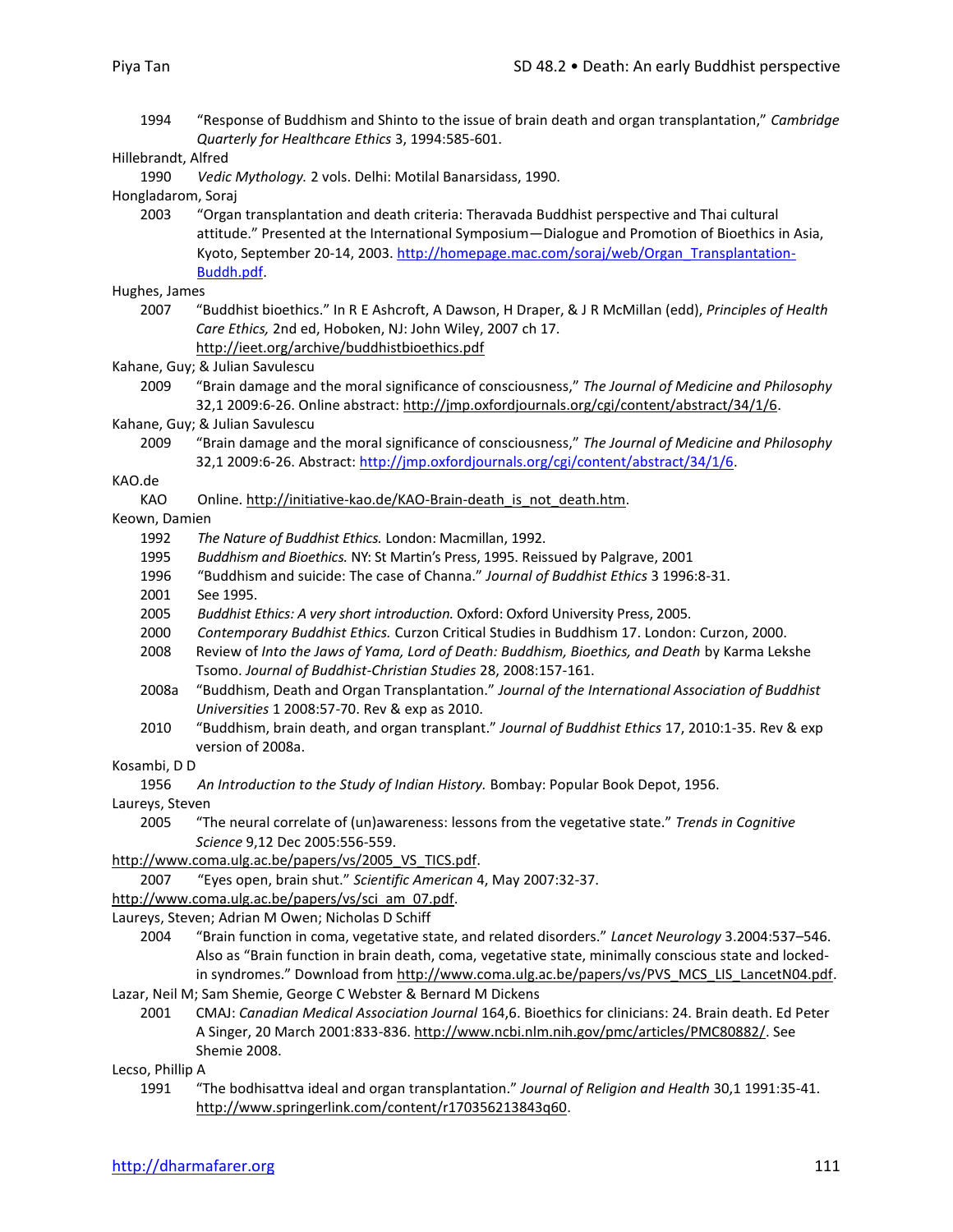Lommel, Pim van; Ruud van Wees, Vincent Meyers, Ingrid Eifferich

- 2001 "Near-death experiences in survivors of cardiac arrest: A prospective study in the Netherlands." *Lancet* 358, 15 Dec 2001:2039-2045. Accessed 21 Nov 2006 from http://www.zarqon.co.uk/Lancet.pdf; see also http://www.iands.org/dutch\_study.html.
- Lommel, Pim van
	- 2004 "About the continuity of our consciousness." *Advances in Experimental Medical Biology* 550 2004:115-132. Orig in (edd) C Machado & DA Shewmon, *Brain Death and Disorders of Consciousness.* New York, Boston, Dordrecht, London, Moscow: Kluwer Academic/Plenum Publishers, 2004. Accessed 21 Nov 2006 from http://iands.org/research/vanLommel/vanLommel.php.

#### Macdonell, Arthur A

1897 *Vedic Mythology* [Strassburg, 1897]*.* Delhi: Motilal Banarsidass, 1973.

#### Merh, Kusum P

- 1996 *Yama, the Glorious Lord of the Other World.* New Delhi: DK Printworld, 1996.
- Miller, Franklin G; & Robert D Truog
	- 2012 *Death, Dying, and Organ Transplantation: Reconstructing medical ethics at the end of life.* Oxford: Oxford Univ Press, 2012.

Monti, Martin M; Audrey Vanhaudenhuyse, Martin R Coleman, Melanie Boly, John D Pickard, Luaba Tshibanda, Adrian M Owen, Steven Laureys

2010 "Willful modulation of brain activity in disorders of consciousness," *New England Journal of Medicine* 362, 18 Feb 2010:579-589. http://content.nejm.org/cgi/content/full/NEJMoa0905370.

#### Nature

2009 *Nature* 461, Oct 2009:570; editorial "Delimiting Death." Online: http://www.nature.com/nature/journal/v461/n7264/full/461570a.html.

#### Nyanatiloka Mahathera

1955 *Karma and Rebirth.* Kandy: Buddhist Publication Soc, 1955.

#### Oderberg, David S

- 2008 "Bioethics Today," *The Human Life Review* 98, (Fall 2008) 98-109.
- Pallis, Christopher
	- 1985 ÁBC of Brain stem death." *British Medical Journal* 285, 13 Nov 1982:1409-1412.

#### Pernick, Martin S

1988 "Back from the grave: Recurring controversies over defining and diagnosing death in history." In Raymond M Zaner (ed), *Death: Beyond Whole-Brain Criteria.* Boston, MA: Kluwer, 1988.

#### Potts, Michael; Paul A Byrne & Richard G Nilges

2000 (eds) *Beyond Brain Death: The Case Against Brain Based Criteria for Human Death.* Dordrecht: Kluwer, 2000.

#### Prayudh Payutto, Phra

- 1996 "Aging and dying." [Talk to an international medical symposium on death and dying, 22 April 1997.] http://www.geocities.com/Athens/Academy/9280/aging.htm.
- President's Commission for the Study of Ethical Problems in Medicine and Biomedical and Behavioral Research → US Government

#### Promta, Somparn

2004 "A concept of person in Buddhism." [The ASEAN-EU LEMLIFE Project: A Collaborative International Training Programme in Law, Ethics and Management in the Life Sciences.] Bangkok: Center for Ethics of Science and Technology, Faculty of Arts, Chulalongkorn Univ, 2004. Download: www.stc.arts.chula.ac.th/A Concept of Person.pdf.

#### Reich, W T

1995 *Encyclopaedia of Bioethics,* rev ed W T Reich, NY: Simon & Schuster Macmillan, 1995.

Shemie, Sam D; C Doig, B Dickens et al

- 2006 "Severe brain injury in neurological determination of death: Canadian *f*orum recommendation." *Canadian Medical Association Journal* 174 2006:S1-12.
- Shemie, Sam D; Neil Lazar & Bernard M Dickens
	- 2008 "Brain death," ch 13, *The Cambridge Textbook of Bioethics,* ed Peter A Singer, Cambridge: Cambridge Univ Press, 2008:85-91. Update on Lazar 2001.